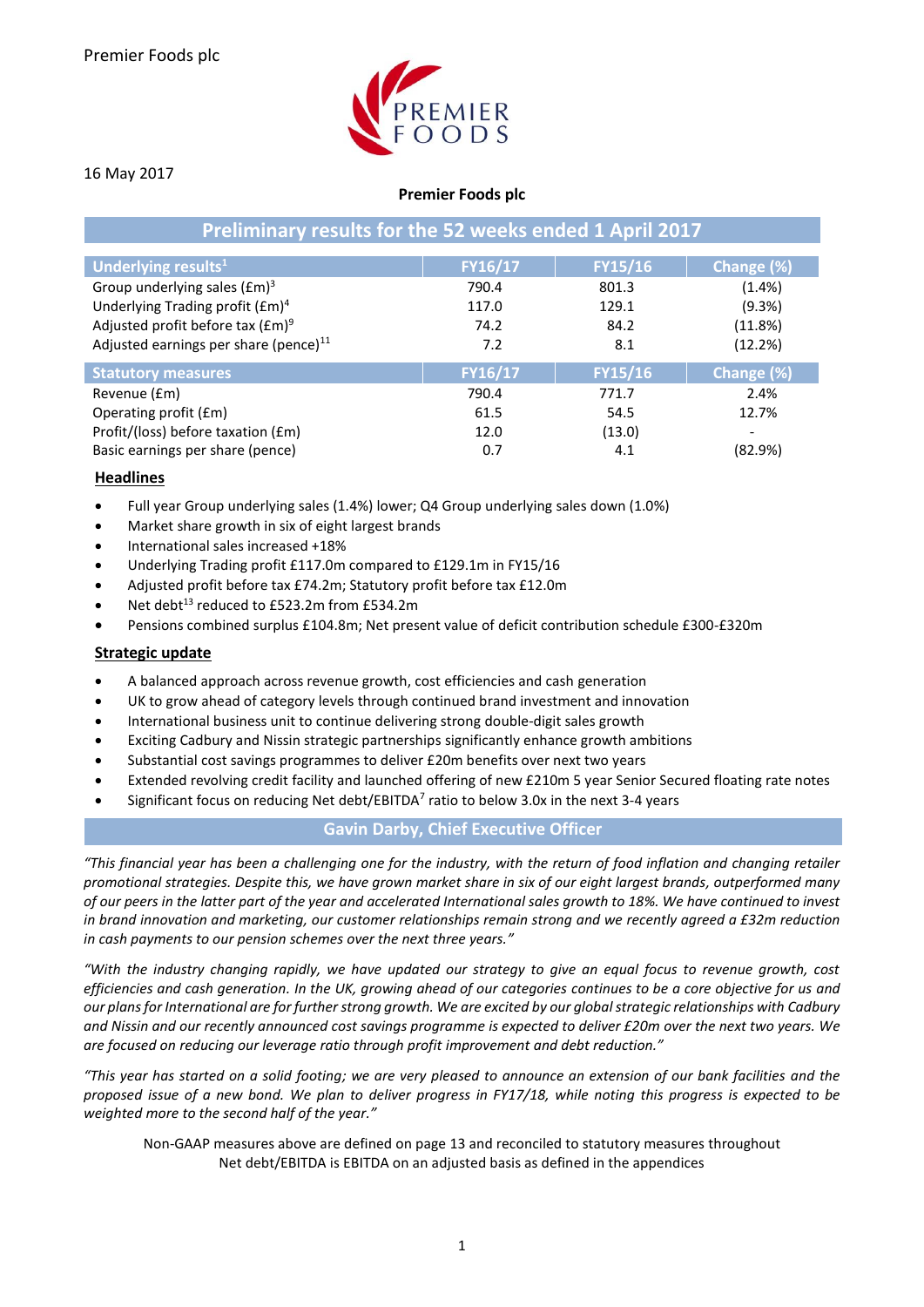A presentation to investors and analysts will take place today, 16 May 2017, at 9:00am BST. The presentation will be webcast at [www.premierfoods.co.uk/investors/investor-centre.](http://www.premierfoods.co.uk/investors/investor-centre) A recording of the webcast will be available on the Company's website later in the day.

A conference call for bond investors and analysts will take place today, 16 May 2017, at 1:30pm BST. Dial in details are outlined below:

| Telephone:     | 0800 376 7922 (UK toll free)                     |
|----------------|--------------------------------------------------|
|                | +44 20 7192 8000 (standard international access) |
| Conference ID: | 19055320                                         |

A factsheet of the Preliminary results is available at: [www.premierfoods.co.uk/investors/results-centre](http://www.premierfoods.co.uk/investors/results-centre)

A Premier Foods image gallery is available using the following link: [www.premierfoods.co.uk/media/image-gallery/](http://www.premierfoods.co.uk/media/image-gallery/)

#### **For further information, please contact:**

| <b>Institutional investors and analysts:</b> |                      |
|----------------------------------------------|----------------------|
| Alastair Murray, Chief Financial Officer     | +44 (0) 1727 815 850 |
| Richard Godden, Head of Investor Relations   | +44 (0) 1727 815 850 |
| <b>Media enquiries:</b>                      |                      |
| Richard Johnson, Corporate Affairs Director  | +44 (0) 1727 815 850 |
| Marisa Fitch, Head of External Affairs       | +44 (0) 1727 815 850 |
| Maitland                                     | +44 (0) 20 7379 5151 |
| Kate O'Neill                                 |                      |
| Tom Eckersley                                |                      |

- Ends –

THIS ANNOUNCEMENT IS FOR INFORMATIONAL PURPOSES ONLY AND DOES NOT CONSTITUTE A PROSPECTUS OR ANY OFFER OF SECURITIES FOR SALE OR A SOLICITATION OF AN OFFER TO PURCHASE ANY SECURITIES IN THE UNITED STATES (AS DEFINED IN THE U.S. SECURITIES ACT OF 1933, AS AMENDED (the "SECURITIES ACT")), OR IN ANY OTHER JURISDICTION.

Any securities referred to in this announcement have not been and will not be registered under the Securities Act, or with any securities regulatory authority of any state or other jurisdiction of the United States, and may not be offered, sold, resold, pledged, taken up, delivered, distributed or transferred, directly or indirectly, into or within the United States except pursuant to an exemption from, or in a transaction not subject to, the registration requirements of the Securities Act and in compliance with any applicable securities laws of any state or other jurisdiction of the United States. No public offering of any securities is being made in the United States.

This announcement may contain "forward-looking statements" that are based on estimates and assumptions and are subject to risks and uncertainties. Forward-looking statements are all statements other than statements of historical fact or statements in the present tense, and can be identified by words such as "targets", "aims", "aspires", "assumes", "believes", "estimates", "anticipates", "expects", "intends", "hopes", "may", "would", "should", "could", "will", "plans", "predicts" and "potential", as well as the negatives of these terms and other words of similar meaning. Any forward-looking statements in this announcement are made based upon Premier Foods' estimates, expectations and beliefs concerning future events affecting the Group and subject to a number of known and unknown risks and uncertainties. Such forward-looking statements are based on numerous assumptions regarding the Premier Foods Group's present and future business strategies and the environment in which it will operate, which may prove not to be accurate. Premier Foods cautions that these forward-looking statements are not guarantees and that actual results could differ materially from those expressed or implied in these forward-looking statements. Undue reliance should, therefore, not be placed on such forwardlooking statements. Any forward-looking statements contained in this announcement apply only as at the date of this announcement and are not intended to give any assurance as to future results. Premier Foods will update this announcement as required by applicable law, including the Prospectus Rules, the Listing Rules, the Disclosure and Transparency Rules, London Stock Exchange and any other applicable law or regulations, but otherwise expressly disclaims any obligation or undertaking to update or revise any forward-looking statement, whether as a result of new information, future developments or otherwise.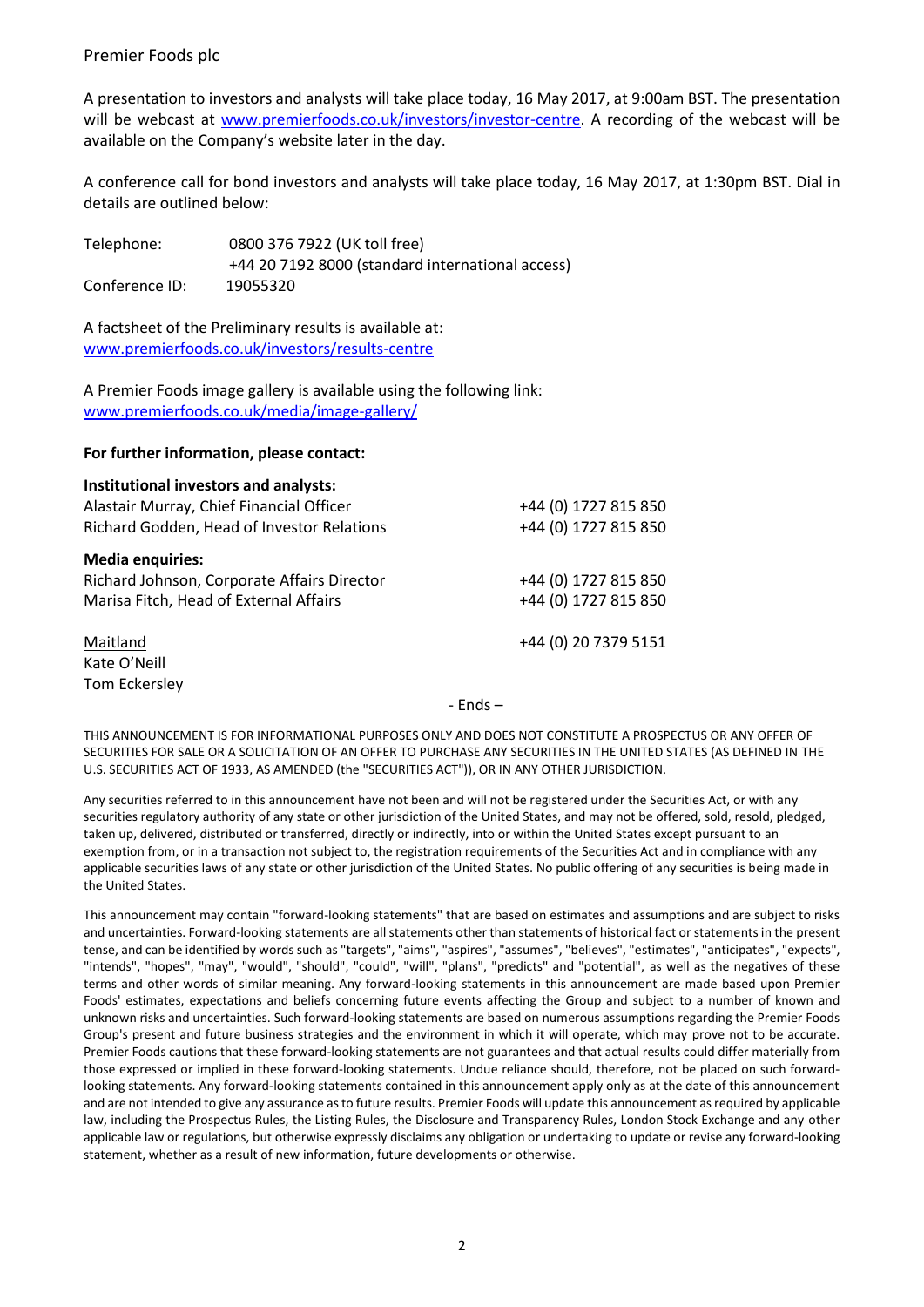### **Strategic update**

Recent developments in the external environment have adversely affected the Group's performance. As a result, the Board has reviewed its strategy and decided to adjust the balance of priorities between existing strategic objectives. Previously this balance was weighted towards delivering category (and hence sales) growth. Going forward the Board will pursue a strategy which is more evenly balanced between the three objectives of delivering sales growth, achieving cost and efficiency savings and reducing net debt. The following summary outlines this balanced approach:

#### **1. Protect and drive revenues**

#### **(a) UK**

- (i) Continuing to invest in innovation and marketing to drive growth ahead of category levels, using the Group's UK focused consumer insights, launching relevant and innovative products to market.
- (ii) Continue to build on the Group's strong customer relationships through collaboration, category management expertise and UK based shopper insights.

#### **(b) International**

Deliver double-digit sales growth in the medium term, building on strong progress in key geographies such as Australasia and the USA and extending more widely to the Middle East, Canada and South Africa.

#### **(c) Strategic partnerships**

The Group has recently signed non-binding Heads of Terms to be a Strategic Global Partner with Mondelez International for Cadbury cake. Once finalised, this agreement will extend the Group's long standing partnership for another five years with the option to the Group of extending this for an additional three years. Additionally, the licence will cover a total of 46 countries with the potential to use the full list of brands in the Cadbury family including Flake, Caramel, Crunchie and Marvellous Creations in addition to the Oreo brand.

Nissin Foods ("Nissin"), the Group's largest shareholder and one of the global leadersin the instant Noodles market provides the Group with access to significant knowledge and expertise in food technology. Nissin has a global presence in many markets which the Group expects to access in fulfilling its international ambitions.

#### **2. Cost and efficiency**

The Group will increase its focus on cost and efficiency programmes, and expects to deliver aggregate cost efficiency savings of £20m over the next two years.

#### **(a) Logistics restructuring**

The Group is establishing a centralised warehousing and distribution operation, combining previously separate Grocery and Sweet Treats logistics operations. The benefits of this restructuring are expected to significantly reduce annual transport miles and pallet transfers.

#### **(b) SG&A restructuring**

The Group has reviewed its SG&A overhead cost base and decided to reduce its Executive leadership team from ten to seven and also reduce the number of roles at its head office by over 50. This aims to reduce duplication and complexity in some functional areas.

#### **(c) Manufacturing and procurement**

Continuous improvement programmes in manufacturing consist of both capital and non-capital cost reduction projects with objectives including improving manufacturing line efficiencies and reducing process loss.

### **3. Cash generation**

#### **(a) Lower pension cash payments**

In March 2017, the Group announced it had agreed with the Trustees of the Group pension schemes a reduction of £32m in payments to the schemes over the next three years.

#### **(b) Maintain diversified sources of financing**

Extended maturity of the Group's revolving credit facilities and new issuance of 5 year Senior Secured Floating rate notes to 2022

#### **(c) Tightly focused capital expenditure**

The Group plans to maintain a tight focus on capital expenditure in the range of £20-£25m over the medium term. The capital projects it invests in are expected to be split in broadly equal parts between growth, cost reduction and infrastructure & maintenance.

### **4. Leverage target**

Combining all three strategic pillars outlined above, the Group aims to lower its Net debt / EBITDA ratio to below 3.0x in the next 3-4 years.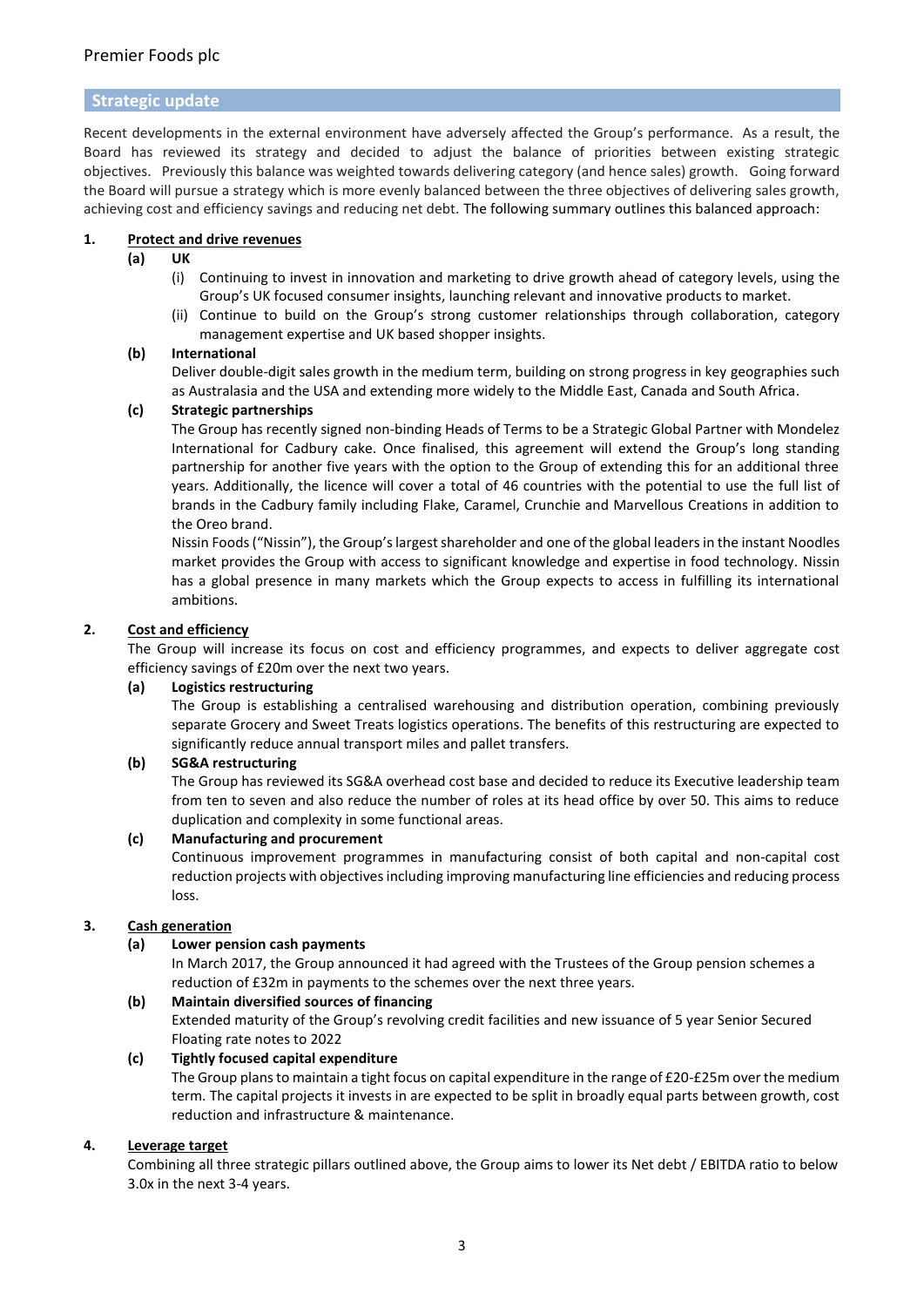# **Financial results**

# **Sales**

| Group underlying sales (£m) | Grocery | <b>Sweet Treats</b> | Group  |
|-----------------------------|---------|---------------------|--------|
| <b>Branded</b>              | 482.0   | 177.5               | 659.5  |
| Non-branded                 | 81.1    | 49.8                | 130.9  |
| <b>Total</b>                | 563.1   | 227.3               | 790.4  |
| % change                    |         |                     |        |
| <b>Branded</b>              | (4.5%)  | (0.5%)              | (3.5%) |
| Non-branded                 | 10.7%   | 11.6%               | 11.1%  |
| <b>Total</b>                | (2.6%)  | 1.9%                | (1.4%) |
| <b>Statutory revenue</b>    |         |                     |        |
| FY16/17                     | 563.1   | 227.3               | 790.4  |
| FY15/16                     | 548.6   | 223.1               | 771.7  |

Note: FY15/16 statutory revenue excludes Knighton Foods revenue of £29.6m. Knighton is consolidated in the results for the Grocery business in FY16/17.

Group underlying sales for the 52 weeks ended 1 April 2017 were £790.4m, a decrease of (1.4%) on the prior year. Branded sales were (3.5%) lower in the year while Non-branded underlying sales increased by 11.1% to £130.9m.

On a statutory basis, revenue grew from £771.7m in the year to £790.4m, an increase of 2.4%, reflecting the inclusion of results from Knighton Foods in FY16/17.

In the fourth quarter of the year, Group underlying sales declined by (1.0%) to £191.0m compared to the equivalent quarter a year ago. While Branded sales were (2.9%) lower, six of the Group's eight largest brands gained value market share in the quarter, with *Batchelors* a particularly strong performer.

The Grocery business unit reported full year underlying sales of £563.1m, which were (2.6%) lower than a year ago. The year started strongly, with the first quarter of the year displaying both Branded and Nonbranded sales growth, however a particularly warm end to the second quarter in the UK resulted in a sharp slowdown in some of the key Grocery categories such as gravy, stocks and soups, which resulted in lower sales.

Additionally, the Grocery business has been impacted by changing retailer promotional strategies during the course of the year, and particularly in the second half. A variety of different promotional deals for products sold in major retailers have long been a feature of the grocery landscape in the UK. In FY16/17, the number of multi-buy promotional deals, by aggregate sales value, reduced by 24% across the Group's categories, according to Kantar Worldpanel. In categories which are considered to be expandable, this has resulted in lower sales volumes compared to the comparative period. The Group expects this effect to continue into the first half of FY17/18, and then stabilise thereafter. The Group is introducing multipack formats such as Ambrosia custard 4-packs to mitigate the adverse effect of this change in retailer promotional strategies.

The Group's strategy of bringing new innovative products to market continued during the course of the year, with *Oxo* Stock Pots, *Ambrosia* Deluxe custard and *Batchelors* Super Noodles in a pot format all contributing to market share gains for their respective brands. In particular, *Batchelors* delivered volume growth in the year due to both the Super Noodles pot product launched in the fourth quarter and a refreshed range of Pasta 'n' Sauce products with new contemporary flavours such as Smoky Cheese and Pancetta.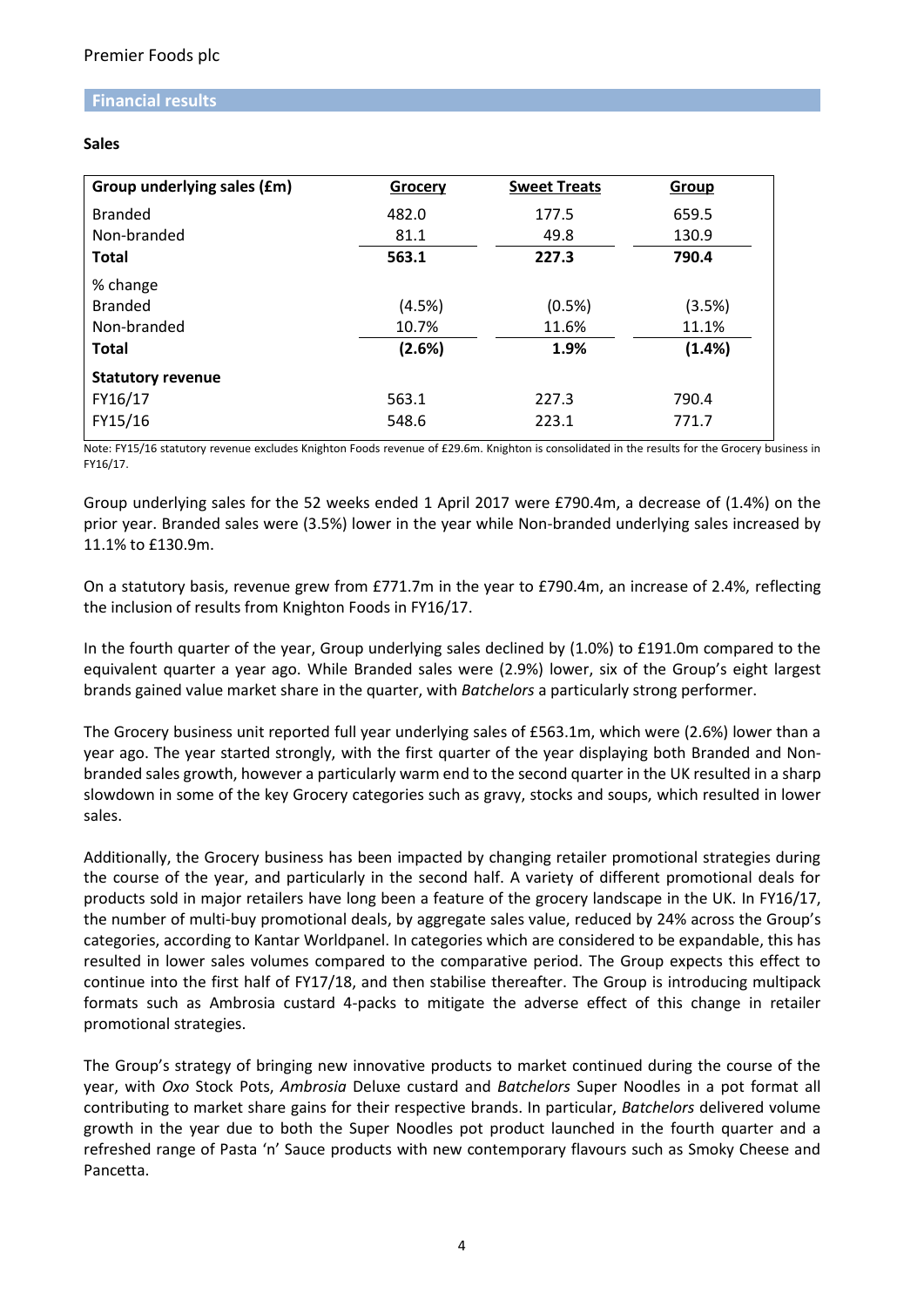The *Batchelors* Super Noodles Pot product, which launched to market earlier than expected, was the first product which demonstrates the benefits of working closely with the Group's strategic partner and major shareholder, Nissin. Specifically, the access to Nissin's research & development teams and their manufacturing base in Hungary was pivotal in launching this exciting, convenient new product which has already delivered over £1m retail sales value in a short period of time.

Grocery Non-branded underlying sales increased by £7.8m in the year to £81.1m. Business to business sales performance at Knighton Foods was a key contributor to this growth, with volumes increasing as this business transitioned through its recovery phase.

Sweet Treats delivered sales growth of 1.9% in the year to £227.3m, and grew sales in the first three quarters of the year. Branded sales were £1.0m or (0.5%) lower at £177.5m and Non-branded sales grew by 11.6% to £49.8m. *Cadbury* cake performed very strongly in the year, with volumes, sales and market share all ahead of the prior year, while Mr Kipling experienced lower sales due to lower levels of promotional activity. *Cadbury* Amaze Bites, a convenient tub of bite sized chocolate brownies, is now worth approximately £5m in terms of retail sales value (Source: IRI, 31 December 2016).

Growth in Sweet Treats Non-branded sales reflected new contract wins across a broad range of retail customers and in both seasonal and all year round ranges. In particular, the business unit was successful in gaining some premium Mince Pie contracts for the first time.

The Group's International business unit continues to demonstrate excellent progress and has now delivered ten successive quarters of sales growth. In the year, sales were 18% ahead and up 11% on a constant currency basis<sup>12</sup>. This was largely due to a very strong performance in Australasia where sales increased nearly 70% reflecting growth in *Sharwood's* cooking sauces and *Mr Kipling* and *Cadbury* cakes. The Group launched a digital marketing campaign for *Sharwood's* cooking sauces in Australia during the year which has received over 21 million impressions and over 1 million video views to date.

| £m                                                        | FY16/17 | FY15/16 | Change |
|-----------------------------------------------------------|---------|---------|--------|
| <b>Underlying Divisional</b><br>contribution <sup>6</sup> |         |         |        |
| Grocery                                                   | 129.9   | 140.2   | (10.3) |
| <b>Sweet Treats</b>                                       | 19.8    | 25.0    | (5.2)  |
| Total                                                     | 149.7   | 165.2   | (15.5) |
| Group & corporate costs                                   | (32.7)  | (36.1)  | 3.4    |
| <b>Underlying Trading profit</b>                          | 117.0   | 129.1   | (12.1) |
|                                                           |         |         |        |

# **Underlying Trading profit**

The Group's underlying Trading profit in FY16/17 was £117.0m compared to £129.1m in the prior year. Divisional contribution was £149.7m in the year, of which £129.9m was generated from the Grocery business and £19.8m from Sweet Treats.

Group & corporate costs were £3.4m lower in the year. Following a weaker trading performance by the Group during the year, no provisions were made for management incentive scheme payments to colleagues.

The decline in Underlying Trading profit performance was impacted by a time lag in recovering input cost inflation; the impact of changing retailer promotional strategies and category declines in the Grocery business following a warmer than usual second quarter. Partly offsetting these impacts were SG&A savings, manufacturing cost efficiencies and slightly lower marketing investment in the year.

The Group has experienced material input cost inflation in the past year, notably in commodities such as sugar, chocolate, dairy, wheat and palm oil. Input costs have also been driven up by currency devaluation.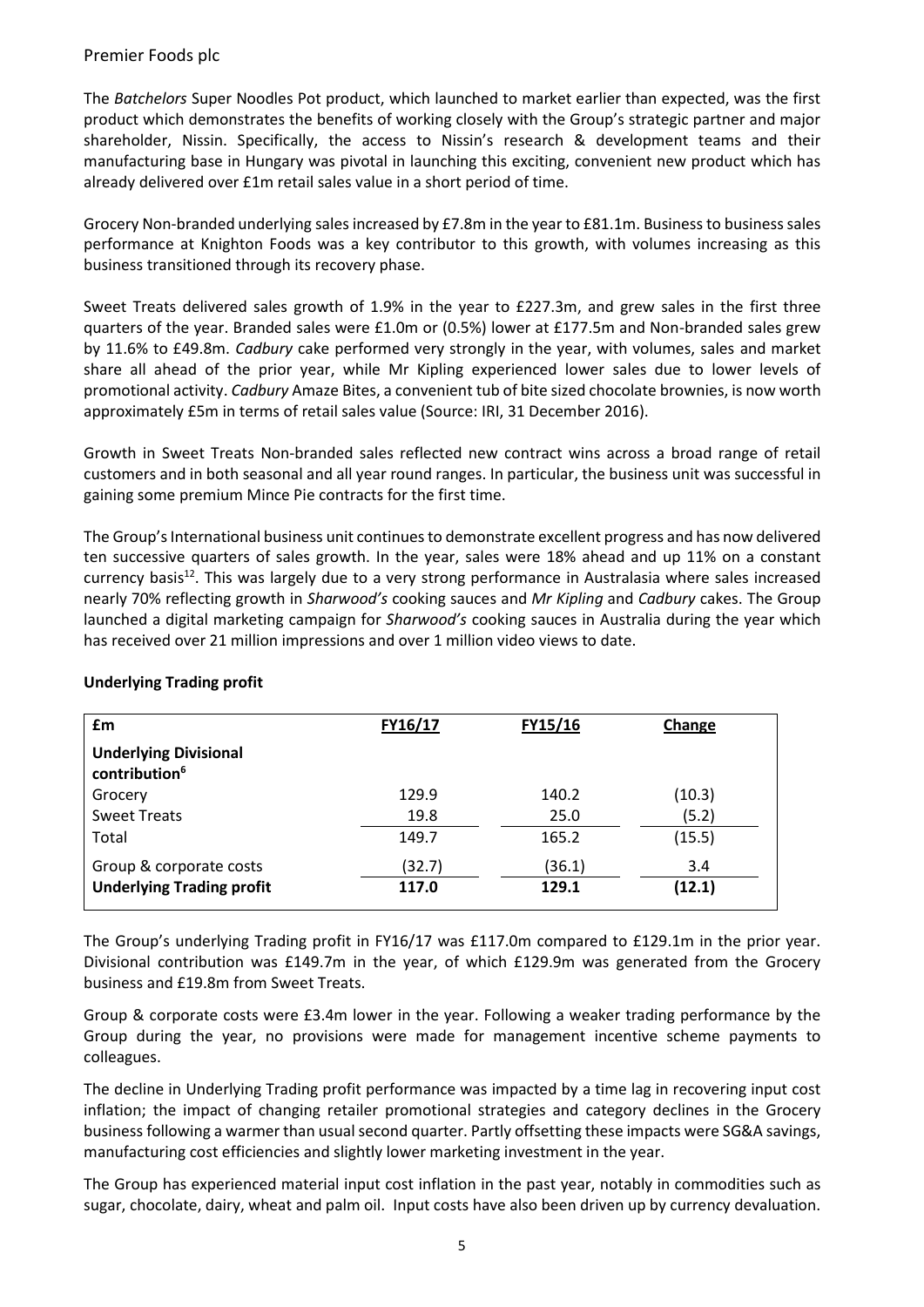The Group takes a blended approach to managing these cost increases, managing its own efficiencies, adjusting promotional mechanics and formats where appropriate and finally looking at limited price increases where these cannot be avoided. The Group has worked collaboratively with customers to agree these changes and appropriate settlements were concluded. This collaborative approach, while the most beneficial approach in the long term, took longer than originally foreseen.

During the course of the year, and particularly in the second half, the Group's Grocery categories have been affected by changing retailer promotional strategies, notably a reduction in multi-buy promotions which has the effect of reducing category volumes. In the short term the Group offset this adverse volume impact by upweighting other promotional mechanics such as reduced price deals. However, these mechanics are more costly than multi-buys and resulted in reduced sales per unit.

In the second quarter of the year, a number of the Grocery business's categories were adversely impacted by warmer weather compared to the prior year. In this quarter, categories such as Gravy and Stocks and Soup declined in volume terms by (13.0%) and (16.3%) respectively, while Chilled Salads and Ice Cream, which the Group has no major presence in, grew by 13.7% and 17.3% respectively *(Source: IRI, 12 weeks ended 24 September 2016)*. As a result, and after a strong first quarter when six Grocery brands grew sales, none of the major Grocery brands grew in the second quarter.

Manufacturing overhead costs were lower in the year following the completion of a programme to improve labour flexibility at some of the Group's Grocery manufacturing sites.

During the year, the Group announced a substantial two year cost reduction and efficiency programme. One part of this programme is a significant logistics restructuring which will combine the warehousing and distribution operations of both the Grocery and Sweet Treats businesses into one centralised location. This programme is expected to reduce transport miles by 15% and reduce pallet transfers by 43,000 per annum.

Additionally, the Group has concluded a process which will deliver significant cost savings across its SG&A cost base and has involved its Group Executive team reducing from ten to seven and over 50 roles removed from the Group's head office. This programme is expected to deliver incremental cost savings of £10m, of which approximately 60% relate directly to colleague headcount. The total cash restructuring costs associated with the logistics and SG&A programmes are expected to be £8-£10m in FY17/18.

| £m                                                          | FY16/17 | FY15/16 | Change |
|-------------------------------------------------------------|---------|---------|--------|
| Underlying adjusted EBITDA <sup>8</sup>                     | 133.2   | 146.5   | (13.3) |
| Depreciation                                                | (16.2)  | (17.4)  | 1.2    |
| <b>Underlying Trading profit</b>                            | 117.0   | 129.1   | (12.1) |
| Less: Knighton                                              |         | 1.9     | 1.9    |
| Add: Disposals                                              |         | (2.2)   | (2.2)  |
| Trading profit <sup>2</sup>                                 | 117.0   | 128.8   | (11.8) |
| Amortisation of intangible assets                           | (37.9)  | (37.6)  | (0.3)  |
| Fair value movements on foreign<br>exchange and derivatives | (1.0)   | 2.6     | (3.6)  |
| Restructuring costs                                         | (15.8)  | (11.2)  | (4.6)  |
| Net interest on pensions and<br>administrative expenses     | (0.8)   | (14.5)  | 13.7   |
| Impairment                                                  |         | (13.6)  | 13.6   |
| <b>Operating profit</b>                                     | 61.5    | 54.5    | 7.0    |

# **Operating profit**

Underlying adjusted EBITDA for FY16/17 was £133.2m and depreciation in the year of £16.2m was £1.2m lower than the comparative period.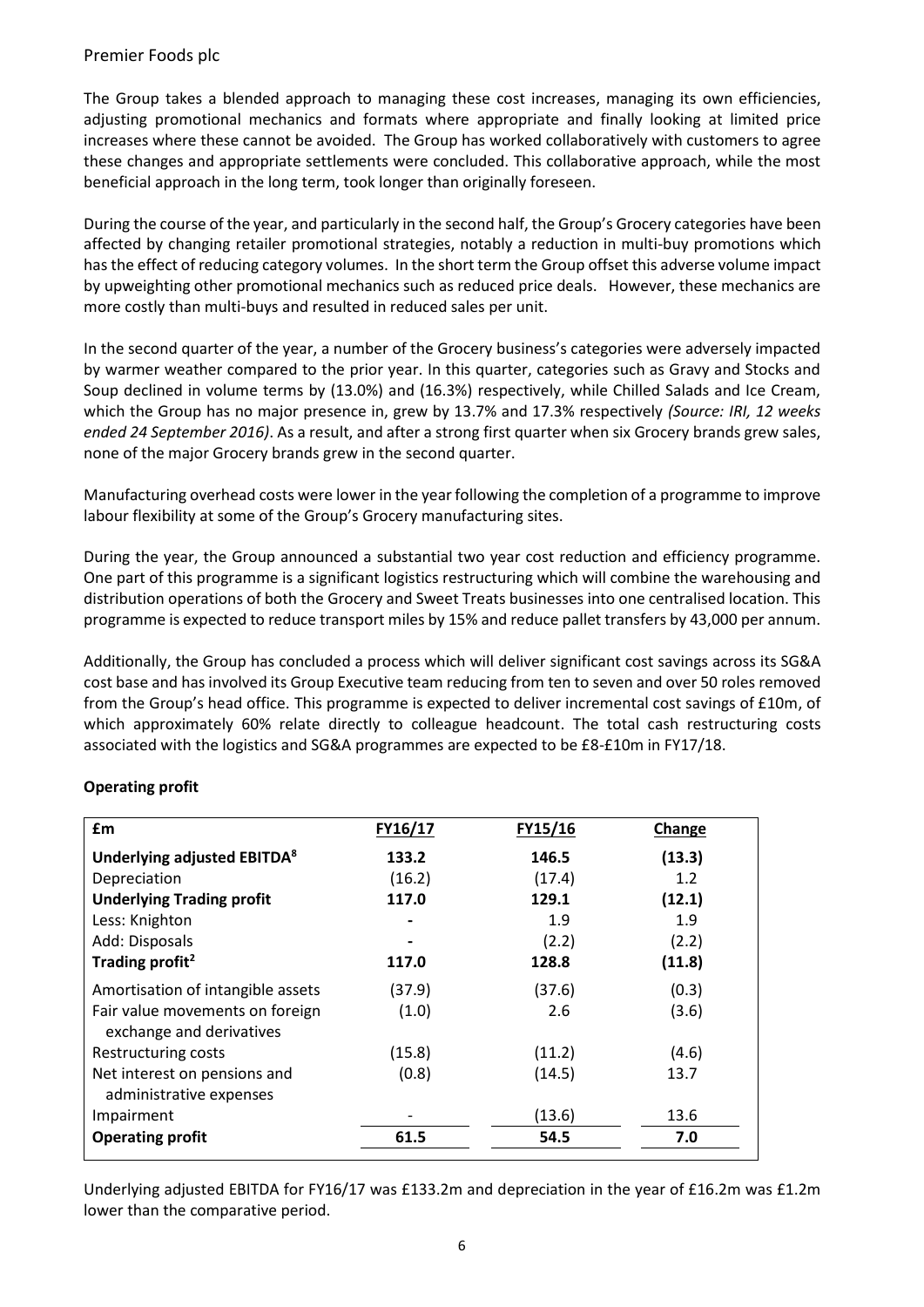Operating profit was £61.5m in the year, an increase of £7.0m on the prior year. Amortisation of intangible assets was broadly in line with the comparative year at £37.9m. Intangible assets amortisation included £25.7m relating to brands, trademarks and licences and £12.2m relating to software. Restructuring costs in the year were £15.8m, £4.6m higher than FY15/16, and which relate to corporate activity costs in April 2016 and restructuring charges associated with the Group's logistics restructuring and overhead cost reduction programmes.

Net interest on pensions and administrative expenses were £0.8m in the year, a £13.7m reduction compared to the prior year. This was composed of administrative expenses incurred of £6.3m, partly offset by a net interest credit of £5.6m owing to an opening combined pension schemes surplus. In the prior year an impairment charge of £13.6m due to the write down of associate investments was reported; there were no impairments in FY16/17.

| £m                                                             | FY16/17 | FY15/16 | Change |
|----------------------------------------------------------------|---------|---------|--------|
| Senior secured notes interest                                  | 30.6    | 30.8    | 0.2    |
| Bank debt interest                                             | 8.1     | 9.7     | 1.6    |
|                                                                | 38.7    | 40.5    | 1.8    |
| Amortisation and deferred fees                                 | 4.1     | 4.4     | 0.3    |
| Net regular interest $^{10}$                                   | 42.8    | 44.9    | 2.1    |
| Fair value movements on interest<br>rate financial instruments | (0.6)   | (0.7)   | (0.1)  |
| Write-off of financing costs                                   | 0.1     | 0.4     | 0.3    |
| Other interest                                                 | 7.2     | 0.3     | (6.9)  |
| Net finance cost                                               | 49.5    | 44.9    | (4.6)  |

# **Finance costs**

Net regular interest for FY16/17 was £42.8m, a little ahead of the Group's expectations and £2.1m lower than the prior year. The largest component of net regular interest was £30.6m of interest due to holders of the Group's senior secured notes. Bank debt interest of £8.1m was £1.6m lower in the year due to lower levels of average debt and slightly lower LIBOR levels.

Net finance cost was £49.5m in the year, £4.6m higher than FY15/16. The main driver of the change was a decrease in the discount rate used to value long term property provisions the Group holds, which is disclosed in Other interest, and increased from £0.3m in FY15/16 to £7.2m in the year. This increase in the discount unwind, which has no cash effect, is a result of changes in gilt yields over the last twelve months.

# **Associate investments**

The Group holds a 49% interest in Hovis Limited ("Hovis"). In the prior year, the Group wrote down its investment in Hovis to £nil. On 1 April 2016, the Group gained control (as defined under IFRS 10) of Knighton, in which the Group already held 49% of the ordinary share capital and associated voting rights, and hence the results of Knighton were consolidated in the Group's financial statements for the period ended 2 April 2016. On 24 May 2016, the Group acquired the remaining 51% of the ordinary share capital of Knighton.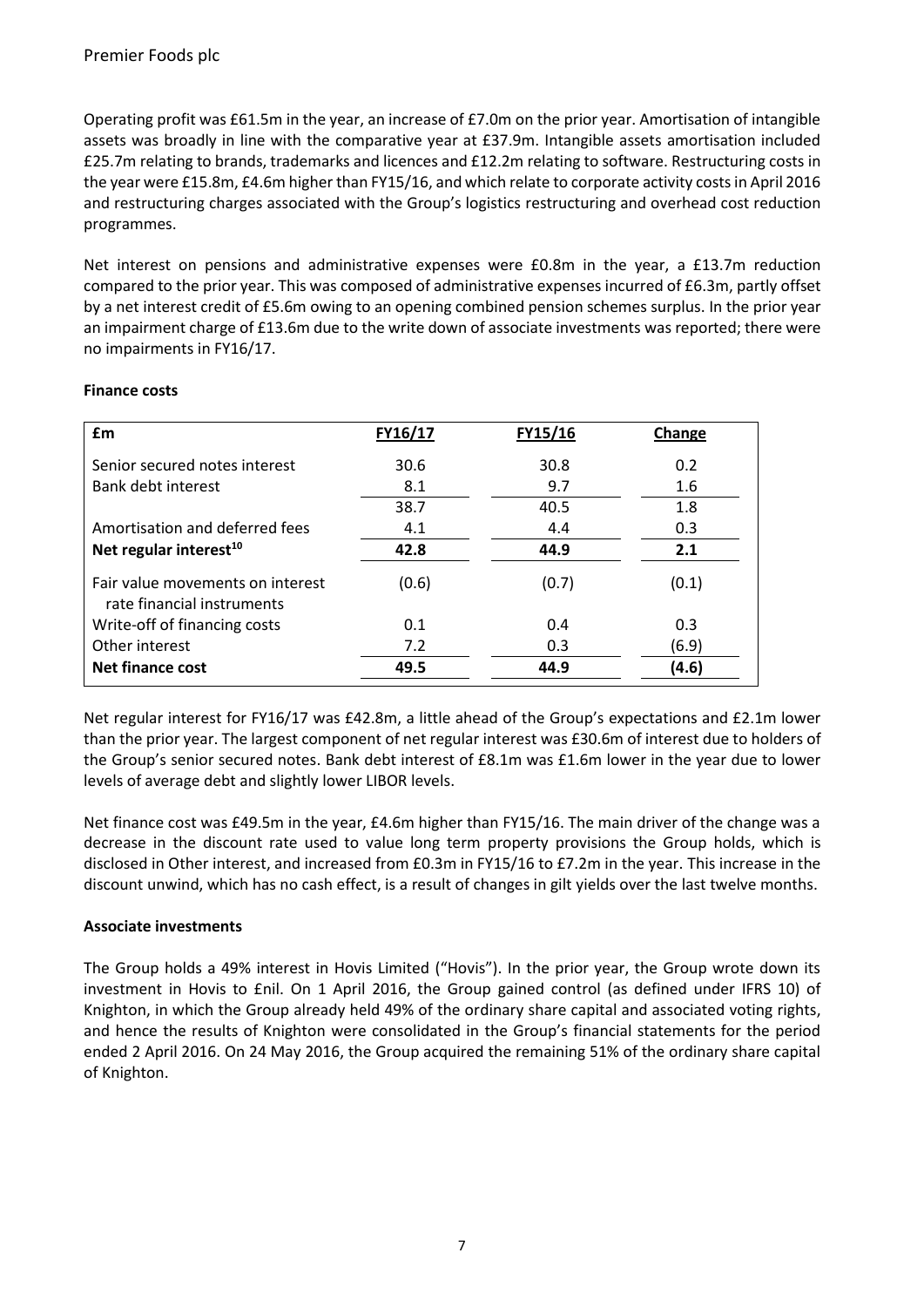# **Taxation**

| £m                                                       | FY16/17 | FY15/16 | Change |
|----------------------------------------------------------|---------|---------|--------|
| Deferred tax                                             |         |         |        |
| - Current period                                         | (6.4)   | 51.9    | (58.3) |
| - Prior periods                                          | 1.1     | (4.5)   | 5.6    |
| - Adjustment to restate opening<br>deferred tax at 17.0% | (1.2)   | (0.4)   | (0.8)  |
| Income tax (charge)/credit                               | (6.5)   | 47.0    | (53.5) |

A tax charge of £6.5m in the year compared to a £47.0m credit in the prior period. The £6.5m charge included a current period charge of £6.4m, an adjustment to restate opening deferred tax of £1.2m, partly offset by a prior period credit of £1.1m. The current period charge included a tax charge at 20.0% on profit before tax of £2.4m, non-deductible items of £1.0m, an adjustment for share based payments of £0.9m and a credit due to a current period deferred tax adjustment of £0.3m.

Deferred tax assets at 1 April 2017 were £32.4m compared to £25.9m at 2 April 2016.

# **Earnings per share**

| Continuing operations (£m)       | FY16/17 | FY15/16 | Change |
|----------------------------------|---------|---------|--------|
| Operating profit                 | 61.5    | 54.5    | 7.0    |
| Net finance cost                 | (49.5)  | (44.9)  | (4.6)  |
| Share of loss from associates    |         | (22.6)  | 22.6   |
| Profit/(loss) before taxation    | 12.0    | (13.0)  | 25.0   |
| Taxation (charge)/credit         | (6.5)   | 47.0    | (53.5) |
| Profit after taxation            | 5.5     | 34.0    | (28.5) |
| Average shares in issue          | 830.1   | 826.0   | (4.1)  |
| Basic earnings per share (pence) | 0.7     | 4.1     | (3.4)  |

Profit before tax was £12.0m in the year, compared to a loss before tax in the comparative period of £13.0m. After a taxation charge of £6.5m in FY16/17, Profit after taxation was £5.5m, which resulted in basic earnings per share of 0.7 pence.

| Adjusted earnings per share (£m)   | FY16/17 | FY15/16 | Change |
|------------------------------------|---------|---------|--------|
| <b>Underlying Trading profit</b>   | 117.0   | 129.1   | (12.1) |
| Less: Net regular interest         | (42.8)  | (44.9)  | 2.1    |
| Adjusted profit before tax         | 74.2    | 84.2    | (10.0) |
| Less: Notional tax @ 20.0%         | (14.8)  | (16.8)  | 2.0    |
| Adjusted profit after tax          | 59.4    | 67.4    | (8.0)  |
| Average shares in issue (millions) | 830.1   | 826.0   | (4.1)  |
| <b>Adjusted EPS (pence)</b>        | 7.2     | 8.1     | (0.9)  |

Adjusted profit before tax was £74.2m in the year, compared to £84.2m in FY15/16. This reflects the Underlying Trading profit performance in the year, partly offset by a lower net regular interest charge compared to the prior year. Adjusted profit after tax was £59.4m after deducting a notional 20.0% tax charge, a decrease of £8.0m compared to the prior year. Based on average shares in issue of 830.1 million shares, adjusted earnings per share in the year was 7.2 pence, a 0.9 pence reduction on FY15/16.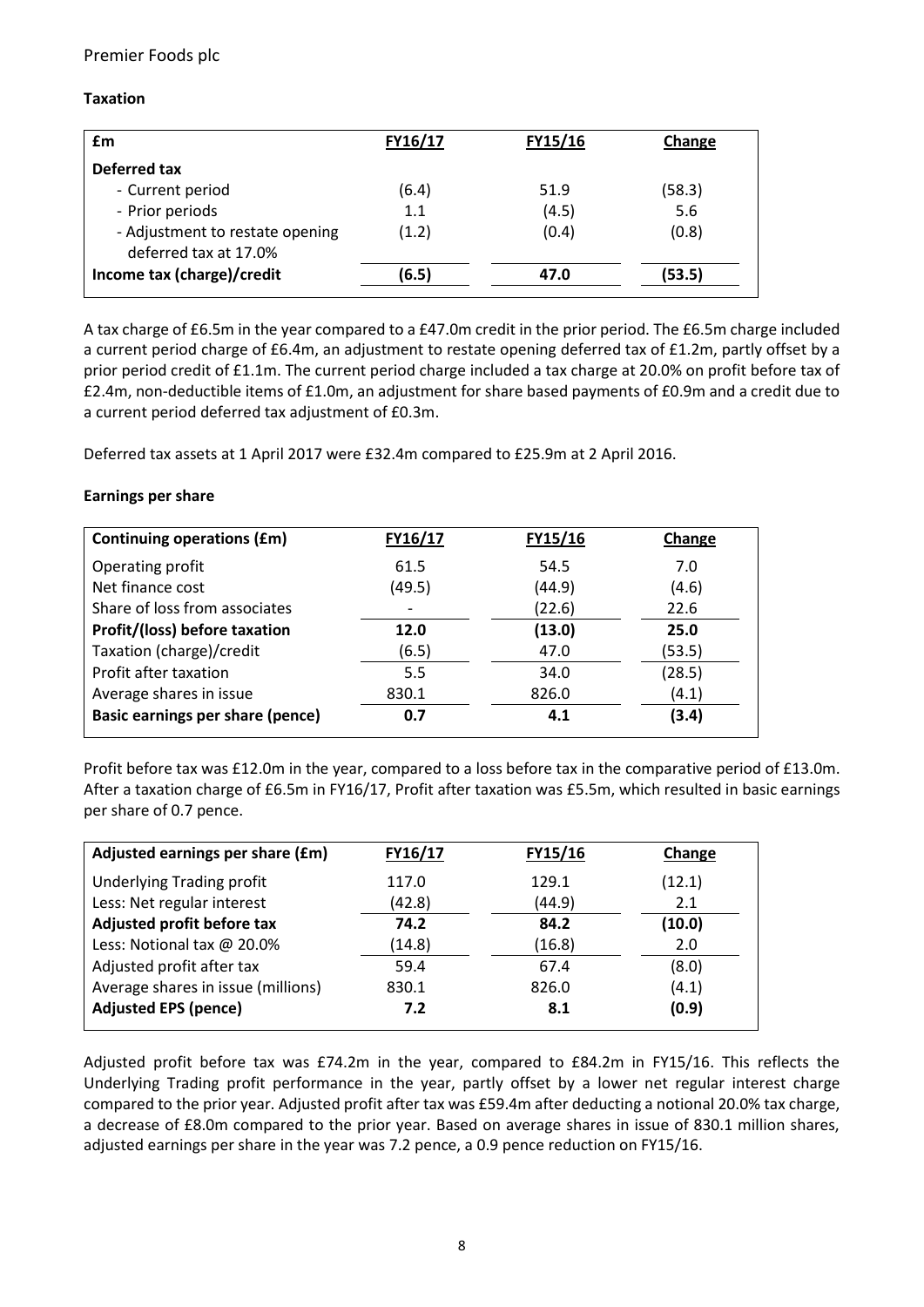# **Free cash flow**

| £m                                       | FY16/17 | FY15/16 |
|------------------------------------------|---------|---------|
| Underlying Trading profit                | 117.0   | 129.1   |
| Depreciation                             | 16.2    | 17.4    |
| Other non-cash items                     | 4.3     | 4.1     |
| Interest                                 | (39.8)  | (41.7)  |
| Pension contributions                    | (51.7)  | (12.9)  |
| Capital expenditure                      | (20.9)  | (25.4)  |
| Working capital & other                  | 4.8     | 2.1     |
| Restructuring costs                      | (13.7)  | (7.5)   |
| Purchase of own shares                   | (1.1)   | (1.8)   |
| Knighton                                 |         | (7.7)   |
| Free cash flow $14$                      | 15.1    | 55.7    |
| <b>Statutory cash flow statement</b>     |         |         |
| Cash generated from operating activities | 37.0    | 95.4    |
| Cash used in investing activities        | (20.9)  | (30.1)  |
| Cash used in financing activities        | (42.0)  | (79.2)  |
| Net decrease in cash & cash equivalents  | (25.9)  | (13.9)  |

Free cash flow in the year was an inflow of £15.1m. Depreciation, at £16.2m, was £1.2m lower than the prior year, and non-cash items of £4.3m principally comprised the addition of share based payments. Interest paid in the year was £39.8m; £1.9m lower than the comparative period due to lower average levels of debt. Capital expenditure was £4.5m lower at £20.9m and pension contributions (including pension administration costs) increased from £12.9m to £51.7m. An inflow of £4.8m from working capital was reported and restructuring costs increased from £7.5m to £13.7m. This was due to cash costs associated with corporate activity in April 2016 and redundancy costs relating to the cost reduction and efficiency programmes, the majority of which were incurred in the first half of the year.

On a statutory basis, cash generated from operations was £76.8m compared to £137.1m in the comparative period. This was largely due to increased pension deficit contributions, as identified in the table above, and lower Operating profit before (non-cash) impairment charges. Cash generated from operating activities was £37.0m, after deducting net interest paid of £39.8m. Repayment of borrowings was £34.6m in the year, £33.0m of which related to lower drawings against the Group's revolving credit facility.

At 1 April 2017, the Group held cash and bank deposits of £3.1m and bank overdrafts of £21.2m.

# **Net debt and sources of finance**

|                                     | £m     |
|-------------------------------------|--------|
| Net debt at 2 April 2016            | 534.2  |
| Free cash flow generation in period | (15.1) |
| Movement in debt issuance costs     | 4.1    |
| Net debt at 1 April 2017            | 523.2  |
| EBITDA                              | 133.2  |
| Net debt / EBITDA                   | 3.9x   |

Net debt at 1 April 2017 was £523.2m; an £11.0m reduction in Net debt compared to the prior year. The movement in debt issuance costs was £4.1m.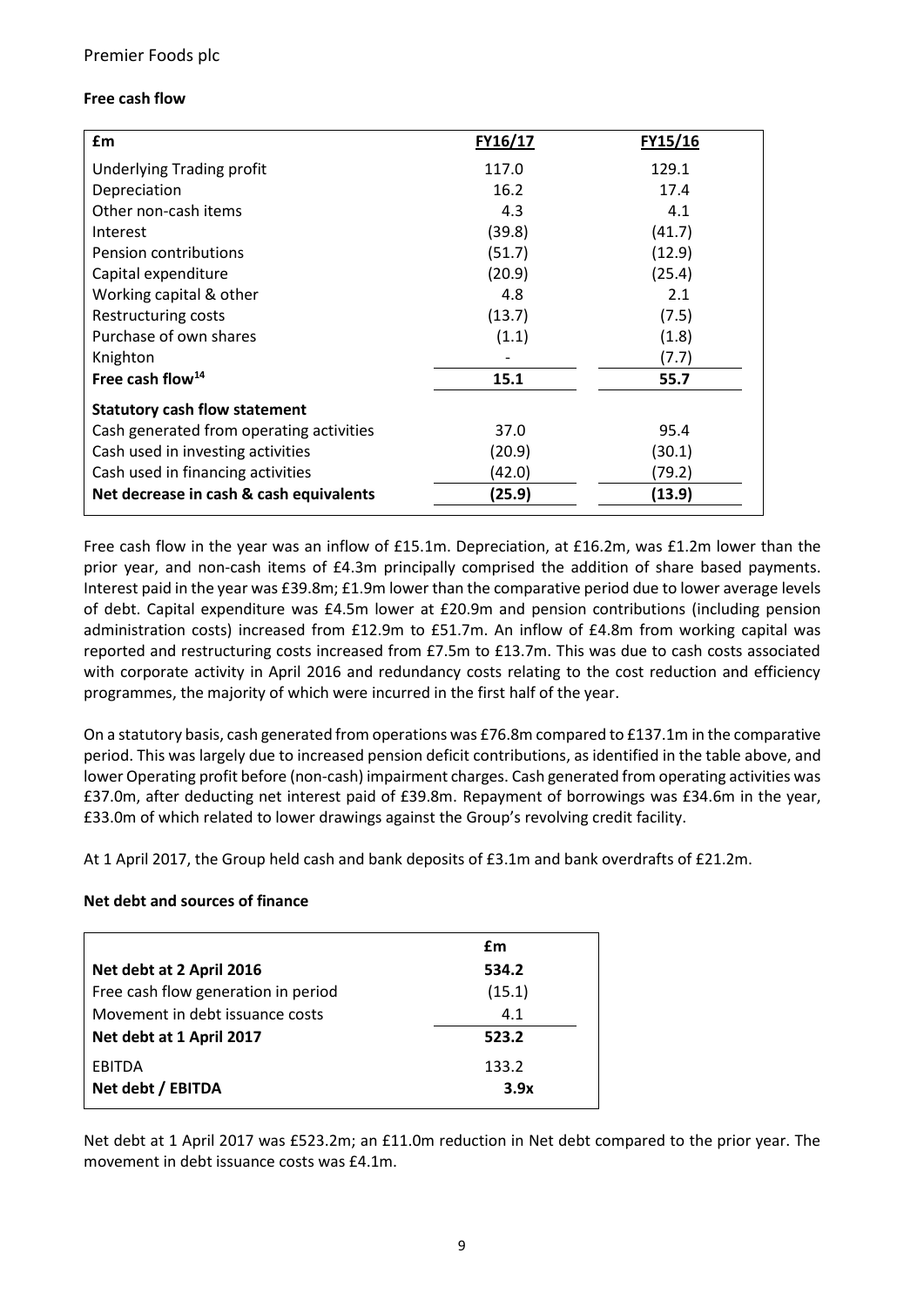The Group has extended the term of its revolving credit facility with its lending syndicate from March 2019 to December 2020. The £272m facility, which was £22m drawn at 1 April 2017, is expected to reduce by £55m to £217m, subject to the issue of new £210m Senior Secured floating rate notes outlined below. The facility will further reduce to approximately £184m in March 2019. The interest margin under the revolving credit facility is unchanged and covenants under the facility, which are tested bi-annually, have been updated to ensure appropriate headroom against future reporting periods.

The Group has also announced the proposed issue of new five year £210m Senior Secured floating rate notes due 2022, to replace its £175m Senior Secured floating rate notes, due to mature March 2020, and to make a prepayment under the revolving credit facility. Pricing of the new £210m Senior Secured floating rate notes is to be confirmed and the notes are expected to be callable at 101% after one year. The Group's £325m Senior Secured fixed notes which attract a coupon of 6.5%, mature in March 2021, and there are no immediate plans to call or refinance these notes.

# **Pensions**

| <b>IAS 19 Accounting</b>                 | 1 April 2017 |                  |            |  | 2 April 2016 |                  |            |  |
|------------------------------------------|--------------|------------------|------------|--|--------------|------------------|------------|--|
| <b>Valuation (£m)</b>                    | <b>RHM</b>   | Premier<br>Foods | Combined   |  | <b>RHM</b>   | Premier<br>Foods | Combined   |  |
| Assets                                   | 4,190.9      | 673.7            | 4,864.6    |  | 3,758.7      | 584.2            | 4,342.9    |  |
| Liabilities                              | (3,597.0)    | (1, 162.8)       | (4, 759.8) |  | (3,207.8)    | (1,004.2)        | (4, 212.0) |  |
| Surplus/(Deficit)                        | 593.9        | (489.1)          | 104.8      |  | 550.9        | (420.0)          | 130.9      |  |
| Net of deferred tax<br>$(17.0\%/18.0\%)$ | 493.0        | (406.0)          | 87.0       |  | 451.7        | (344.4)          | 107.3      |  |

The IAS 19 pension schemes valuation reported a surplus for the combined RHM and Premier Foods' pension schemes at 1 April 2017 of £104.8m, equivalent to £87.0m net of a deferred tax charge of 17.0%. This compares to a combined RHM and Premier Foods' schemes surplus at 2 April 2016 of £130.9m and £107.3m net of deferred tax. A deferred tax rate of 17.0% (18.0%) is deducted from the IAS19 retirement benefit valuation of the Group's schemes to reflect the fact that pension deficit contributions made to the Group's pension schemes are allowable for tax.

The valuation at 1 April 2017 comprised a £593.9m surplus in respect of the RHM schemes and a deficit of £489.1m in relation to the Premier Foods schemes. Assets in the combined schemes increased by £521.7m in the year from £4,342.9m to £4,864.6m. RHM scheme assets increased by £432.2m mainly due to an increase in interest rate swaps and equities, while the Premier Foods' schemes assets increased by £89.5m. The increase in asset movements in the year have been offset by an increase in the combined schemes liabilities of £547.8m. This is principally due to a reduction in the discount rate from 3.55% at 2 April 2016 to 2.65% at 1 April 2017.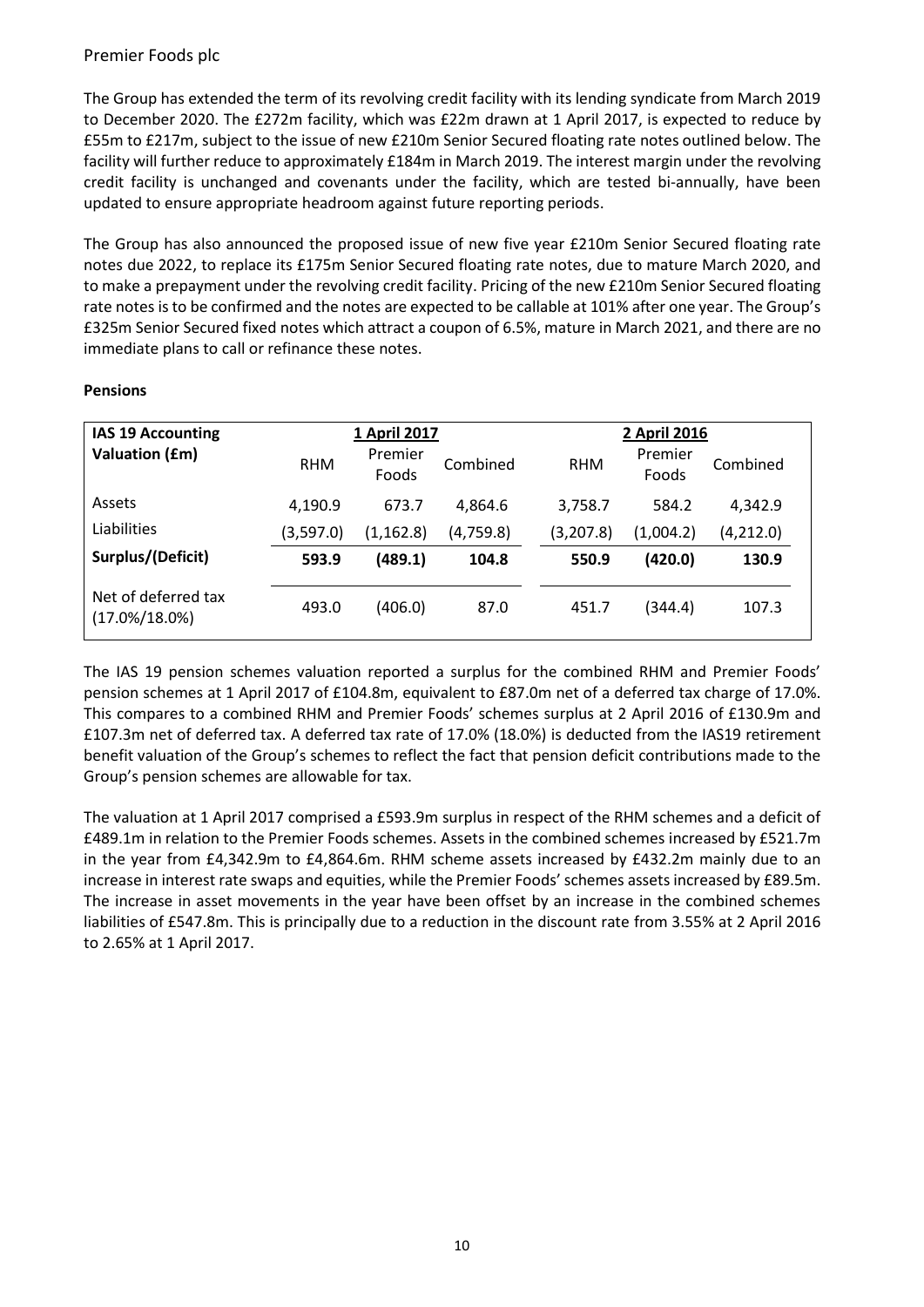| Combined pensions schemes (£m) | 1 April 2017 | 2 April 2016 |
|--------------------------------|--------------|--------------|
| <b>Assets</b>                  |              |              |
| Equities                       | 527.0        | 405.4        |
| Government bonds               | 519.1        | 474.8        |
| Corporate bonds                | 23.0         | 1.9          |
| Property                       | 357.4        | 292.3        |
| Absolute return products       | 1,284.2      | 1,227.6      |
| Cash                           | 69.1         | 326.9        |
| Infrastructure funds           | 242.6        | 228.0        |
| Swaps                          | 1,116.1      | 862.5        |
| Private equity                 | 321.7        | 259.4        |
| Other                          | 404.4        | 264.1        |
| <b>Total Assets</b>            | 4,864.6      | 4,342.9      |
| <b>Liabilities</b>             |              |              |
| Discount rate                  | 2.65%        | 3.55%        |
| Inflation rate (RPI/CPI)       | 3.3%/2.2%    | 3.0%/1.9%    |

The Accounting Standards Board under IFRIC 14, are currently reviewing the recognition of a pensions surplus in the financial statements of an entity. Dependent upon the final published standard, there is potential that any future defined benefit surplus may not be recognised in the financial statements of the Group and additionally, the deficit valuation methodology may also change.

During the year, the Group finalised the 2016 combined pension schemes' triennial actuarial valuation, displayed in the table below, which confirms a combined schemes' deficit of £421m. This is a £641m reduction compared to the previous triennial valuation in 2013.

|                      |       | Actuarial valuation surplus/(deficit) |        |  |  |  |  |  |
|----------------------|-------|---------------------------------------|--------|--|--|--|--|--|
| £m                   | 2016  | 2013                                  | Change |  |  |  |  |  |
| <b>RHM</b>           | 135   | (504)                                 | 639    |  |  |  |  |  |
| <b>Premier Foods</b> | (551) | (538)                                 | (13)   |  |  |  |  |  |
| Irish schemes        | (5)   | (20)                                  | 15     |  |  |  |  |  |
| <b>Total schemes</b> | (421) | (1,062)                               | 641    |  |  |  |  |  |
|                      |       |                                       |        |  |  |  |  |  |

On 28 March 2017, and following the finalisation of the triennial actuarial valuation, the Group announced it had agreed a revised schedule of pension payments with the Trustees of the pension schemes. Overall, the total cash payments for the three financial years from FY17/18 to FY19/20, to the RHM and Premier Foods Pension Schemes will be approximately £32m lower than outlined in our Interim Results on 15 November 2016. A full schedule of the scheduled payments for the next six financial years are set out in the table below.

As part of these overall reductions, the Group has also agreed with the Premier Foods schemes a mechanism (including limited changes to the existing dividend matching agreement) to allow the schemes limited further cash contributions in the event the Group outperforms certain agreed profit targets. These targets are materially ahead of current market expectations for the Group.

The net present value of future deficit payments, to the end of the respective recovery periods remains at c.£300-320m.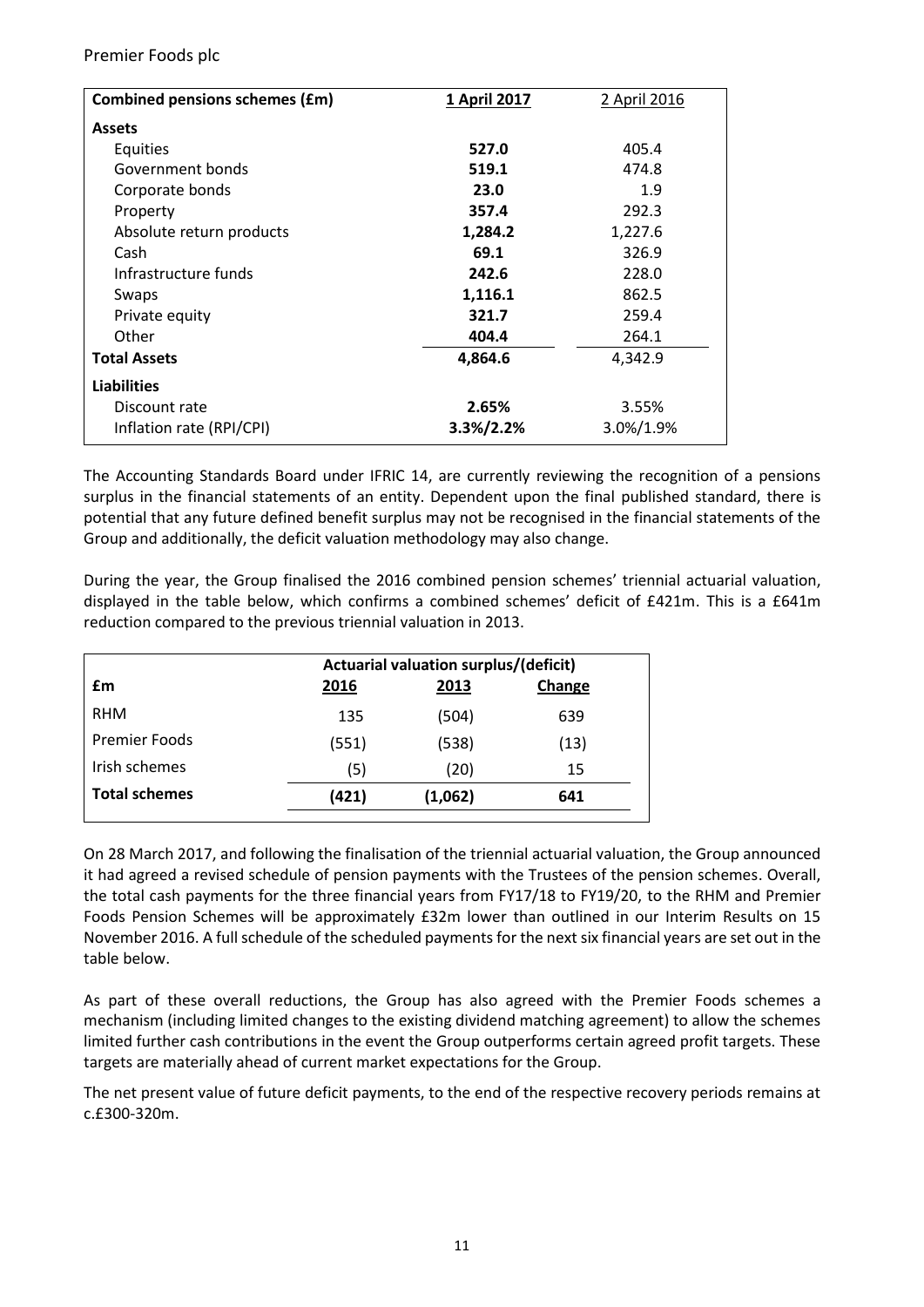| £m                            |         | <b>Future pension cash payments schedule</b> |         |         |         |         |  |  |
|-------------------------------|---------|----------------------------------------------|---------|---------|---------|---------|--|--|
|                               | 2017/18 | 2018/19                                      | 2019/20 | 2020/21 | 2021/22 | 2022/23 |  |  |
| New plan                      |         |                                              |         |         |         |         |  |  |
| Deficit contributions         | 35      | 35                                           | 37      | 38      | 38      | 38      |  |  |
| Administration costs          | $4-6$   | $4-6$                                        | $4-6$   | $6 - 8$ | $6 - 8$ | $6 - 8$ |  |  |
| <b>Total</b>                  | 39-41   | 39-41                                        | 41-43   | 44-46   | 44-46   | 44-46   |  |  |
| Previous plan (November 2016) |         |                                              |         |         |         |         |  |  |
| Deficit contributions         | 49      | 44                                           | 40      | 33      | 33      | 35      |  |  |
| Administration costs          | $6 - 8$ | $6 - 8$                                      | $6 - 8$ | $6 - 8$ | $6 - 8$ | $6 - 8$ |  |  |
| <b>Total</b>                  | 55-57   | $50 - 52$                                    | 46-48   | 39-41   | 39-41   | 41-43   |  |  |
| $Reduction/(Increase)^1$      | 16      | 11                                           | 5       | (5)     | (5)     | (3)     |  |  |

1 – Assumes mid-point of respective administration cost ranges

# **Outlook**

The industry in which the Group operates has undergone recent and rapid change. Reflecting these changes, the Board has updated the Group's strategy to give an equal focus to revenue growth, cost efficiencies and cash generation. In the UK, growing ahead of its categories continues to be a core objective for the Group and its plans for International are for further strong double-digit growth. The global strategic relationships presented by the Cadbury and Nissin partnerships are exciting and the recently announced cost savings programme is expected to deliver £20m over the next two years. The Group is focused on reducing its leverage ratio to below 3.0x in the next 3-4 years through profit improvement and debt reduction.

The FY17/18 financial year has started on a solid footing. The Group expects the effect of changing retailer promotional strategies to reduce through the first half of the year and then stabilise thereafter. Accordingly, quarter 2 sales are expected to deliver an improved year on year sales trend relative to quarter 1. In the full year, the Group plans to deliver progress which is expected to be weighted more to the second half.

**Alastair Murray**

Chief Financial Officer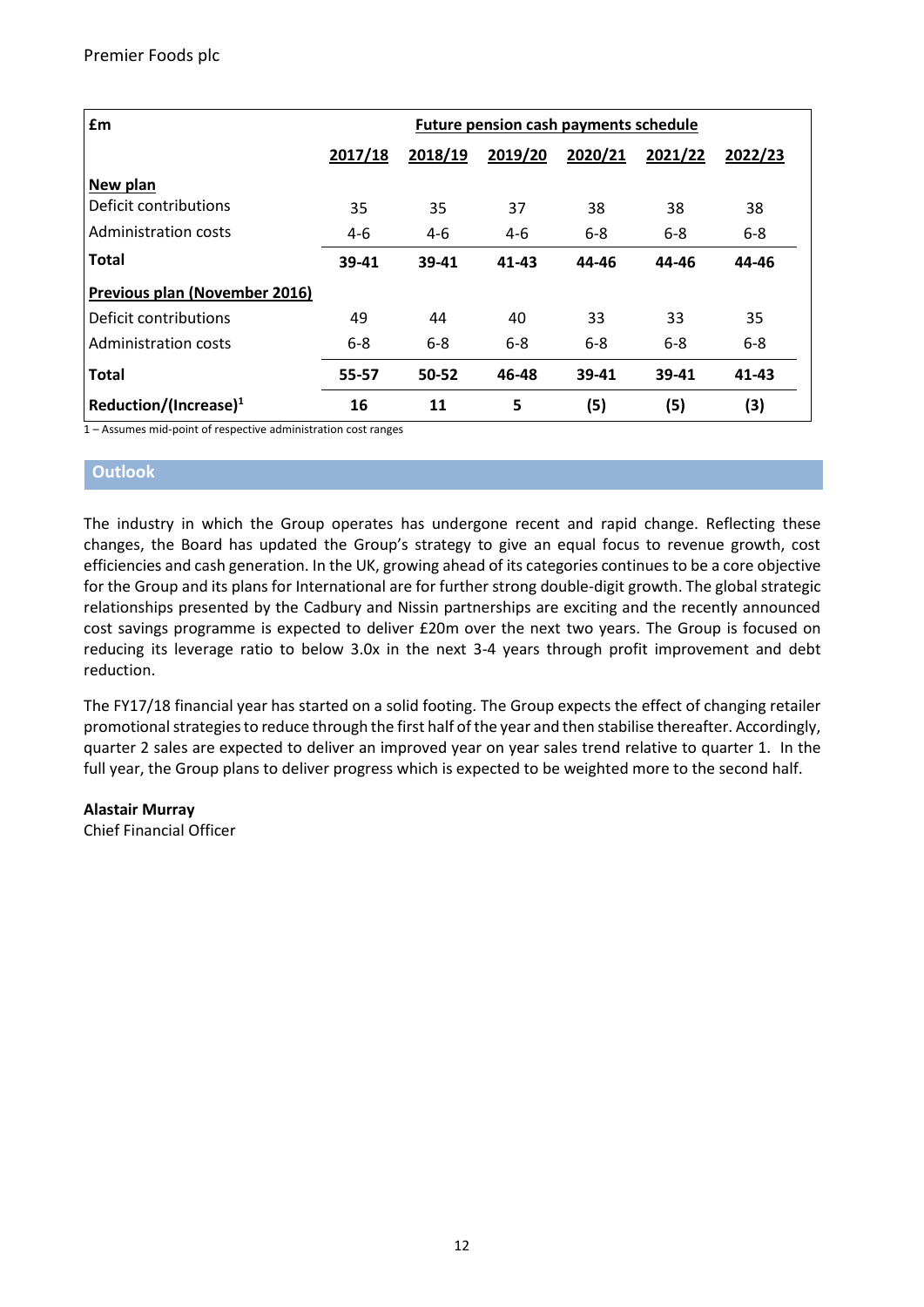### **Appendices**

The Company's results are presented for the 52 weeks ended 1 April 2017 and the comparative period, 52 weeks ended 2 April 2016. All references to the 'year', unless otherwise stated, are for the 52 weeks ended 1 April 2017 and the comparative period, 52 weeks ended 2 April 2016. All references to the 'quarter', unless otherwise stated, are for the 13 weeks ended 1 April 2017 and the comparative period, 13 weeks ended 2 April 2016.

| <b>Quarter 4 Underlying sales</b> |         |                     |        |  |  |  |
|-----------------------------------|---------|---------------------|--------|--|--|--|
| Q4 Underlying sales (£m)          |         | <b>Sweet Treats</b> |        |  |  |  |
|                                   | Grocery |                     | Group  |  |  |  |
| <b>Branded</b>                    | 120.1   | 43.8                | 163.9  |  |  |  |
| Non-branded                       | 20.2    | 6.9                 | 27.1   |  |  |  |
| <b>Total</b>                      | 140.3   | 50.7                | 191.0  |  |  |  |
| % change                          |         |                     |        |  |  |  |
| <b>Branded</b>                    | (2.9%)  | (2.8%)              | (2.9%) |  |  |  |
| Non-branded                       | 11.8%   | 14.6%               | 12.3%  |  |  |  |
| <b>Total</b>                      | (1.0%)  | (0.7%)              | (1.0%) |  |  |  |

#### **Notes and definitions of Non-GAAP measures**

The Company uses a number of non-GAAP measures to measure and assess the financial performance of the business. The Directors believe that these non-GAAP measures assist in providing additional useful information on the underlying trends, performance and position of the Group. These non-GAAP measures are used by the Group for reporting and planning purposes and it considers them to be helpful indicators for investors to assist them in assessing the strategic progress of the Group.

- 1. Underlying results are defined as continuing operations excluding the results of previously disposed businesses and includes results of acquired businesses in comparative reporting periods.
- 2. Trading profit is defined as profit/(loss) before tax before net finance costs, profits and losses from share of associates, amortisation of intangible assets, impairment, fair value movements on foreign exchange and other derivative contracts, restructuring costs, and net interest on pensions and administration expenses.
- 3. Underlying Sales is revenue excluding the results of previously disposed businesses and includes results of acquired businesses in comparative reporting periods.
- 4. Underlying Trading profit is Trading profit as defined in (2) above and excludes the results of previously disposed businesses and includes results of acquired businesses in comparative reporting periods.
- 5. Divisional contribution refers to Gross Profit less selling, distribution and marketing expenses directly attributable to the relevant business unit.
- 6. Underlying Divisional contribution is Divisional contribution as defined in (5) above and excludes the results of previously disposed businesses and includes results of acquired businesses in comparative reporting periods.
- 7. Adjusted EBITDA is Trading profit as defined in (2) above excluding depreciation.
- 8. Underlying adjusted EBITDA is adjusted EBITDA defined in (7) above and excludes the results of previously disposed businesses and includes results of acquired businesses in comparative reporting periods.
- 9. Adjusted profit before tax is Underlying Trading profit as defined in (4) above less net regular interest.
- 10. Net regular interest is defined as net finance cost after excluding write-off of financing costs, fair value movements on interest rate financial instruments and other interest.
- 11. Adjusted earnings per share is Adjusted profit before tax as defined in (9) above less a notional tax charge of 20.0% (2015/16: 20.0%) divided by the weighted average of the number of shares of 830.1million (52 weeks ended 2 April 2016: 826.0million).
- 12. Constant currency sales are referred to with reference to the International business unit and remove the impact of foreign currency fluctuations when comparing sales between two reporting periods.
- 13. Net debt is defined as total borrowings, less cash and cash equivalents and less capitalised debt issuance costs.
- 14. Free cash flow is defined as the change in Net debt as defined in (13) above before the movement in debt issuance costs.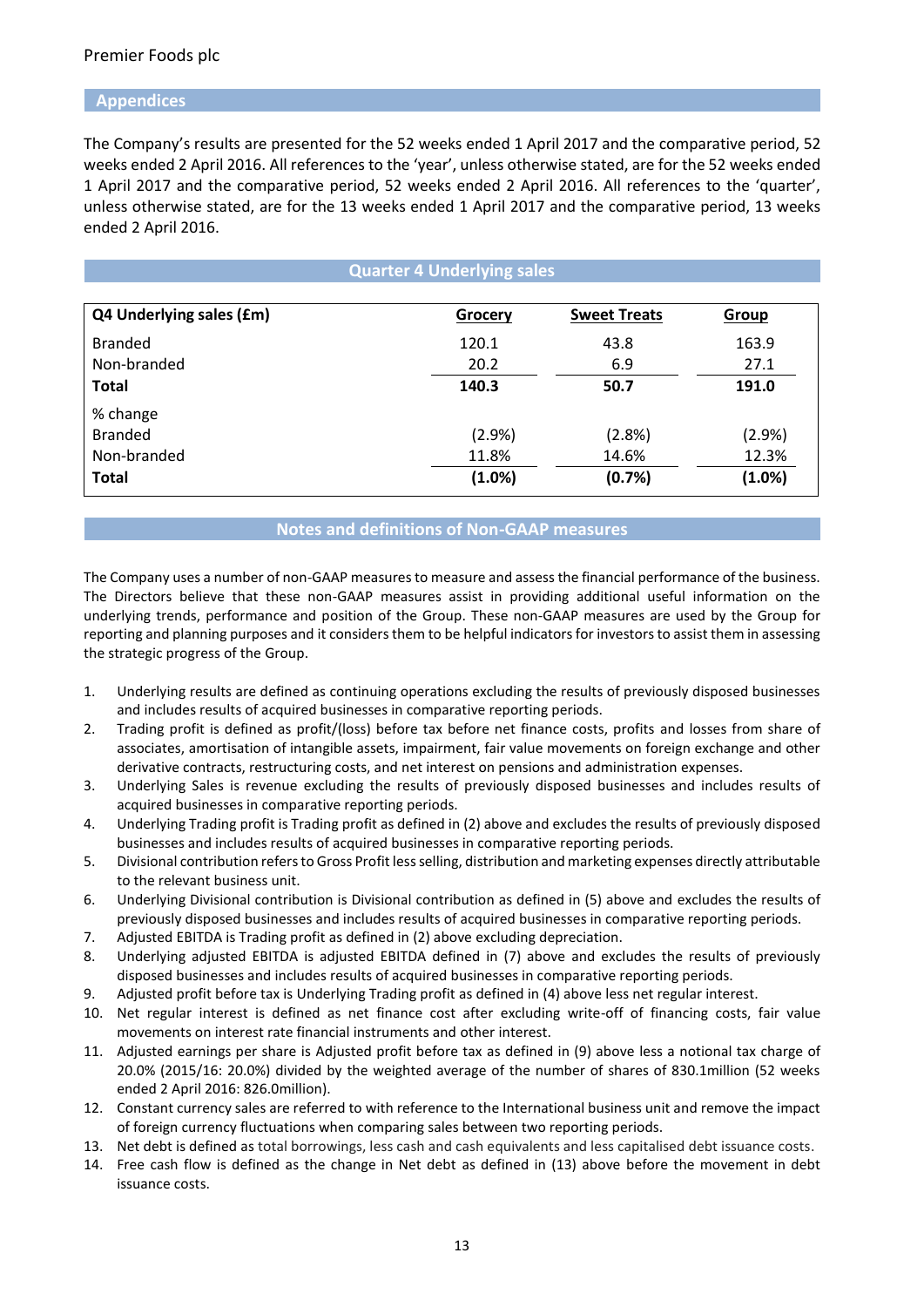# **Reconciliation of Continuing Operations to Underlying measures**

| £m             | Continuing<br>operations | Less:<br><b>Disposals</b> | Add:<br>Knighton | 'Underlying' |
|----------------|--------------------------|---------------------------|------------------|--------------|
| 2016/17        |                          |                           |                  |              |
| Sales          | 790.4                    | -                         |                  | 790.4        |
| Trading profit | 117.0                    | -                         |                  | 117.0        |
| EBITDA         | 133.2                    | -                         |                  | 133.2        |
|                |                          |                           |                  |              |
| 2015/16        |                          |                           |                  |              |
| <b>Sales</b>   | 771.7                    | 0.0                       | 29.6             | 801.3        |
| Trading profit | 128.8                    | 2.2                       | (1.9)            | 129.1        |
| EBITDA         | 144.9                    | 2.2                       | (0.6)            | 146.5        |

Continuing operations Trading profit of £128.8m in FY15/16 above includes £2.2m of non-cash costs predominantly relating to the write off of legacy fixed assets in the year and is excluded from 'Underlying' Trading profit.

- Group & corporate costs refer to group and corporate expenses which are not directly attributable to a business unit and are reported at total Group level.
- The International business unit is currently too small for separate disclosure and in line with accounting standards is aggregated within the Grocery business unit for reporting purposes.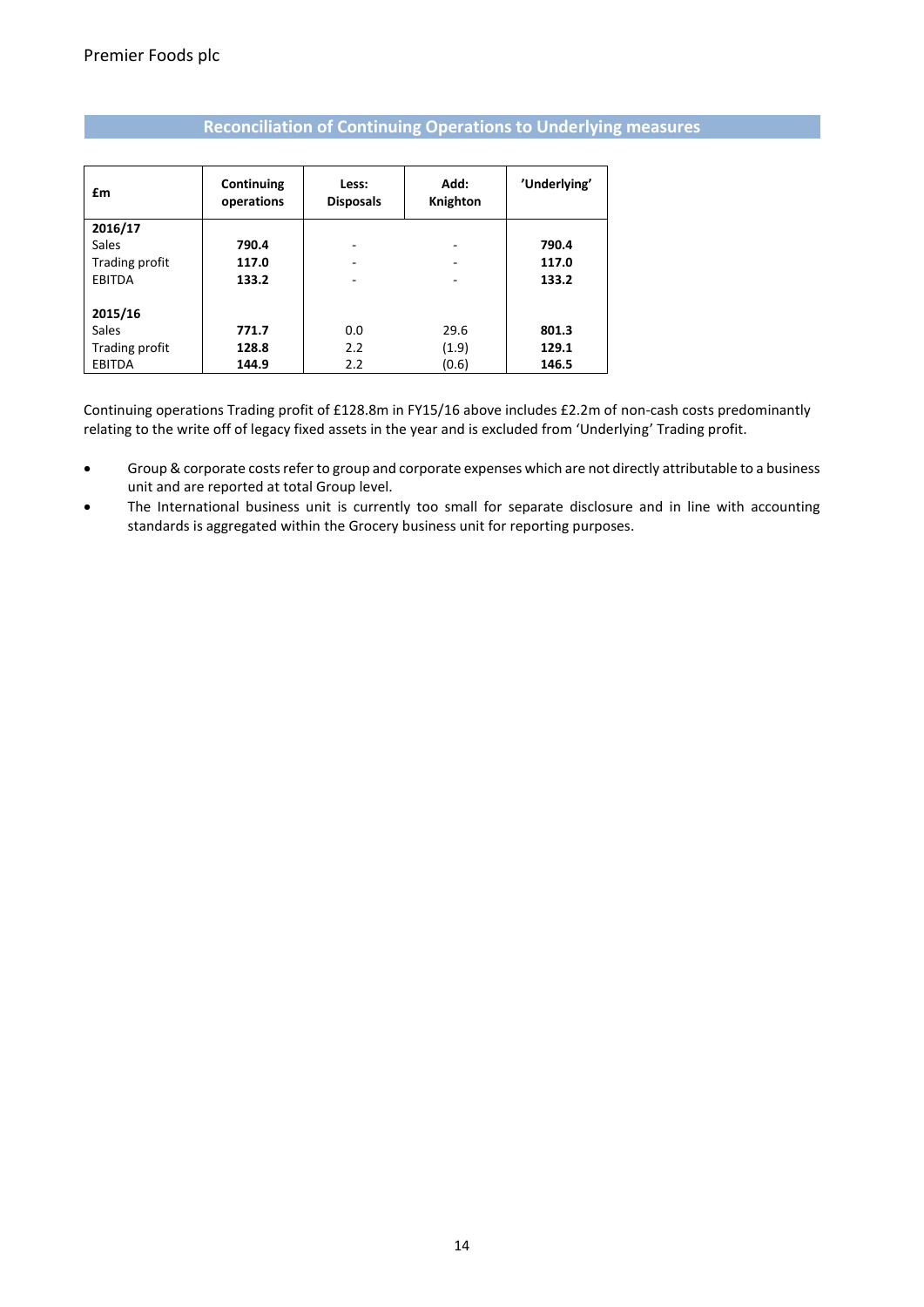# Consolidated statement of profit or loss

|                                                            |             | 52 weeks ended<br>1 Apr 2017 | 52 weeks ended<br>2 Apr 2016 |
|------------------------------------------------------------|-------------|------------------------------|------------------------------|
|                                                            | <b>Note</b> | £m                           | Em                           |
| <b>Continuing operations</b>                               |             |                              |                              |
| Revenue                                                    | 3           | 790.4                        | 771.7                        |
| Cost of sales                                              |             | (513.5)                      | (476.2)                      |
| <b>Gross profit</b>                                        |             | 276.9                        | 295.5                        |
| Selling, marketing and distribution costs                  |             | (127.2)                      | (128.4)                      |
| Administrative costs                                       |             | (88.2)                       | (112.6)                      |
| <b>Operating profit</b>                                    |             | 61.5                         | 54.5                         |
| Operating profit before impairment                         |             | 61.5                         | 68.1                         |
| Impairment of investments in associates                    |             |                              | (13.6)                       |
|                                                            |             |                              |                              |
| Finance cost                                               | 4           | (51.6)                       | (48.1)                       |
| Finance income                                             | 4           | 1.5                          | 2.5                          |
| Net movement on fair valuation of interest rate financial  | 4           | 0.6                          | 0.7                          |
| instruments                                                |             |                              |                              |
| Share of loss from associates                              |             |                              | (22.6)                       |
| Profit/(loss) before taxation from continuing operations   |             | 12.0                         | (13.0)                       |
| Taxation (charge)/credit                                   | 5           | (6.5)                        | 47.0                         |
| Profit after taxation from continuing operations           |             | 5.5                          | 34.0                         |
| Loss from discontinued operations                          |             |                              | (4.8)                        |
| Profit for the period attributable to owners of the parent |             | 5.5                          | 29.2                         |
|                                                            |             |                              |                              |
| Basic and diluted earnings per share                       |             |                              |                              |
| From continuing operations (pence)                         | 6           | 0.7                          | 4.1                          |
| From discontinued operations (pence)                       | 6           |                              | (0.6)                        |
| From profit for the period                                 |             | 0.7                          | 3.5                          |
| Adjusted earnings per share <sup>1</sup>                   |             |                              |                              |
| From continuing operations (pence)                         | 6           | 7.2                          | 8.1                          |

<sup>1</sup> Adjusted earnings per share is defined as trading profit less net regular interest, less a notional tax charge at 20.0% (2015/16: 20.0%) divided by the weighted average number of ordinary shares of the Company.

# Consolidated statement of comprehensive income

|                                                                 |             | 52 weeks ended | 52 weeks ended |
|-----------------------------------------------------------------|-------------|----------------|----------------|
|                                                                 |             | 1 Apr 2017     | 2 Apr 2016     |
|                                                                 | <b>Note</b> | £m             | £m             |
| Profit for the period                                           |             | 5.5            | 29.2           |
|                                                                 |             |                |                |
| Other comprehensive income, net of tax                          |             |                |                |
| Items that will never be reclassified to profit or loss         |             |                |                |
| Remeasurements of defined benefit schemes                       | 10          | (76.6)         | 344.8          |
| Deferred tax credit/(charge)                                    | 5           | 14.9           | (65.9)         |
| Items that are or may be reclassified to profit or loss         |             |                |                |
| Exchange differences on translation                             |             | (1.1)          | (0.4)          |
| Other comprehensive (loss)/income, net of tax                   |             | (62.8)         | 278.5          |
| Total comprehensive (loss)/income attributable to owners of the |             | (57.3)         | 307.7          |
| parent                                                          |             |                |                |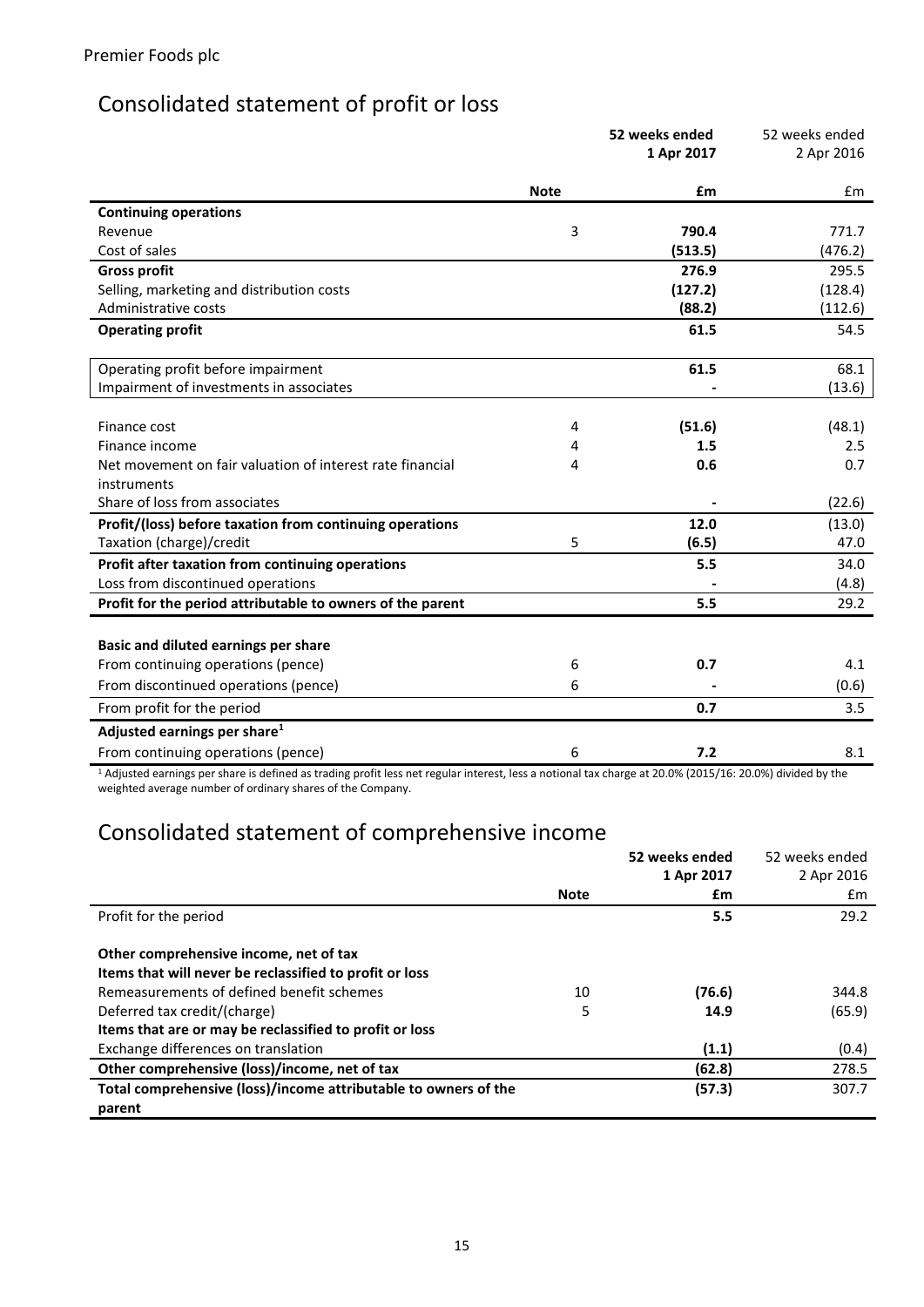# Consolidated balance sheet

| 2 Apr 2016<br>1 Apr 2017<br>£m<br><b>Note</b><br>£m<br><b>ASSETS:</b><br><b>Non-current assets</b><br>187.5<br>187.8<br>Property, plant and equipment<br>Goodwill<br>650.3<br>649.8<br>464.0<br>496.0<br>Other intangible assets<br>Net retirement benefit assets<br>10<br>593.9<br>550.9<br>Deferred tax assets<br>5<br>32.4<br>25.9<br>1,928.1<br>1,910.4<br><b>Current assets</b><br>63.2<br>Inventories<br>71.3<br>Trade and other receivables<br>65.1<br>100.5<br>Cash and cash equivalents<br>12<br>3.1<br>8.0<br>Derivative financial instruments<br>0.1<br>1.6<br>173.3<br>139.6<br><b>Total assets</b><br>2,067.7<br>2,083.7<br><b>LIABILITIES:</b><br><b>Current liabilities</b><br>Trade and other payables<br>(191.7)<br>(204.7)<br><b>Financial liabilities</b><br>- short term borrowings<br>8<br>(21.3)<br>(0.4) |
|---------------------------------------------------------------------------------------------------------------------------------------------------------------------------------------------------------------------------------------------------------------------------------------------------------------------------------------------------------------------------------------------------------------------------------------------------------------------------------------------------------------------------------------------------------------------------------------------------------------------------------------------------------------------------------------------------------------------------------------------------------------------------------------------------------------------------------|
|                                                                                                                                                                                                                                                                                                                                                                                                                                                                                                                                                                                                                                                                                                                                                                                                                                 |
|                                                                                                                                                                                                                                                                                                                                                                                                                                                                                                                                                                                                                                                                                                                                                                                                                                 |
|                                                                                                                                                                                                                                                                                                                                                                                                                                                                                                                                                                                                                                                                                                                                                                                                                                 |
|                                                                                                                                                                                                                                                                                                                                                                                                                                                                                                                                                                                                                                                                                                                                                                                                                                 |
|                                                                                                                                                                                                                                                                                                                                                                                                                                                                                                                                                                                                                                                                                                                                                                                                                                 |
|                                                                                                                                                                                                                                                                                                                                                                                                                                                                                                                                                                                                                                                                                                                                                                                                                                 |
|                                                                                                                                                                                                                                                                                                                                                                                                                                                                                                                                                                                                                                                                                                                                                                                                                                 |
|                                                                                                                                                                                                                                                                                                                                                                                                                                                                                                                                                                                                                                                                                                                                                                                                                                 |
|                                                                                                                                                                                                                                                                                                                                                                                                                                                                                                                                                                                                                                                                                                                                                                                                                                 |
|                                                                                                                                                                                                                                                                                                                                                                                                                                                                                                                                                                                                                                                                                                                                                                                                                                 |
|                                                                                                                                                                                                                                                                                                                                                                                                                                                                                                                                                                                                                                                                                                                                                                                                                                 |
|                                                                                                                                                                                                                                                                                                                                                                                                                                                                                                                                                                                                                                                                                                                                                                                                                                 |
|                                                                                                                                                                                                                                                                                                                                                                                                                                                                                                                                                                                                                                                                                                                                                                                                                                 |
|                                                                                                                                                                                                                                                                                                                                                                                                                                                                                                                                                                                                                                                                                                                                                                                                                                 |
|                                                                                                                                                                                                                                                                                                                                                                                                                                                                                                                                                                                                                                                                                                                                                                                                                                 |
|                                                                                                                                                                                                                                                                                                                                                                                                                                                                                                                                                                                                                                                                                                                                                                                                                                 |
|                                                                                                                                                                                                                                                                                                                                                                                                                                                                                                                                                                                                                                                                                                                                                                                                                                 |
|                                                                                                                                                                                                                                                                                                                                                                                                                                                                                                                                                                                                                                                                                                                                                                                                                                 |
|                                                                                                                                                                                                                                                                                                                                                                                                                                                                                                                                                                                                                                                                                                                                                                                                                                 |
|                                                                                                                                                                                                                                                                                                                                                                                                                                                                                                                                                                                                                                                                                                                                                                                                                                 |
|                                                                                                                                                                                                                                                                                                                                                                                                                                                                                                                                                                                                                                                                                                                                                                                                                                 |
|                                                                                                                                                                                                                                                                                                                                                                                                                                                                                                                                                                                                                                                                                                                                                                                                                                 |
| - derivative financial instruments<br>(2.9)<br>(2.0)                                                                                                                                                                                                                                                                                                                                                                                                                                                                                                                                                                                                                                                                                                                                                                            |
| Provisions for liabilities and charges<br>9<br>(10.0)<br>(6.3)                                                                                                                                                                                                                                                                                                                                                                                                                                                                                                                                                                                                                                                                                                                                                                  |
| Current income tax liabilities<br>(0.7)<br>(0.7)                                                                                                                                                                                                                                                                                                                                                                                                                                                                                                                                                                                                                                                                                                                                                                                |
| (226.6)<br>(214.1)                                                                                                                                                                                                                                                                                                                                                                                                                                                                                                                                                                                                                                                                                                                                                                                                              |
| <b>Non-current liabilities</b>                                                                                                                                                                                                                                                                                                                                                                                                                                                                                                                                                                                                                                                                                                                                                                                                  |
| Financial liabilities - long term borrowings<br>8<br>(505.0)<br>(541.8)                                                                                                                                                                                                                                                                                                                                                                                                                                                                                                                                                                                                                                                                                                                                                         |
| (420.0)<br>Net retirement benefit obligations<br>10<br>(489.1)                                                                                                                                                                                                                                                                                                                                                                                                                                                                                                                                                                                                                                                                                                                                                                  |
| Provisions for liabilities and charges<br>9<br>(43.1)<br>(47.3)                                                                                                                                                                                                                                                                                                                                                                                                                                                                                                                                                                                                                                                                                                                                                                 |
| Other liabilities<br>11<br>(11.1)<br>(12.0)                                                                                                                                                                                                                                                                                                                                                                                                                                                                                                                                                                                                                                                                                                                                                                                     |
| (1,048.3)<br>(1,021.1)                                                                                                                                                                                                                                                                                                                                                                                                                                                                                                                                                                                                                                                                                                                                                                                                          |
| <b>Total liabilities</b><br>(1, 274.9)<br>(1, 235.2)                                                                                                                                                                                                                                                                                                                                                                                                                                                                                                                                                                                                                                                                                                                                                                            |
| 792.8<br>848.5<br><b>Net assets</b>                                                                                                                                                                                                                                                                                                                                                                                                                                                                                                                                                                                                                                                                                                                                                                                             |
| <b>EQUITY:</b>                                                                                                                                                                                                                                                                                                                                                                                                                                                                                                                                                                                                                                                                                                                                                                                                                  |
| <b>Capital and reserves</b>                                                                                                                                                                                                                                                                                                                                                                                                                                                                                                                                                                                                                                                                                                                                                                                                     |
| Share capital<br>83.3<br>82.7                                                                                                                                                                                                                                                                                                                                                                                                                                                                                                                                                                                                                                                                                                                                                                                                   |
| Share premium<br>1,406.7<br>1,406.6                                                                                                                                                                                                                                                                                                                                                                                                                                                                                                                                                                                                                                                                                                                                                                                             |
| 351.7<br>351.7<br>Merger reserve                                                                                                                                                                                                                                                                                                                                                                                                                                                                                                                                                                                                                                                                                                                                                                                                |
| Other reserves<br>(9.3)<br>(9.3)                                                                                                                                                                                                                                                                                                                                                                                                                                                                                                                                                                                                                                                                                                                                                                                                |
| Profit and loss reserve<br>(1,039.6)<br>(979.3)                                                                                                                                                                                                                                                                                                                                                                                                                                                                                                                                                                                                                                                                                                                                                                                 |
| Capital and reserves attributable to owners of the parent<br>792.8<br>852.4                                                                                                                                                                                                                                                                                                                                                                                                                                                                                                                                                                                                                                                                                                                                                     |
| $\overline{7}$<br>Non-controlling interest<br>(3.9)                                                                                                                                                                                                                                                                                                                                                                                                                                                                                                                                                                                                                                                                                                                                                                             |
| <b>Total equity</b><br>792.8<br>848.5                                                                                                                                                                                                                                                                                                                                                                                                                                                                                                                                                                                                                                                                                                                                                                                           |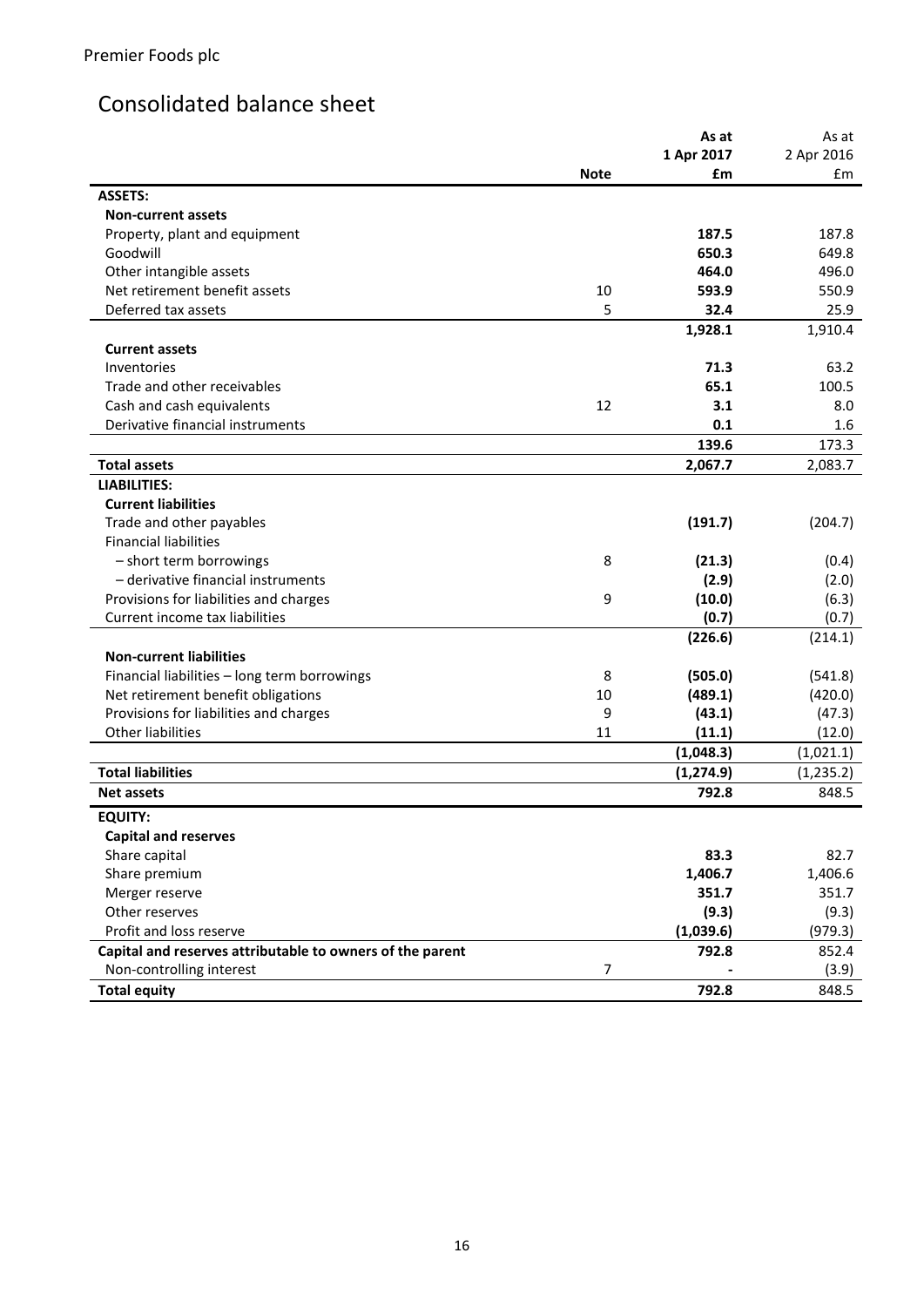# Consolidated statement of cash flows

|                                                                   |             | 52 weeks ended | 52 weeks ended |
|-------------------------------------------------------------------|-------------|----------------|----------------|
|                                                                   |             | 1 Apr 2017     | 2 Apr 2016     |
|                                                                   | <b>Note</b> | £m             | Em             |
| Cash generated from operations                                    | 12          | 76.8           | 137.1          |
|                                                                   |             |                |                |
| Interest paid<br>Interest received                                |             | (41.3)<br>1.5  | (44.2)<br>2.5  |
|                                                                   |             |                |                |
| Cash generated from operating activities                          |             | 37.0           | 95.4           |
| Cash outflow on business combination                              |             |                | (0.2)          |
| Purchases of property, plant and equipment                        |             | (15.1)         | (23.0)         |
| Purchases of intangible assets                                    |             | (5.8)          | (6.9)          |
| Cash used in investing activities                                 |             | (20.9)         | (30.1)         |
| Repayment of borrowings                                           |             | (34.6)         | (58.0)         |
| Movement in securitisation funding programme                      |             | (6.4)          | (19.7)         |
| Proceeds from share issue                                         |             | 0.1            | 0.3            |
| Purchase of shares to satisfy share awards                        |             | (1.1)          | (1.8)          |
| Cash used in financing activities                                 |             | (42.0)         | (79.2)         |
| Net decrease in cash and cash equivalents                         |             | (25.9)         | (13.9)         |
| Cash, cash equivalents and bank overdrafts at beginning of period |             | 7.8            | 21.7           |
| Cash, cash equivalents and bank overdrafts at end of period       | 12          | (18.1)         | 7.8            |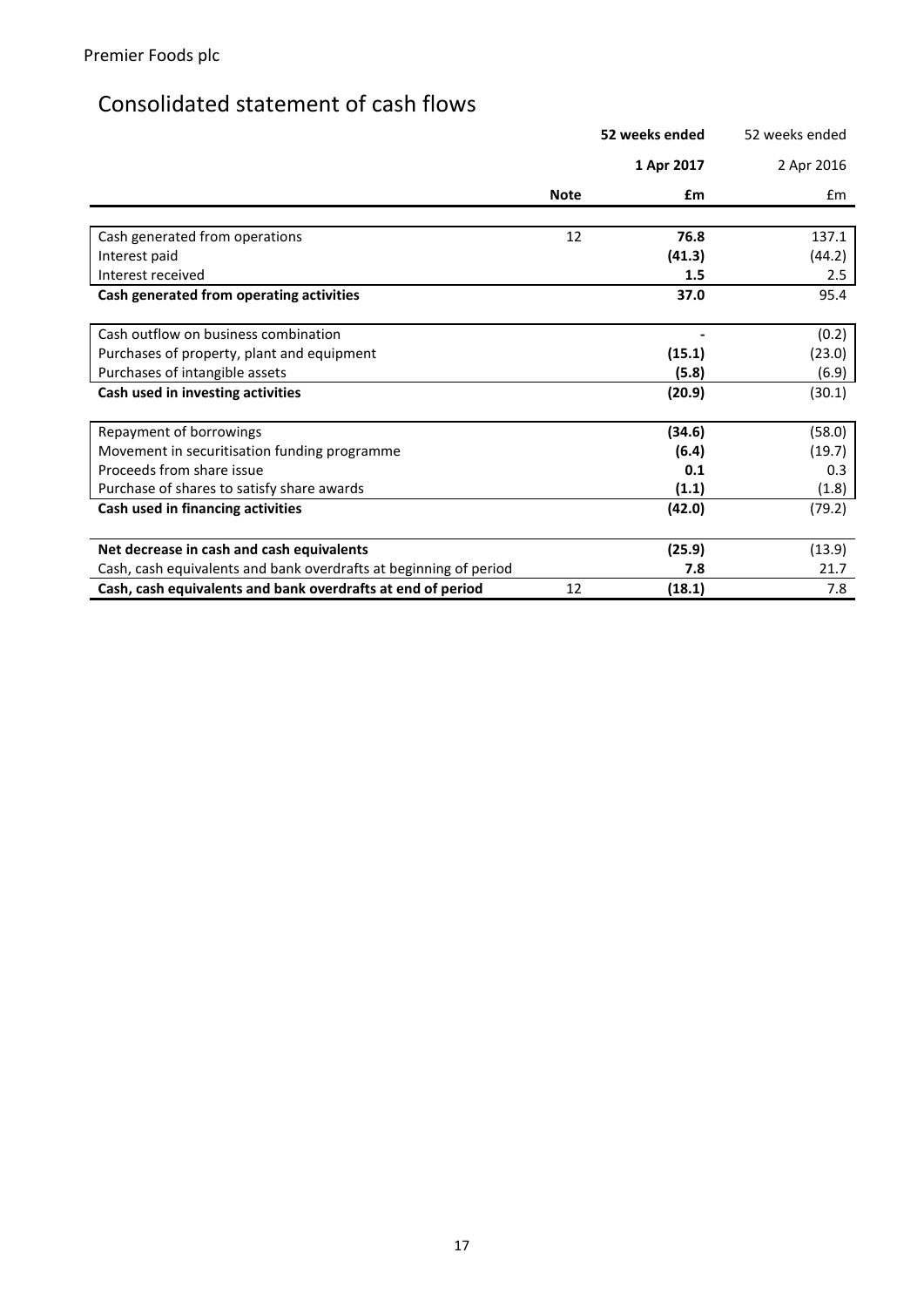# Consolidated statement of changes in equity

|                                     |             | <b>Share</b><br>capital      | <b>Share</b><br>premium | <b>Merger</b><br>reserve | Other<br>reserves        | Profit<br>and loss | Non-<br>controlling          | <b>Total</b><br>equity |
|-------------------------------------|-------------|------------------------------|-------------------------|--------------------------|--------------------------|--------------------|------------------------------|------------------------|
|                                     |             |                              |                         |                          |                          | reserve            | interest                     |                        |
|                                     | <b>Note</b> | £m                           | £m                      | £m                       | £m                       | £m                 | £m                           | £m                     |
| <b>At 5 April 2015</b>              |             | 82.6                         | 1,406.4                 | 351.7                    | (9.3)                    | (1, 291.2)         | ÷.                           | 540.2                  |
| Profit for the period               |             |                              |                         |                          | $\sim$                   | 29.2               |                              | 29.2                   |
| Remeasurements of defined           | 10          |                              |                         |                          | ä,                       | 344.8              | ä,                           | 344.8                  |
| benefit schemes                     |             |                              |                         |                          |                          |                    |                              |                        |
| Deferred tax charge                 | 5           | ÷,                           |                         |                          | $\blacksquare$           | (65.9)             | $\blacksquare$               | (65.9)                 |
| Exchange differences on translation |             | ÷,                           |                         |                          |                          | (0.4)              |                              | (0.4)                  |
| Other comprehensive income          |             | $\frac{1}{2}$                | $\sim$                  | $\overline{\phantom{a}}$ | $\overline{\phantom{a}}$ | 278.5              | $\overline{\phantom{a}}$     | 278.5                  |
| <b>Total comprehensive income</b>   |             |                              |                         |                          |                          | 307.7              | $\sim$                       | 307.7                  |
| Shares issued                       |             | 0.1                          | 0.2                     |                          |                          | ÷,                 | $\overline{\phantom{a}}$     | 0.3                    |
| Share-based payments                |             |                              |                         |                          |                          | 4.1                |                              | 4.1                    |
| Purchase of shares to satisfy       |             |                              |                         |                          |                          | (1.8)              | $\overline{\phantom{a}}$     | (1.8)                  |
| share awards                        |             |                              |                         |                          |                          |                    |                              |                        |
| Deferred tax movements on           |             |                              |                         |                          |                          | 1.9                |                              | 1.9                    |
| share-based payments                |             |                              |                         |                          |                          |                    |                              |                        |
| Non-controlling interest on         |             |                              |                         |                          |                          |                    | (3.9)                        | (3.9)                  |
| change of ownership                 |             |                              |                         |                          |                          |                    |                              |                        |
| <b>At 2 April 2016</b>              |             | 82.7                         | 1,406.6                 | 351.7                    | (9.3)                    | (979.3)            | (3.9)                        | 848.5                  |
|                                     |             |                              |                         |                          |                          |                    |                              |                        |
| <b>At 3 April 2016</b>              |             | 82.7                         | 1,406.6                 | 351.7                    | (9.3)                    | (979.3)            | (3.9)                        | 848.5                  |
| Profit for the period               |             |                              |                         |                          |                          | 5.5                |                              | 5.5                    |
| Remeasurements of defined           | 10          |                              |                         |                          |                          | (76.6)             |                              | (76.6)                 |
| benefit schemes                     |             |                              |                         |                          |                          |                    |                              |                        |
| Deferred tax credit                 | 5           |                              |                         | $\overline{\phantom{a}}$ |                          | 14.9               | $\overline{\phantom{0}}$     | 14.9                   |
| Exchange differences on translation |             | $\qquad \qquad \blacksquare$ | $\blacksquare$          |                          | $\overline{\phantom{a}}$ | (1.1)              | $\overline{\phantom{a}}$     | (1.1)                  |
| Other comprehensive income          |             | $\overline{\phantom{a}}$     | $\blacksquare$          | $\blacksquare$           | $\blacksquare$           | (62.8)             | $\blacksquare$               | (62.8)                 |
| <b>Total comprehensive income</b>   |             |                              |                         |                          | $\overline{\phantom{a}}$ | (57.3)             | $\blacksquare$               | (57.3)                 |
| Shares issued                       |             | 0.6                          | 0.1                     |                          |                          |                    | ÷,                           | 0.7                    |
| Share-based payments                |             |                              |                         |                          |                          | 4.5                | $\blacksquare$               | 4.5                    |
| Purchase of shares to satisfy       |             |                              |                         |                          | ÷,                       | (1.1)              | $\qquad \qquad \blacksquare$ | (1.1)                  |
| share awards                        |             |                              |                         |                          |                          |                    |                              |                        |
| Adjustment for issue of share       |             |                              |                         |                          |                          | (0.6)              | $\overline{\phantom{0}}$     | (0.6)                  |
| options                             |             |                              |                         |                          |                          |                    |                              |                        |
| Deferred tax movements on           |             |                              |                         |                          | $\blacksquare$           | (1.9)              | $\overline{a}$               | (1.9)                  |
| share-based payments                |             |                              |                         |                          |                          |                    |                              |                        |
| Movement in non-controlling         |             |                              |                         |                          |                          | (3.9)              | 3.9                          |                        |
| interest                            |             |                              |                         |                          |                          |                    |                              | 792.8                  |
| At 1 April 2017                     |             | 83.3                         | 1,406.7                 | 351.7                    | (9.3)                    | (1,039.6)          | $\blacksquare$               |                        |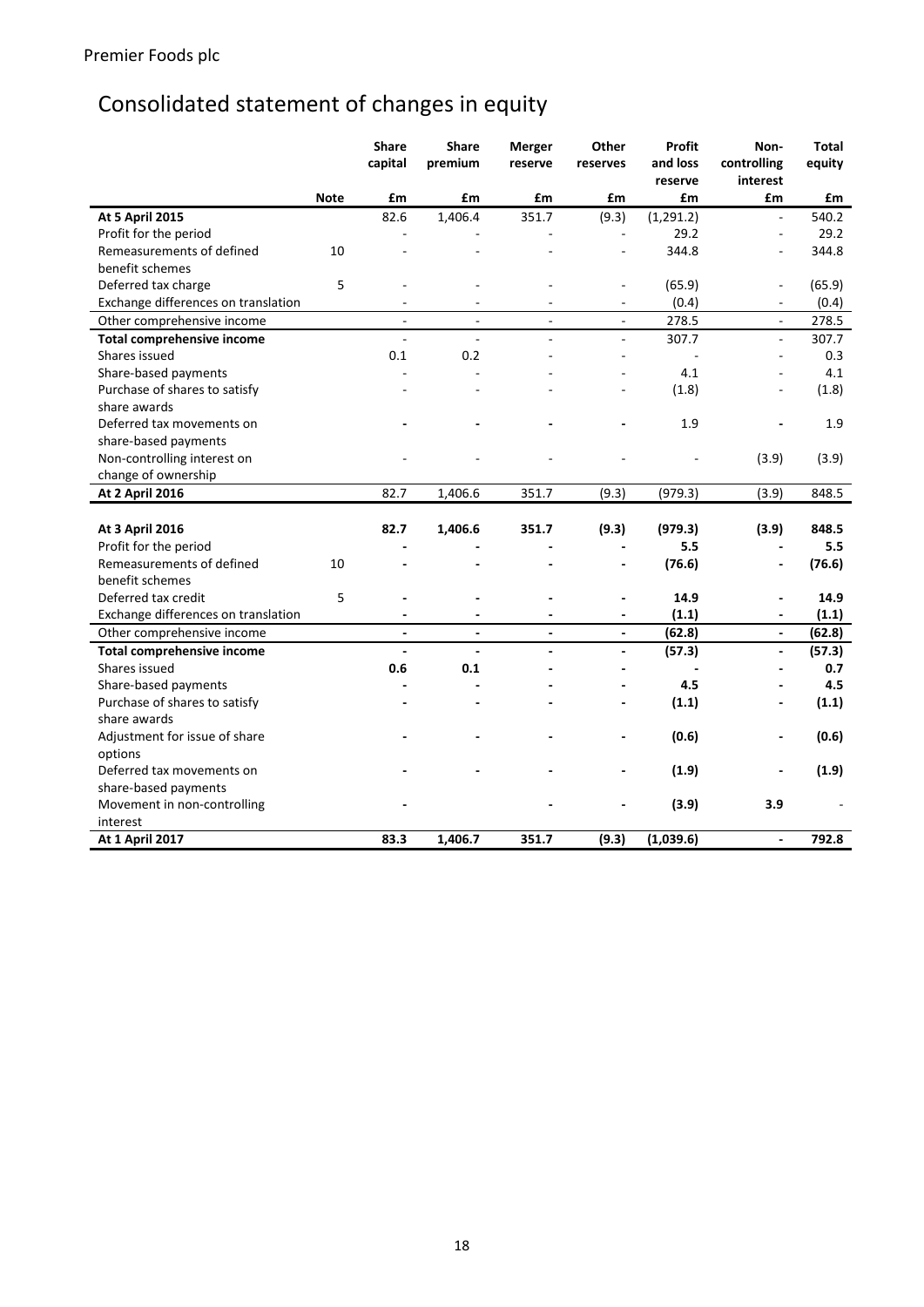#### **1. General information**

The financial information included in this preliminary announcement does not constitute the Company's statutory accounts for the periods ended 1 April 2017 and 2 April 2016 but is derived from those accounts. Statutory accounts for the period ended 2 April 2016 have been delivered to the registrar of companies, and those for the period ended 1 April 2017 will be delivered in due course. The auditor has reported on those accounts; their reports were (i) unqualified, (ii) did not include a reference to any matters to which the auditor drew attention by way of emphasis without qualifying their report and (iii) did not contain a statement under section 498 (2) or (3) of the Companies Act 2006.

The consolidated financial statements of the Company have been prepared in accordance with International Financial Reporting Standards ("IFRS") as adopted by the European Union (EU) ("adopted IFRS") in response to IAS regulation (EC1606/2002), related interpretations and the Companies Act 2006 applicable to companies reporting under IFRS, and on the historical cost basis, with the exception of derivative financial instruments which are incorporated using fair value.

#### **Basis for preparation of financial statements on a going concern basis**

The Group's revolving credit facility includes net debt/EBITDA and EBITDA/interest covenants. In the event these covenants are not met then the Group would be in breach of its financing agreement and, as would be the case in any covenant breach, the banking syndicate could withdraw funding to the Group. The Group was in compliance with its covenant tests as at 1 October 2016 and 1 April 2017. The Group's forecasts, taking into account reasonably possible changes in trading performance, show that the Group expects to be able to operate within the level of its current facilities including covenant tests. Notwithstanding the net current liabilities position of the Group, the directors have a reasonable expectation that the Group has adequate resources to continue in operational existence for the next 12 months. The Group therefore continues to adopt the going concern basis in preparing its consolidated financial statements.

### **2. Critical accounting policies, estimates and judgements**

The following are areas of particular significance to the Group's financial statements and include the use of estimates and the application of judgement, which is fundamental to the compilation of a set of financial statements. Results may differ from actual amounts.

### **2.1 Employee benefits**

The present value of the Group's defined benefit pension obligations depends on a number of actuarial assumptions. The primary assumptions used include the discount rate applicable to scheme liabilities, the long-term rate of inflation and estimates of the mortality applicable to scheme members.

At each reporting date, and on a continuous basis, the Group reviews the macro-economic, Company and scheme specific factors influencing each of these assumptions, using professional advice, in order to record the Group's ongoing commitment and obligation to defined benefit schemes in accordance with IAS 19 (Revised). Key assumptions used are mortality rates, discount rates and inflation set with reference to bond yields. Each of the underlying assumptions is set out in more detail in note 10.

Plan assets of the defined benefit schemes include a number of assets for which quoted prices are not available. At each reporting date, the group determines the fair value of these assets with reference to most recently available asset statements from fund managers.

To the extent a surplus arises under IAS 19, the Group ensures that it can recognise the associated asset in line with IFRIC 14.

#### **2.2 Goodwill and other intangible assets**

Impairment reviews in respect of goodwill are performed annually unless an event indicates that an impairment review is necessary. Impairment reviews in respect of intangible assets are performed when an event indicates that an impairment review is necessary. Examples of such triggering events include a significant planned restructuring, a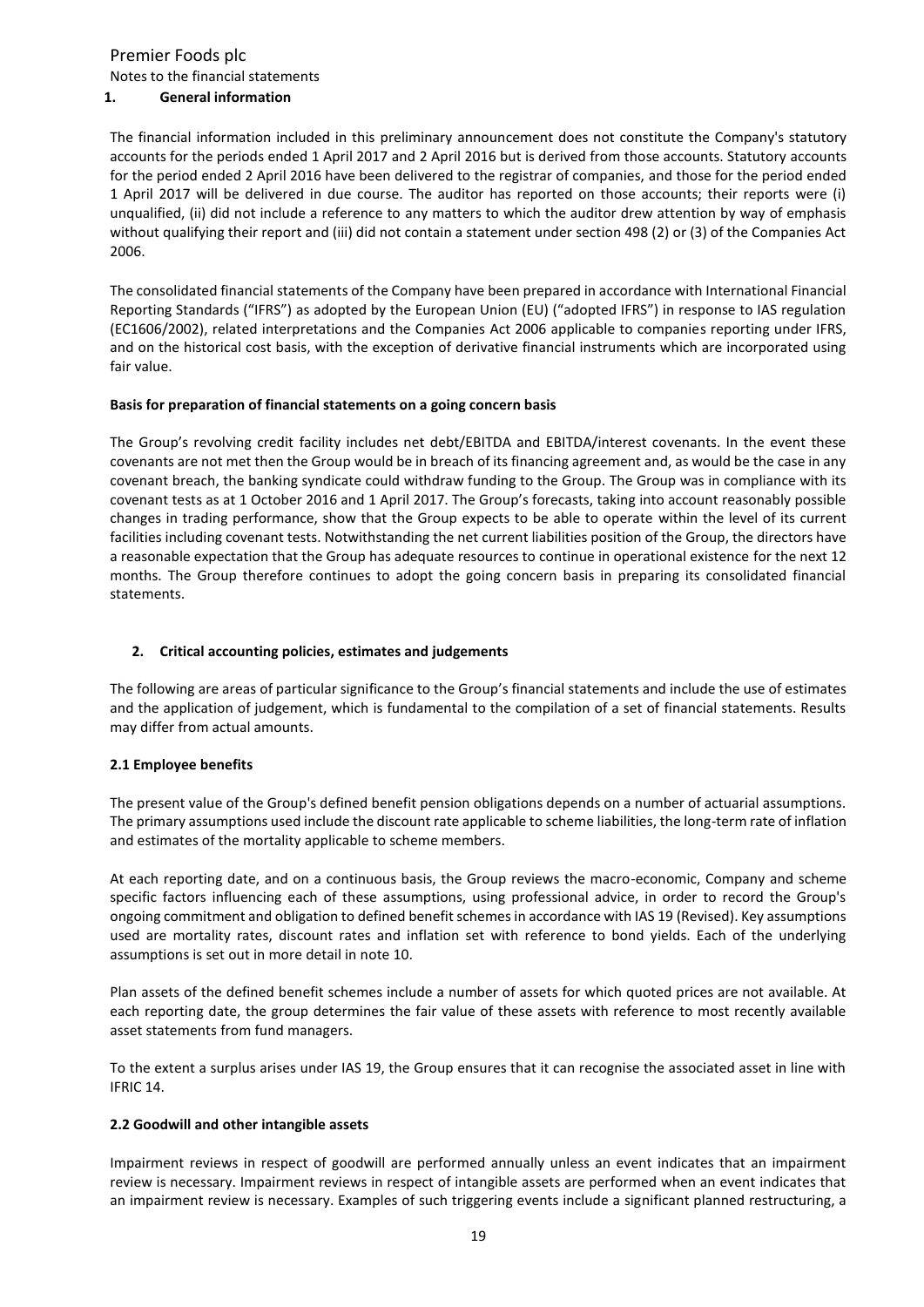#### Notes to the financial statements

major change in market conditions or technology, expectations of future operating losses, or a significant reduction in cash flows. In performing its impairment analysis, the Group takes into consideration these indicators including the difference between its market capitalisation and net assets.

The Group reviews its identified Cash Generating Units ("CGUs") for the purposes of testing goodwill on an annual basis, taking into consideration whether assets generate independent cash inflows. The recoverable amounts of CGUs are determined based on the higher of net realisable value and value in use calculations. These calculations require the use of estimates.

The Group has considered the impact of the assumptions used on the calculations and has conducted sensitivity analysis on the value in use calculations of the CGUs carrying values for the purposes of testing goodwill.

Acquired brands, trademarks and licences are considered to have finite lives that range from 20 to 40 years for brands and trademarks and 10 years for licences. The determination of the useful lives takes into account certain quantitative factors such as sales expectations and growth prospects, and also many qualitative factors such as history and heritage, and market positioning, hence the determination of useful lives are subject to estimates and judgement. The brands, trademarks and licences are deemed to be individual CGUs.

### **2.3 Advertising and promotion costs**

Sales rebates and discounts are accrued on each relevant promotion or customer agreement and are charged to the statement of profit or loss at the time of the relevant promotional buy-in as a deduction from revenue. Accruals for each individual promotion or rebate arrangement are based on the type and length of promotion and nature of customer agreement. At the time an accrual is made the nature and timing of the promotion is typically known. Areas of estimation are sales volume/activity, phasing and the amount of product sold on promotion.

For short term promotions, the Group performs a true up of estimates where necessary on a monthly basis, using real time sales information where possible and finally on receipt of a customer claim which typically follows 1-2 months after the end of a promotion. For longer term discounts and rebates the Group uses actual and forecast sales to estimate the level of rebate. These accruals are updated monthly based on latest actual and forecast sales.

Expenditure on advertising is charged to the statement of profit or loss when incurred, except in the case of airtime costs when a particular campaign is used more than once. In this case they are charged in line with the airtime profile.

### **2.4 Deferred tax assets**

When assessing whether the recognition of a deferred tax asset can be justified, and if so at what level, the directors take into account the following:

- Historic business performance
- Projected profits or losses included in the latest board approved forecast and other relevant information that allow profits chargeable to corporation tax to be derived
- The total level of recognised and unrecognised losses that can be used to reduce future forecast taxable profits
- The period over which there is sufficient certainty that profits can be made that would support the recognition of an asset

Further disclosures of the amounts recognised (and unrecognised) are contained within note 5.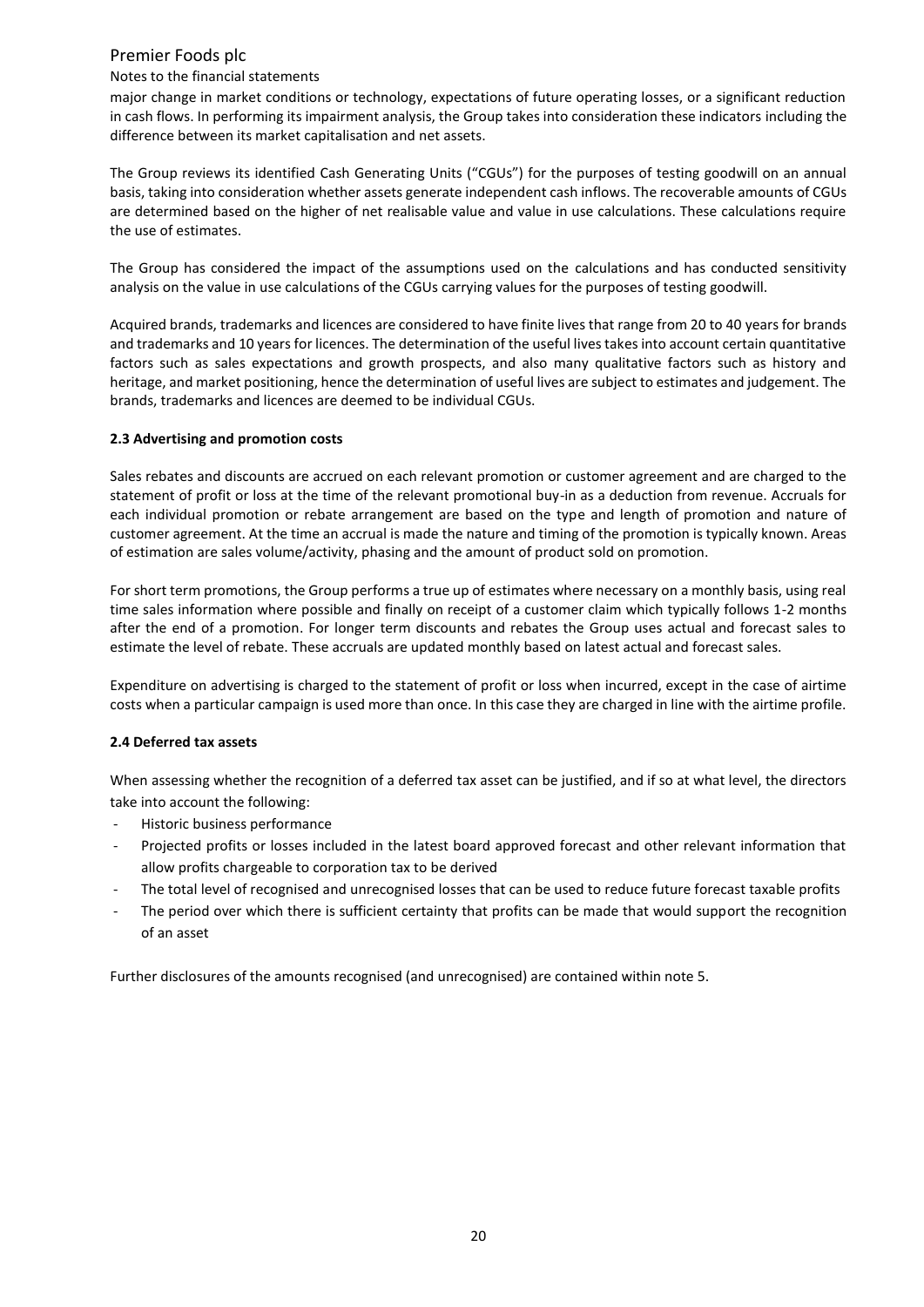#### **3. Segmental analysis**

IFRS 8 requires operating segments to be determined based on the Group's internal reporting to the Chief Operating Decision Maker ("CODM"). The CODM has been determined to be the Executive Leadership Team as it is primarily responsible for the allocation of resources to segments and the assessment of performance of the segments.

The Group's operating segments are defined as "Grocery", "Sweet Treats", "International" and "Knighton". The Grocery segment primarily sells savoury ambient food products and the Sweet Treats segment sells sweet ambient food products. The International and Knighton segments have been aggregated within the Grocery segment for reporting purposes as revenue is below 10 percent of the Group's total revenue and the segments are considered to have similar characteristics to that of Grocery. This is in accordance with the criteria set out in IFRS 8.

The CODM uses Divisional contribution as the key measure of the segments' results. Divisional contribution is defined as gross profit after selling, marketing and distribution costs. Divisional contribution is a consistent measure within the Group and reflects the segments' underlying trading performance for the period under evaluation.

The Group uses trading profit to review overall group profitability. Trading profit is defined as profit/loss before tax before net finance costs, amortisation of intangible assets, impairment, fair value movements on foreign exchange and other derivative contracts, restructuring costs, profits and losses associated with divestment activity and net interest on pensions and administrative costs.

The segment results for the period ended 1 April 2017 and for the period ended 2 April 2016 and the reconciliation of the segment measures to the respective statutory items included in the consolidated financial statements are as follows:

|                                                                            |         | Period ended 1 Apr 2017 |        |         | Period ended 2 Apr 2016 |                          |
|----------------------------------------------------------------------------|---------|-------------------------|--------|---------|-------------------------|--------------------------|
|                                                                            | Grocery | Sweet<br><b>Treats</b>  | Total  | Grocery | Sweet<br>Treats         | Continuing<br>operations |
|                                                                            | £m      | £m                      | £m     | £m      | £m                      | £m                       |
| Revenue                                                                    | 563.1   | 227.3                   | 790.4  | 548.6   | 223.1                   | 771.7                    |
| <b>Divisional contribution</b>                                             | 129.9   | 19.8                    | 149.7  | 142.1   | 25.0                    | 167.1                    |
| Group and corporate costs                                                  |         |                         | (32.7) |         |                         | (38.3)                   |
| <b>Trading profit</b>                                                      |         |                         | 117.0  |         |                         | 128.8                    |
| Amortisation of intangible assets                                          |         |                         | (37.9) |         |                         | (37.6)                   |
| Fair value movements on foreign exchange and other<br>derivative contracts |         |                         | (1.0)  |         |                         | 2.6                      |
| Restructuring costs                                                        |         |                         | (15.8) |         |                         | (11.2)                   |
| Net interest on pensions and administrative expenses                       |         |                         | (0.8)  |         |                         | (14.5)                   |
| Operating profit before impairment                                         |         |                         | 61.5   |         |                         | 68.1                     |
| Impairment of investments in associates                                    |         |                         |        |         |                         | (13.6)                   |
| <b>Operating profit</b>                                                    |         |                         | 61.5   |         |                         | 54.5                     |
| Finance cost                                                               |         |                         | (51.6) |         |                         | (48.1)                   |
| Finance income                                                             |         |                         | 1.5    |         |                         | 2.5                      |
| Net movement on fair valuation of interest rate financial instruments      |         |                         | 0.6    |         |                         | 0.7                      |
| Share of loss from associates                                              |         |                         |        |         |                         | (22.6)                   |
| Profit/(loss) before taxation                                              |         |                         | 12.0   |         |                         | (13.0)                   |
| Depreciation                                                               | (7.7)   | (8.5)                   | (16.2) | (8.2)   | (7.9)                   | (16.1)                   |

Revenues in the period ended 1 April 2017, on a continuing basis, from the Group's four principal customers, which individually represent over 10% of total revenue, are £172.7m, £115.4m, £95.2m and £84.6m (Period ended 2 April 2016: £164.7m, £124.1m, £92.8m and £92.4m).

Inter-segment transfers or transactions are entered into under the same terms and conditions that would be available to unrelated third parties.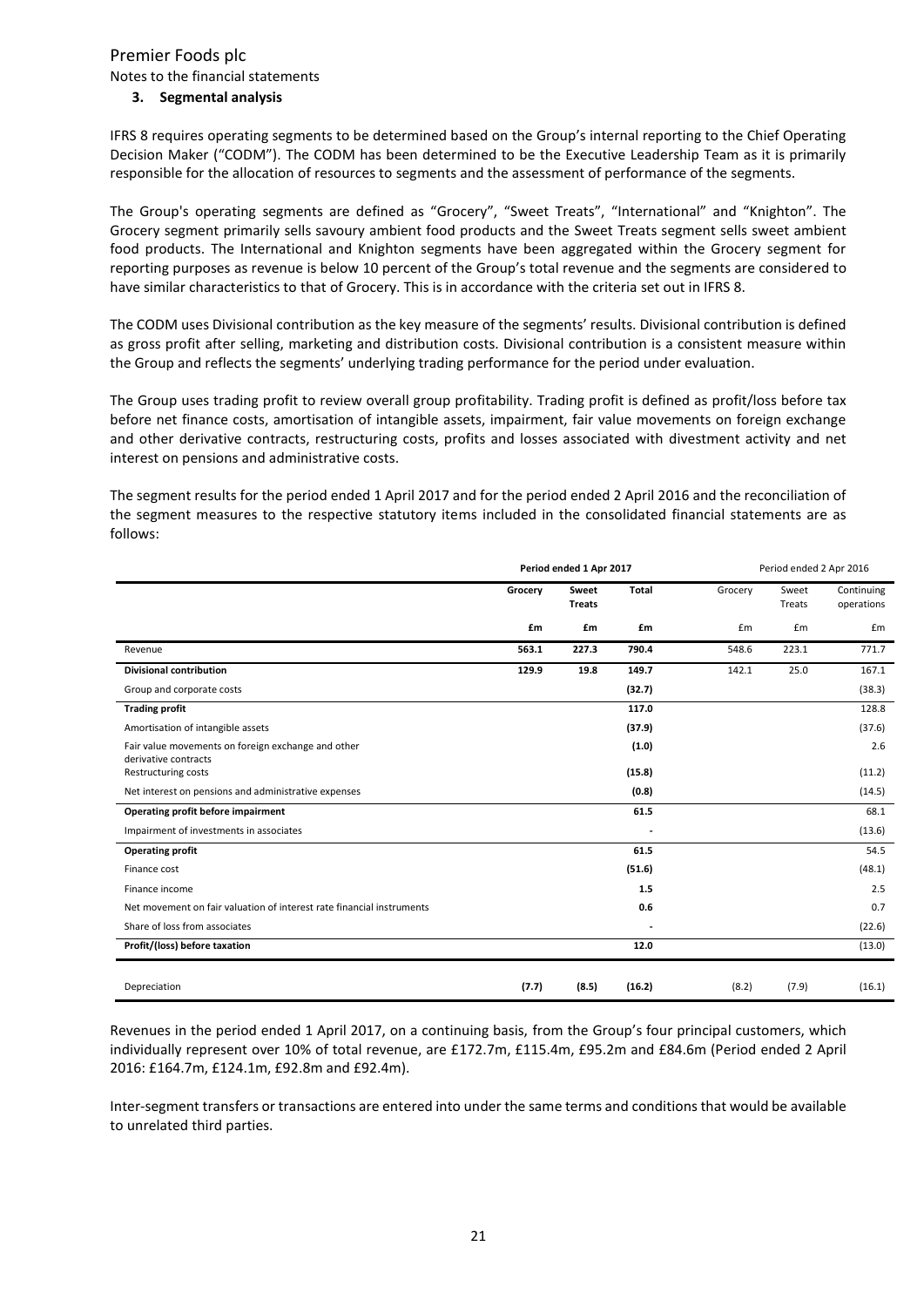### Notes to the financial statements

The Group primarily supplies the UK market, although it also supplies certain products to other countries in Europe and the rest of the world. The following table provides an analysis of the Group's revenue, which is allocated on the basis of geographical market destination, and an analysis of the Group's non-current assets by geographical location.

### **Revenue**

|                | Period<br>ended<br>1 Apr 2017 | Period<br>ended<br>2 Apr 2016 |
|----------------|-------------------------------|-------------------------------|
|                | £m                            | Em                            |
| United Kingdom | 745.7                         | 735.5                         |
| Other Europe   | 21.9                          | 18.8                          |
| Rest of world  | 22.8                          | 17.4                          |
| <b>Total</b>   | 790.4                         | 771.7                         |

### **Non-current assets**

|                | As at      | As at      |
|----------------|------------|------------|
|                | 1 Apr 2017 | 2 Apr 2016 |
|                | £m         | £m         |
| United Kingdom | 1,928.1    | 1,910.4    |

#### **4. Finance income and costs**

|                                                                              | <b>Period ended</b> | Period ended |
|------------------------------------------------------------------------------|---------------------|--------------|
|                                                                              | 1 Apr 2017          | 2 Apr 2016   |
|                                                                              | £m                  | £m           |
| Interest payable on bank loans and overdrafts                                | (5.3)               | (5.1)        |
| Interest payable on senior secured notes                                     | (30.6)              | (30.8)       |
| Interest payable on revolving facility                                       | (3.4)               | (5.9)        |
| Interest payable on interest rate derivatives                                | (0.9)               | (1.2)        |
| Other interest payable <sup>1</sup>                                          | (7.2)               | (0.3)        |
| Amortisation of debt issuance costs                                          | (4.1)               | (4.4)        |
|                                                                              | (51.5)              | (47.7)       |
| Write off of financing costs <sup>2</sup>                                    | (0.1)               | (0.4)        |
| <b>Total finance cost</b>                                                    | (51.6)              | (48.1)       |
| Interest receivable on bank deposits                                         | 1.5                 | 2.5          |
| <b>Total finance income</b>                                                  | 1.5                 | 2.5          |
| Movement on fair valuation of interest rate derivative financial instruments | 0.6                 | 0.7          |
| <b>Net finance cost</b>                                                      | (49.5)              | (44.9)       |

1 Included in other interest payable is £5.6m (2015/16: £0.1m) relating to the unwind of the discount on certain of the Group's long term provisions.

<sup>2</sup> Relates to the securitisation facility in the period ended 2 April 2016, which terminated in January 2016.

The net movement on fair valuation of interest rate financial instruments relates to a £0.6m favourable movement on interest rate swaps held (2015/16: £0.7m favourable).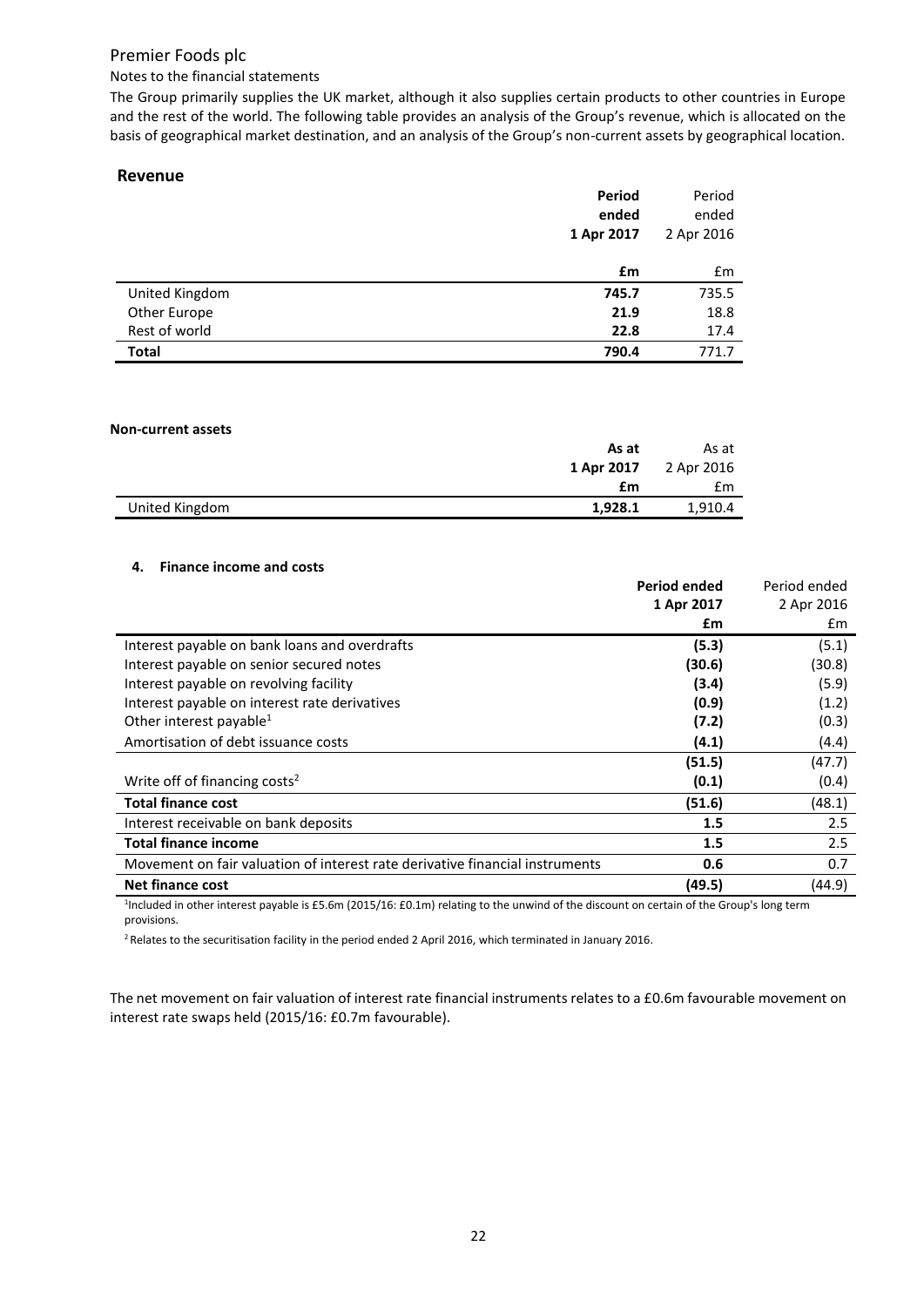# **5. Taxation**

### **Current tax**

|                                                       | 2016/17      |                          | 2015/16                           |              |
|-------------------------------------------------------|--------------|--------------------------|-----------------------------------|--------------|
|                                                       | <b>Total</b> | Continuing<br>operations | <b>Discontinued</b><br>operations | <b>Total</b> |
|                                                       | £m           | £m                       | £m                                | £m           |
|                                                       |              |                          |                                   |              |
| Deferred tax                                          |              |                          |                                   |              |
| - Current period                                      | (6.4)        | 51.9                     | 1.0                               | 52.9         |
| - Prior periods                                       | 1.1          | (4.5)                    | $\qquad \qquad \blacksquare$      | (4.5)        |
| - Adjustment to restate opening deferred tax at 17.0% | (1.2)        | (0.4)                    | $\qquad \qquad \blacksquare$      | (0.4)        |
| Income tax (charge)/credit                            | (6.5)        | 47.0                     | 1.0                               | 48.0         |

Reductions in the UK corporation tax rate from 20.0% to 19.0% (effective from 1 April 2017) and to 18.0% (effective 1 April 2020) were substantively enacted on 26 October 2015.

An additional reduction to 17.0% (effective from 1 April 2020) was substantively enacted on 6 September 2016. This will reduce the Company's future current tax charge accordingly.

Tax relating to items recorded in other comprehensive income included:

|                                                                 | <b>Period ended</b> | Period ended |
|-----------------------------------------------------------------|---------------------|--------------|
|                                                                 | 1 Apr 2017          | 2 Apr 2016   |
|                                                                 | £m                  | £m           |
| Deferred tax credit/(charge) on reduction of corporate tax rate | 1.6                 | (3.7)        |
| Deferred tax credit on losses                                   | 8.4                 |              |
| Deferred tax credit/(charge) on pension movements               | 4.9                 | (62.2)       |
|                                                                 | 14.9                | (65.9)       |

The tax (charge)/credit for the period differs from the standard rate of corporation tax in the United Kingdom of 20.0% (2015/16: 20.0%). The reasons for this are explained below:

|                                                                       | <b>Period ended</b> | Period ended |
|-----------------------------------------------------------------------|---------------------|--------------|
|                                                                       | 1 Apr 2017          | 2 Apr 2016   |
|                                                                       | £m                  | £m           |
|                                                                       |                     |              |
| Profit/(loss) before taxation                                         | 12.0                | (13.0)       |
| Tax credit at the domestic income tax rate of 20.0% (2015/16: 20.0%)  | (2.4)               | 2.6          |
| Tax effect of:                                                        |                     |              |
| Non-deductible items                                                  | (1.0)               | (1.0)        |
| Share of loss from associates                                         |                     | (4.6)        |
| Adjustment for share-based payments                                   | (0.9)               | (0.9)        |
| Previously unrecognised losses utilised                               |                     | 0.1          |
| Adjustment due to current period deferred tax being provided at 17.0% | 0.3                 | 0.4          |
| $(2015/16:18.0\%)$                                                    |                     |              |
| Movements in losses recognised                                        | (2.5)               | 55.3         |
| Adjustment to restate opening deferred tax at 17.0% (2015/16: 18.0%)  | (1.1)               | (0.4)        |
| Adjustments to prior periods                                          | 1.1                 | (4.5)        |
| Income tax (charge)/credit                                            | (6.5)               | 47.0         |

The movements in losses recognised for the period ended 1 April 2017 of £(2.5m) relates to the derecognition of corporation tax losses, the future recoverability of which is not certain. In the prior period, the £55.3m movement relates to the recognition of deferred tax assets to offset an increase in deferred tax liabilities.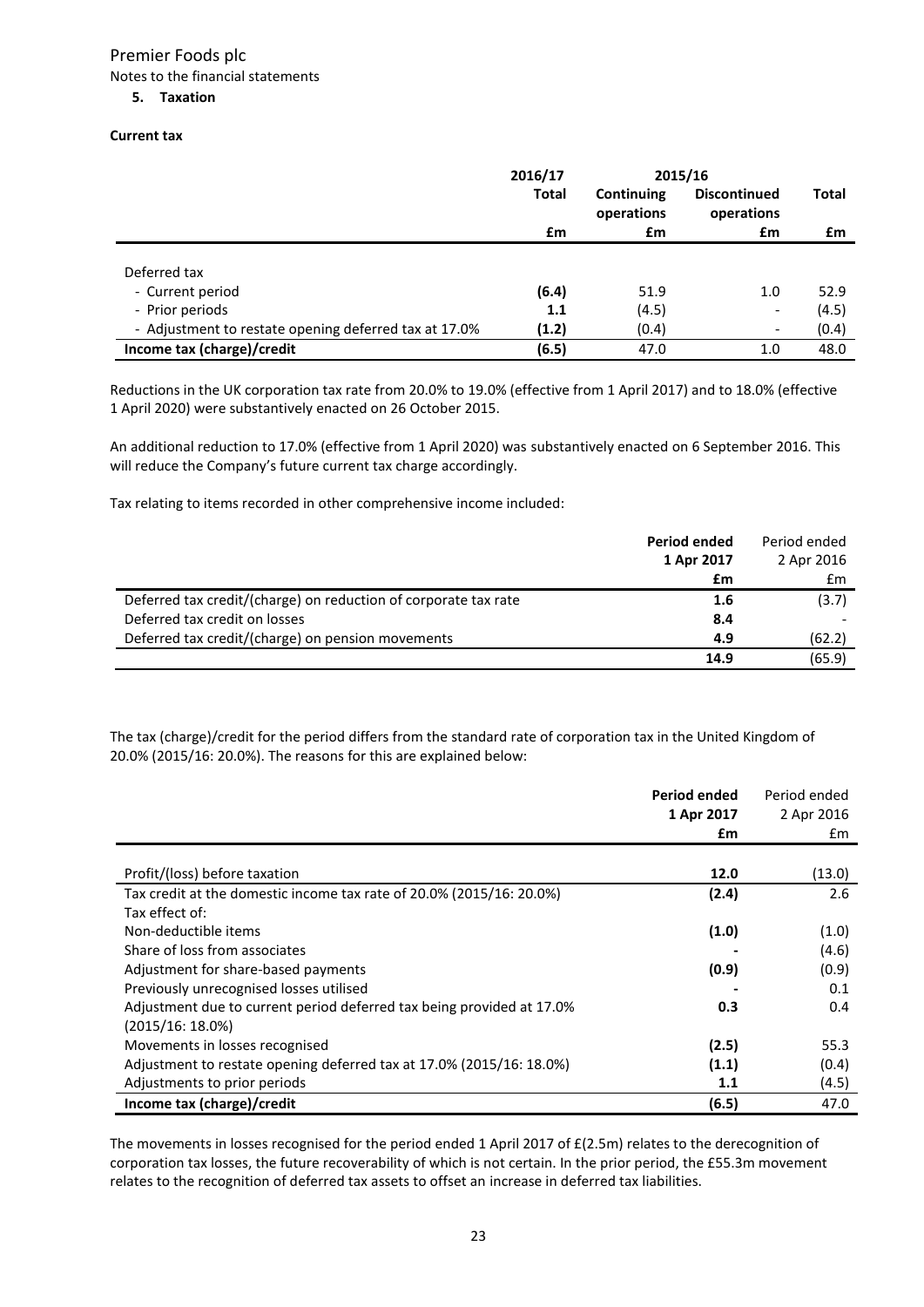#### Notes to the financial statements

The adjustments to prior periods of £1.1m relates to correction of prior period accelerated capital allowances following a change to the capital allowances claimed in submitted returns. In the prior period, the  $E(4.5m)$  adjustment to prior periods related to the utilisation of losses in prior periods which arose following verification of losses noted in submitted returns.

#### **Deferred tax**

Deferred tax is calculated in full on temporary differences using the tax rate appropriate to the jurisdiction in which the asset/(liability) arises and the tax rates that are expected to apply in the periods in which the asset or liability is settled. In all cases this is 17.0% (2015/16: 18.0%) except for an asset of £48.4m (2015/16: £70.5m) relating to corporation tax losses where a rate of 17.7% has been used.

|                                                       | 2016/17 | 2015/16       |
|-------------------------------------------------------|---------|---------------|
|                                                       | £m      | $\mathsf{fm}$ |
| At 3 April 2016 / 5 April 2015                        | 25.9    | 41.9          |
| (Charged)/credited to the statement of profit or loss | (6.5)   | 48.0          |
| Credited/(charged) to other comprehensive income      | 14.9    | (65.9)        |
| (Charged)/credited to equity                          | (1.9)   | 1.9           |
| At 1 April 2017 / 2 April 2016                        | 32.4    | 25.9          |

The Group has recognised a deferred tax asset based on future taxable profits, derived from the latest Board approved forecasts.

The Group has not recognised deferred tax assets of £2.6m (2015/16: £nil) relating to UK corporation tax losses as the future recoverability of these losses is not certain. In addition the Group has not recognised a tax asset of £34.8m (2015/16: £34.8m) relating to ACT and £46.2m (2015/16: £48.9m) relating to capital losses. Under current legislation these can generally be carried forward indefinitely.

| <b>Deferred tax liabilities</b>              | <b>Intangibles</b><br><b>Retirement</b><br>benefit<br>obligation |        | <b>Other</b> | <b>Total</b> |
|----------------------------------------------|------------------------------------------------------------------|--------|--------------|--------------|
|                                              | £m                                                               | £m     | £m           | £m           |
|                                              |                                                                  |        |              |              |
| <b>At 5 April 2015</b>                       | (69.8)                                                           |        | (4.0)        | (73.8)       |
| Prior year restatement of opening balances   |                                                                  |        |              |              |
| - To statement of profit or loss             | 7.0                                                              |        | 0.4          | 7.4          |
| Current period credit                        | 2.1                                                              |        |              | 2.1          |
| Prior period (charge)/credit                 | (0.7)                                                            |        | 3.4          | 2.7          |
| Charged to other comprehensive income        |                                                                  | (23.8) |              | (23.8)       |
| <b>At 2 April 2016</b>                       | (61.4)                                                           | (23.8) | (0.2)        | (85.4)       |
|                                              |                                                                  |        |              |              |
| <b>At 3 April 2016</b>                       | (61.4)                                                           | (23.8) | (0.2)        | (85.4)       |
| Prior period restatement of opening balances |                                                                  |        |              |              |
| - To statement of profit or loss             | 3.4                                                              | (0.3)  |              | 3.1          |
| - To other comprehensive income              |                                                                  | 1.6    |              | 1.6          |
| Current period credit/(charge)               | 1.8                                                              | (0.3)  |              | 1.5          |
| Credited to other comprehensive income       |                                                                  | 4.9    |              | 4.9          |
| <b>At 1 April 2017</b>                       | (56.2)                                                           | (17.9) | (0.2)        | (74.3)       |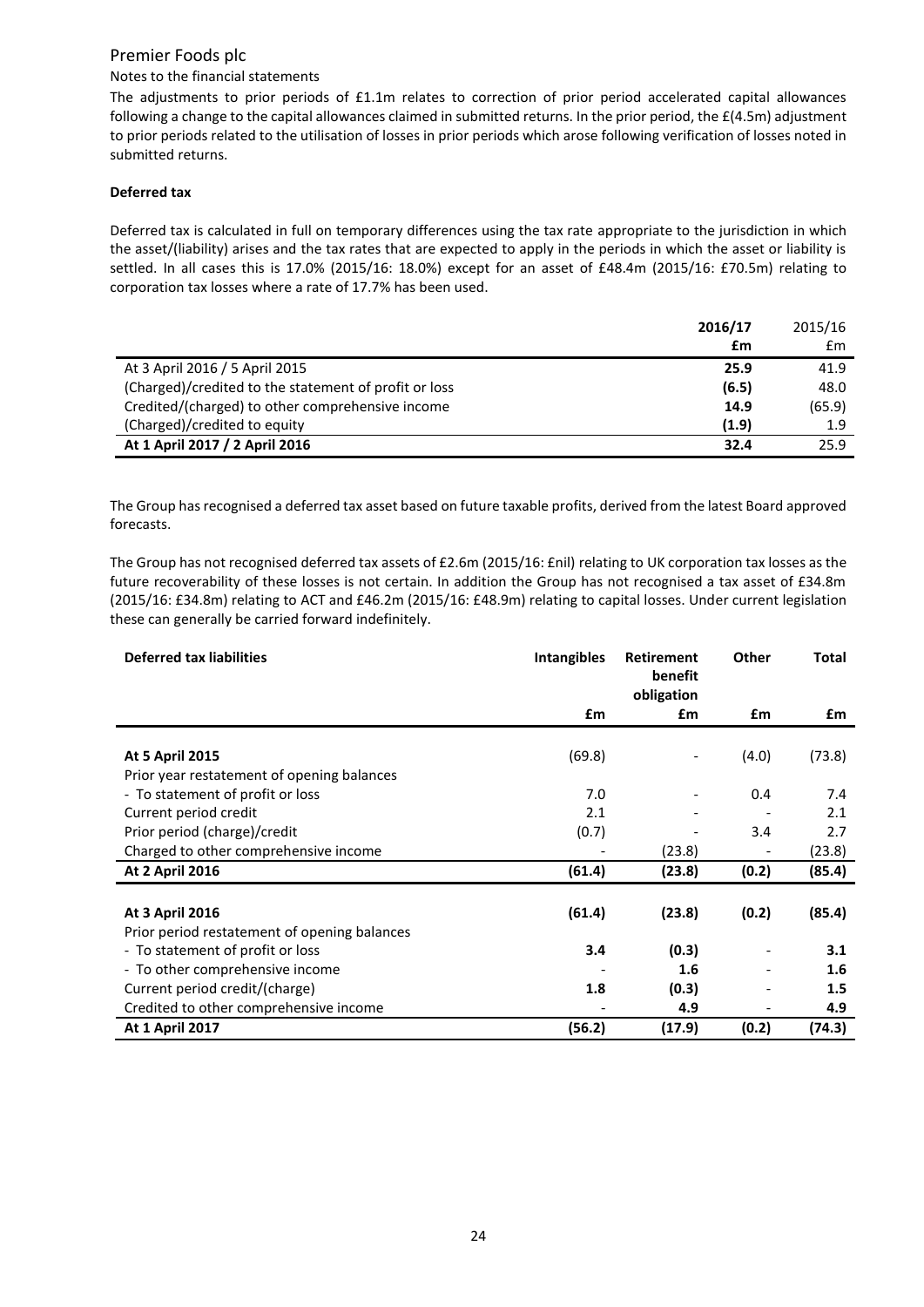Notes to the financial statements

| <b>Deferred tax assets</b>                      | <b>Accelerated tax</b><br>depreciation | <b>Retirement</b><br>benefit<br>obligation | Share<br>based<br>payments | <b>Financial</b><br>instruments | Losses         | Other          | <b>Total</b> |
|-------------------------------------------------|----------------------------------------|--------------------------------------------|----------------------------|---------------------------------|----------------|----------------|--------------|
|                                                 | £m                                     | £m                                         | £m                         | £m                              | £m             | £m             | £m           |
| <b>At 5 April 2015</b>                          | 22.8                                   | 43.0                                       | 0.8                        | 2.9                             | 41.9           | 4.3            | 115.7        |
| Prior period restatement of opening<br>balances |                                        |                                            |                            |                                 |                |                |              |
| - To statement of profit or loss                | (2.2)                                  | (0.5)                                      | (0.1)                      | (0.3)                           | (4.2)          | (0.4)          | (7.7)        |
| - To equity                                     | $\blacksquare$                         | (3.7)                                      | $\blacksquare$             | L,                              | $\blacksquare$ | $\blacksquare$ | (3.7)        |
| Current period credit/(charge)                  | 14.2                                   | 0.8                                        | 0.3                        | (0.6)                           | 36.3           | (0.2)          | 50.8         |
| Prior year charge                               |                                        |                                            |                            |                                 |                |                |              |
| - To statement of profit or loss                | (1.2)                                  | (1.2)                                      | (0.1)                      | L,                              | (4.5)          | (1.3)          | (8.3)        |
| Charged to other comprehensive income           |                                        | (38.4)                                     |                            |                                 |                | L,             | (38.4)       |
|                                                 |                                        |                                            |                            |                                 |                |                |              |
| Credited to equity                              |                                        | ÷,                                         | 1.9                        |                                 | $\sim$         | L,             | 1.9          |
| Deferred tax credit on discontinued             |                                        |                                            |                            |                                 | 1.0            | $\blacksquare$ | 1.0          |
| activities                                      |                                        |                                            |                            |                                 |                |                |              |
| <b>At 2 April 2016</b>                          | 33.6                                   | $\overline{a}$                             | 2.8                        | 2.0                             | 70.5           | 2.4            | 111.3        |
|                                                 |                                        |                                            |                            |                                 |                |                |              |
| At 3 April 2016                                 | 33.6                                   |                                            | 2.8                        | 2.0                             | 70.5           | 2.4            | 111.3        |
| Prior period restatement of opening<br>balances |                                        |                                            |                            |                                 |                |                |              |
| - To statement of profit or loss                | (1.8)                                  |                                            | (0.1)                      | (0.2)                           | (2.1)          | (0.1)          | (4.3)        |
| - To equity                                     |                                        |                                            | (0.1)                      | $\blacksquare$                  | $\blacksquare$ | $\blacksquare$ | (0.1)        |
| Current period credit/(charge)                  | 4.7                                    |                                            | 0.6                        | (1.8)                           | (10.2)         | (1.2)          | (7.9)        |
| Credited to other comprehensive income          |                                        |                                            |                            |                                 | 8.4            | $\overline{a}$ | 8.4          |
| Prior period credit/(charge)                    |                                        |                                            |                            |                                 |                |                |              |
| - To statement of profit or loss                | 10.9                                   |                                            |                            | $\blacksquare$                  | (9.8)          | $\overline{a}$ | 1.1          |
| Charged to equity                               | $\sim$                                 | ä,                                         | (1.8)                      |                                 | L,             | $\blacksquare$ | (1.8)        |
| <b>At 1 April 2017</b>                          | 47.4                                   | ä,                                         | 1.4                        | $\overline{a}$                  | 56.8           | 1.1            | 106.7        |

Where there is a legal right of offset and an intention to settle as such, deferred tax assets and liabilities may be presented on a net basis. This is the case for most of the Group's deferred tax balances and therefore they have been offset in the tables above. Substantial elements of the Group's deferred tax assets and liabilities, primarily relating to the defined benefit pension obligation, are greater than one year in nature.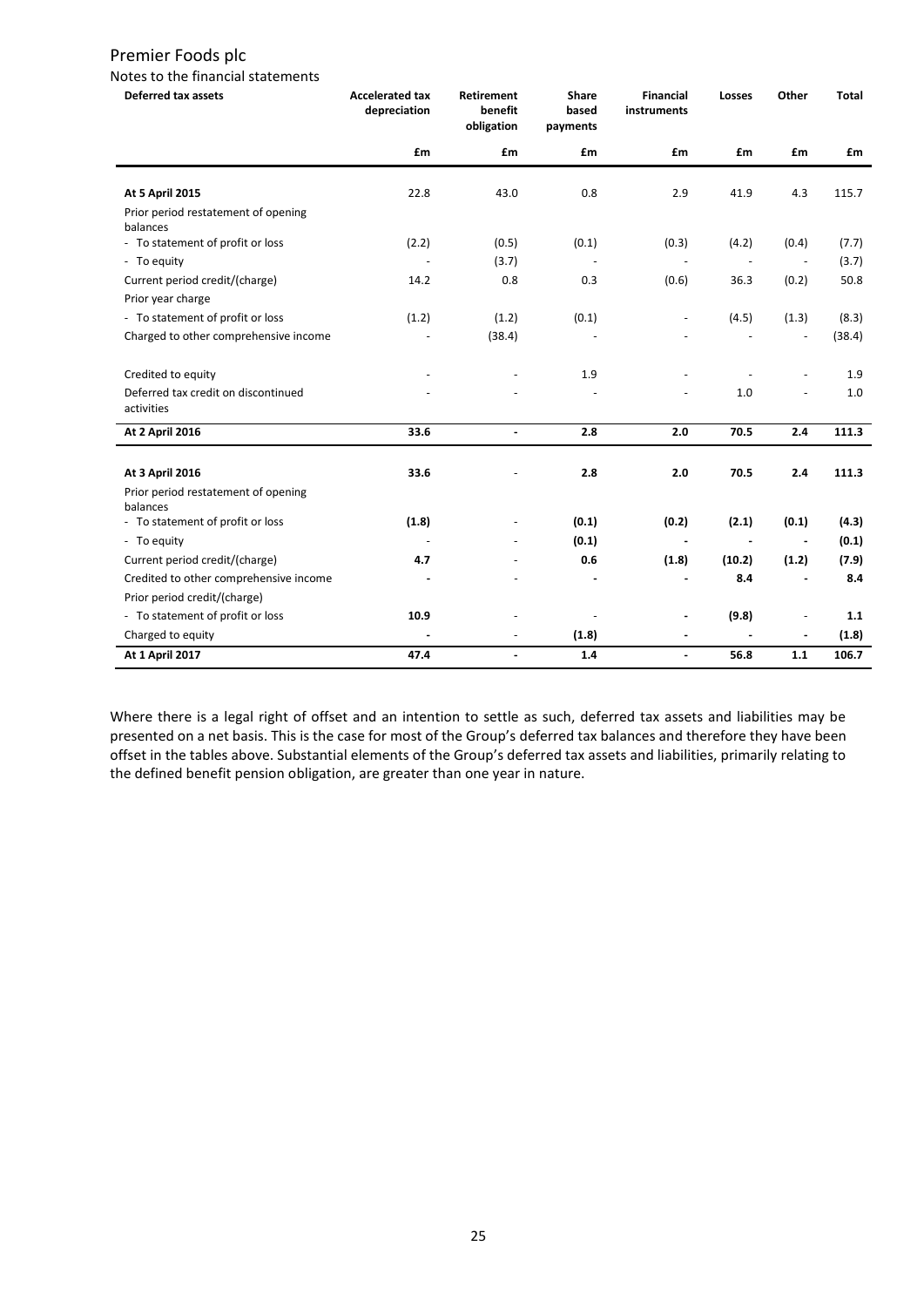# **6. Earnings/(loss) per share**

Basic earnings/(loss) per share has been calculated by dividing the profits attributable to owners of the parent of £5.5m (2015/16: £29.2m profit) by the weighted average number of ordinary shares of the Company.

#### **Weighted average shares**

|                                                                                                    | 2016/17<br><b>Number</b><br>(000s) | 2015/16<br>Number<br>(000s) |
|----------------------------------------------------------------------------------------------------|------------------------------------|-----------------------------|
| Weighted average number of ordinary shares for the purpose of basic<br>earnings/(loss) per share   | 830.059                            | 826,017                     |
| Effect of dilutive potential ordinary shares:                                                      |                                    |                             |
| - Share options                                                                                    | 9,875                              | 1,005                       |
| Weighted average number of ordinary shares for the purpose of diluted<br>earnings/(loss) per share | 839,934                            | 827,022                     |

#### **Earnings per share calculation**

|                                | Period ended 1 Apr 2017 |                                                  |                | Period ended 2 Apr 2016 |                                                  |                |
|--------------------------------|-------------------------|--------------------------------------------------|----------------|-------------------------|--------------------------------------------------|----------------|
|                                | <b>Basic</b>            | <b>Dilutive</b><br>effect of<br>share<br>options | <b>Diluted</b> | <b>Basic</b>            | <b>Dilutive</b><br>effect of<br>share<br>options | <b>Diluted</b> |
| <b>Continuing operations</b>   |                         |                                                  |                |                         |                                                  |                |
| Earnings after tax (£m)        | 5.5                     |                                                  | 5.5            | 34.0                    |                                                  | 34.0           |
| Earnings per share (pence)     | 0.7                     | 0.0                                              | 0.7            | 4.1                     | 0.0                                              | 4.1            |
| <b>Discontinued operations</b> |                         |                                                  |                |                         |                                                  |                |
| Loss after tax (£m)            | $\blacksquare$          |                                                  | ۰              | (4.8)                   |                                                  | (4.8)          |
| Loss per share (pence)         | ٠                       |                                                  | $\blacksquare$ | (0.6)                   | 0.0                                              | (0.6)          |
| <b>Total</b>                   |                         |                                                  |                |                         |                                                  |                |
| Earnings after tax (£m)        | 5.5                     |                                                  | 5.5            | 29.2                    |                                                  | 29.2           |
| Earnings per share (pence)     | 0.7                     | 0.0                                              | 0.7            | 3.5                     | 0.0                                              | 3.5            |

#### **Dilutive effect of share options**

The dilutive effect of share options is calculated by adjusting the weighted average number of ordinary shares outstanding to assume conversion of all dilutive potential ordinary shares. The only dilutive potential ordinary shares of the Company are share options and share awards. A calculation is performed to determine the number of shares that could have been acquired at fair value (determined as the average annual market share price of the Company's shares) based on the monetary value of the share awards and the subscription rights attached to the outstanding share options.

No adjustment is made to the profit or loss in calculating basic and diluted earnings per share.

#### **Adjusted earnings per share ("Adjusted EPS")**

Adjusted earnings per share is defined as trading profit less net regular interest, less a notional tax charge at 20.0% (2015/16: 20.0%) divided by the weighted average number of ordinary shares of the Company.

Net regular interest is defined as net finance costs after excluding write-off of financing costs, fair value movements on interest rate financial instruments and other interest.

Trading profit and Adjusted EPS have been reported as the directors believe these assist in providing additional useful information on the underlying trends, performance and position of the Group.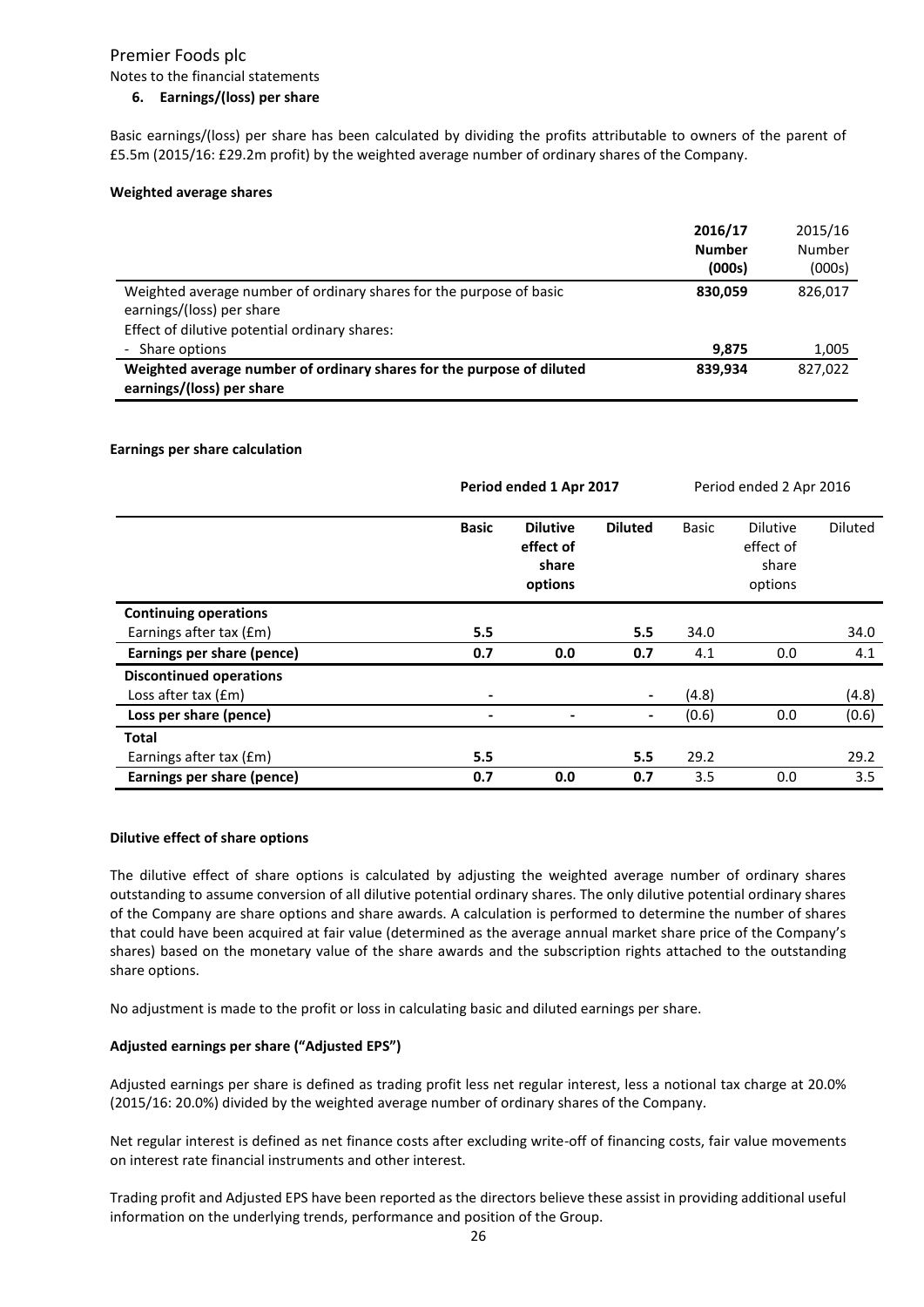|                                                                     | <b>Period ended</b> | Period ended |
|---------------------------------------------------------------------|---------------------|--------------|
|                                                                     | 1 Apr 2017          | 2 Apr 2016   |
|                                                                     | £m                  | £m           |
| <b>Trading profit</b>                                               | 117.0               | 128.8        |
| Less net regular interest                                           | (42.8)              | (44.9)       |
| Adjusted profit before tax                                          | 74.2                | 83.9         |
| Notional tax at 20.0%                                               | (14.8)              | (16.8)       |
| Adjusted profit after tax                                           | 59.4                | 67.1         |
| Average shares in issue (m)                                         | 830.1               | 826.0        |
| <b>Adjusted EPS (pence)</b>                                         | 7.2                 | 8.1          |
| Net regular interest                                                |                     |              |
| Net finance cost                                                    | (49.5)              | (44.9)       |
| Exclude fair value movements on interest rate financial instruments | (0.6)               | (0.7)        |
| Exclude write-off of financing costs                                | 0.1                 | 0.4          |
| Exclude other interest                                              | 7.2                 | 0.3          |
| Net regular interest                                                | (42.8)              | (44.9)       |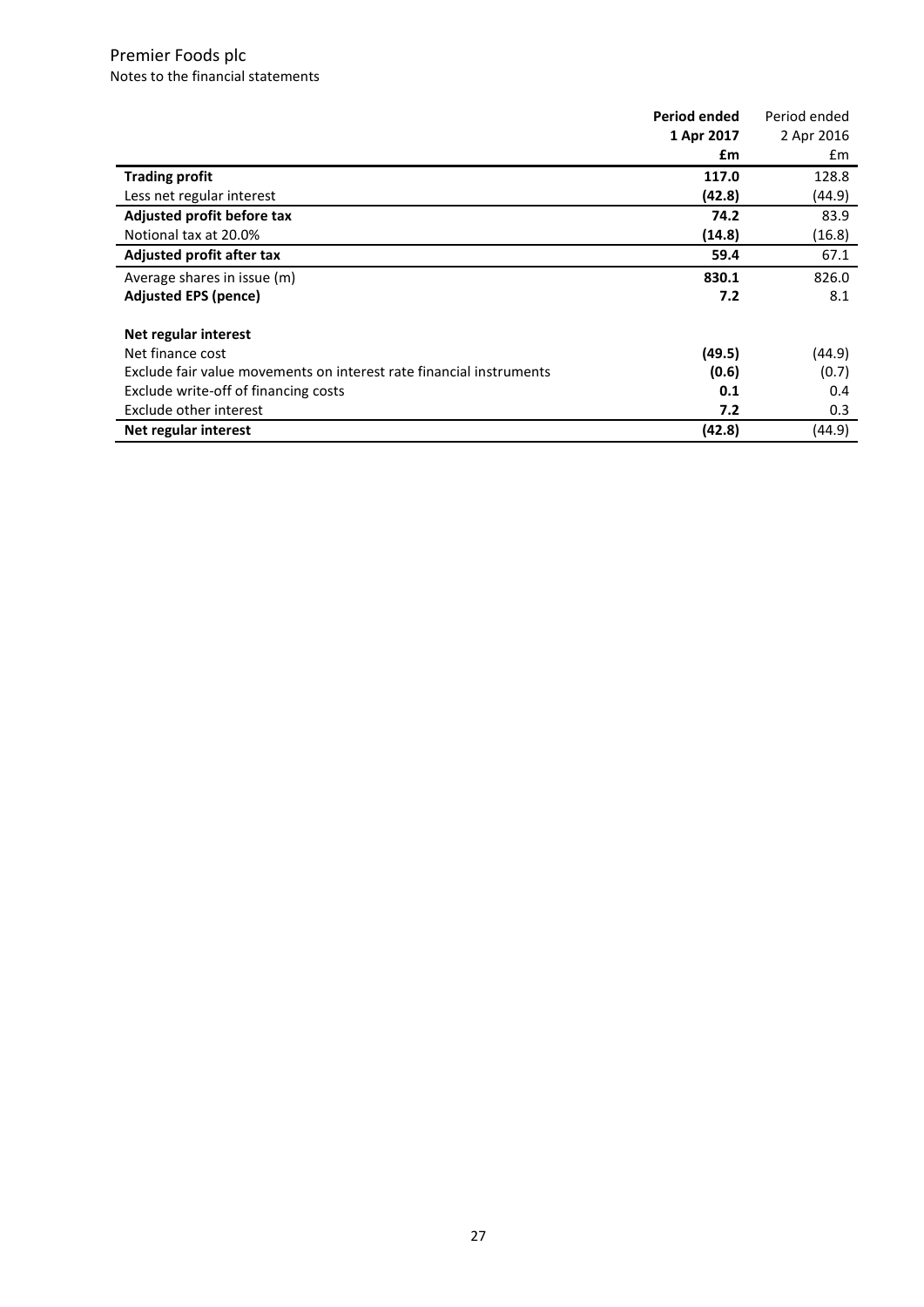Notes to the financial statements

#### **7. Ownership of subsidiaries/businesses**

On 1 April 2016, the Group gained control (as defined under IFRS 10) of Knighton in which the Group already held 49% of the ordinary share capital and associated voting rights.

On 24 May 2016, the Group acquired the remaining 51% of the ordinary share capital of Knighton.

Goodwill of £4.3m is attributable to the intellectual property of Knighton and synergies which arose on acquisition.

Given the proximity of the transfer of control to 2 April 2016, the values of identifiable assets and liabilities acquired were provisional. During the period, a fair value adjustment has been made in respect of provisions for liabilities that existed at the acquisition date but for which information was not available.

The following table summarises the consideration for Knighton, and the amounts of the assets acquired and liabilities assumed.

|                                                                               | As at                                   |                                  |                                  | As at          |
|-------------------------------------------------------------------------------|-----------------------------------------|----------------------------------|----------------------------------|----------------|
|                                                                               | 2 April 2016                            |                                  |                                  | 1 Apr 2017     |
| Recognised amounts of identifiable assets acquired<br>and liabilities assumed | Provisional<br>values on<br>acquisition | <b>Purchase of</b><br><b>NCI</b> | <b>Fair value</b><br>adjustments | Fair<br>values |
|                                                                               | £m                                      | £m                               | £m                               | £m             |
| Property, plant & equipment                                                   | 2.4                                     |                                  |                                  | 2.4            |
| Inventories                                                                   | 7.0                                     |                                  |                                  | 7.0            |
| Trade and other receivables                                                   | 9.2                                     |                                  |                                  | 9.2            |
| Trade and other payables                                                      | (16.2)                                  |                                  | (0.5)                            | (16.7)         |
| Cash and cash equivalents                                                     | (0.2)                                   |                                  |                                  | (0.2)          |
| Financial liabilities - borrowings and other loans                            | (9.9)                                   |                                  |                                  | (9.9)          |
| <b>Total identifiable net liabilities</b>                                     | (7.7)                                   |                                  | (0.5)                            | (8.2)          |
|                                                                               |                                         |                                  |                                  |                |
| <b>Non-controlling interest</b>                                               | 3.9                                     | (3.9)                            |                                  |                |
|                                                                               |                                         |                                  |                                  |                |
| Goodwill                                                                      | 3.8                                     |                                  | 0.5                              | 4.3            |
|                                                                               |                                         |                                  |                                  |                |
| <b>Equity</b>                                                                 |                                         | 3.9                              |                                  | 3.9            |
|                                                                               |                                         |                                  |                                  |                |
| <b>Total consideration</b>                                                    |                                         |                                  |                                  |                |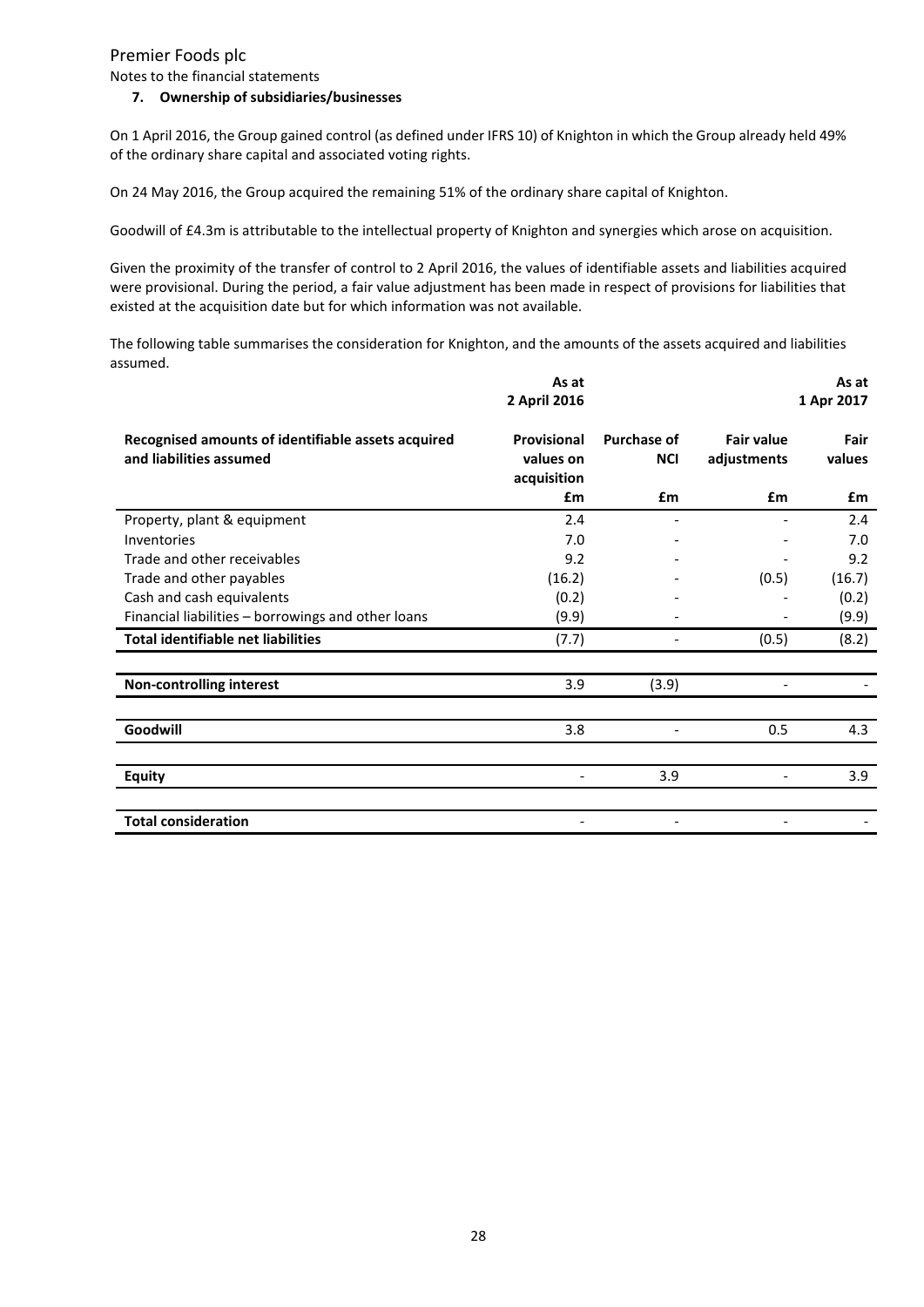Notes to the financial statements

#### **8. Bank and other borrowings**

|                                               | As at      | As at      |
|-----------------------------------------------|------------|------------|
|                                               | 1 Apr 2017 | 2 Apr 2016 |
|                                               | £m         | £m         |
| Current:                                      |            |            |
| <b>Bank overdrafts</b>                        | (21.2)     | (0.2)      |
| Finance lease obligations                     | (0.1)      | (0.2)      |
| Total borrowings due within one year          | (21.3)     | (0.4)      |
| Non-current:                                  |            |            |
| Secured senior credit facility - revolving    | (22.0)     | (55.0)     |
| <b>Transaction costs</b>                      | 5.6        | 6.9        |
|                                               | (16.4)     | (48.1)     |
|                                               |            |            |
| Bank term loan                                |            | (1.5)      |
|                                               |            | (1.5)      |
|                                               |            |            |
| Senior secured notes                          | (500.0)    | (500.0)    |
| <b>Transaction costs</b>                      | 11.4       | 14.2       |
|                                               | (488.6)    | (485.8)    |
|                                               |            |            |
| Securitisation facility                       |            | (6.4)      |
|                                               |            | (6.4)      |
|                                               |            |            |
| Total borrowings due after more than one year | (505.0)    | (541.8)    |
| <b>Total bank and other borrowings</b>        | (526.3)    | (542.2)    |

#### **Revolving credit facility**

The revolving credit facility of £272m is due to mature in March 2019 and attracts a leverage based margin of between 2.5% and 4.0% above LIBOR. Banking covenants of net debt / EBITDA and EBITDA / interest are in place and are tested biannually.

The Group entered into a three year floating to fixed interest rate swap in June 2014, with a nominal value of £150m amortising to £50m, attracting a swap rate of 1.44%.

#### **Term loan**

The term loan at the prior period end related to that of Knighton and would have matured in October 2018, priced at 2.75% above LIBOR. This was repaid during the period.

#### **Securitisation facility**

The securitisation facility drawn at the prior period end related to that of Knighton and would have matured in October 2018, priced at 2.25% above LIBOR. This was repaid during the period.

#### **Senior secured notes**

The senior secured notes are listed on the Irish GEM Stock Exchange. The notes totalling £500m are split between fixed and floating tranches. The fixed note of £325m matures in March 2021 and attracts an interest rate of 6.50%. The floating note of £175m matures in March 2020 and attracts an interest rate of 5.00% above LIBOR.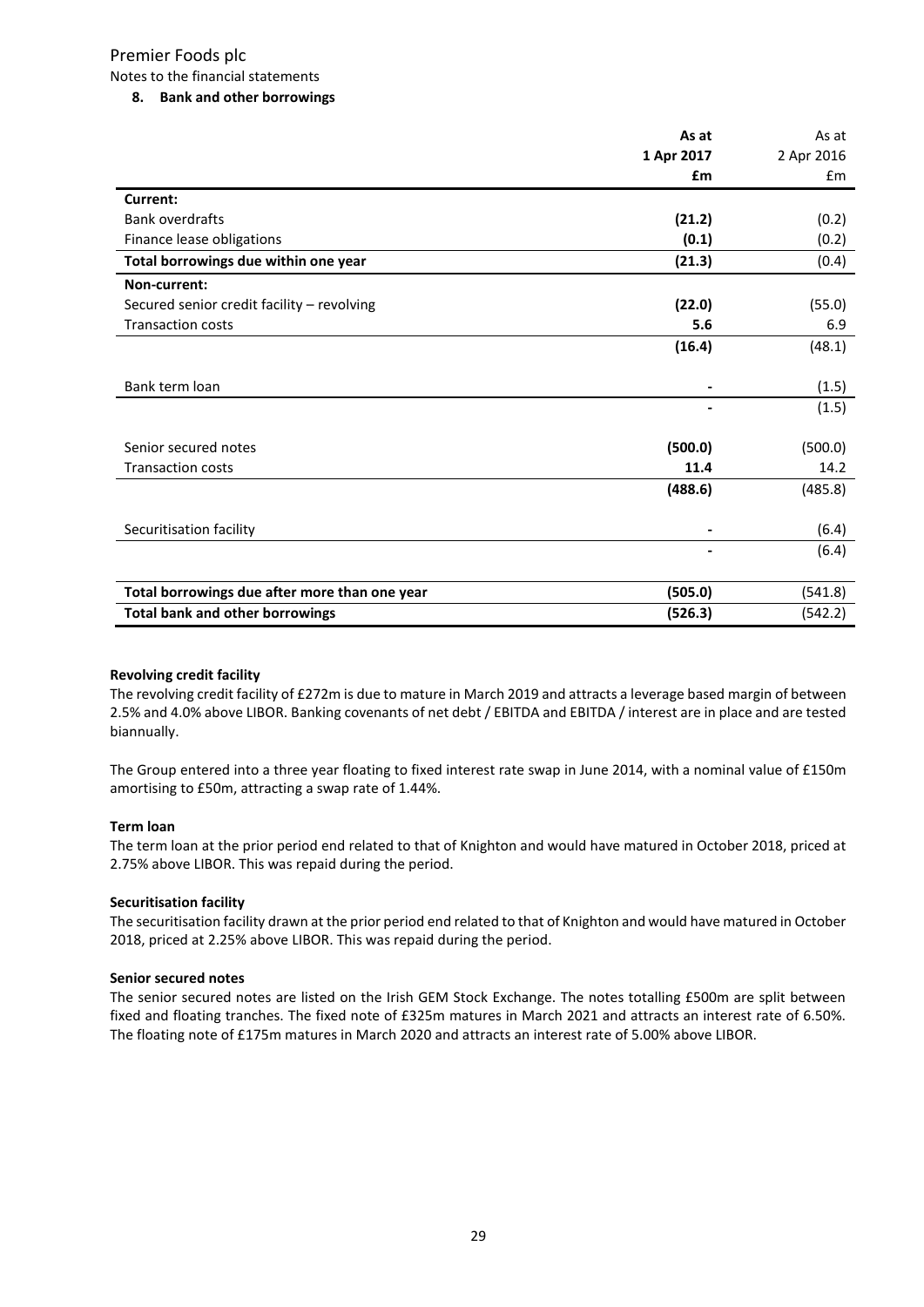### **9. Provisions for liabilities and charges**

|              | As at      | As at      |
|--------------|------------|------------|
|              | 1 Apr 2017 | 2 Apr 2016 |
|              | £m         | Em         |
| Non-current  | (43.1)     | (47.3)     |
| Current      | (10.0)     | (6.3)      |
| <b>Total</b> | (53.1)     | (53.6)     |

Total provisions for liabilities and charges of £53.1m at 1 April 2017 (2 April 2016: £53.6m) comprise property provisions of £34.0m (2 April 2016: £32.8m) which primarily relate to provisions for non-operational leasehold properties, dilapidations against leasehold properties and environmental liabilities, and other provisions of £19.1m (2 April 2016: £20.8m) which primarily relate to insurance claims and provisions for restructuring costs.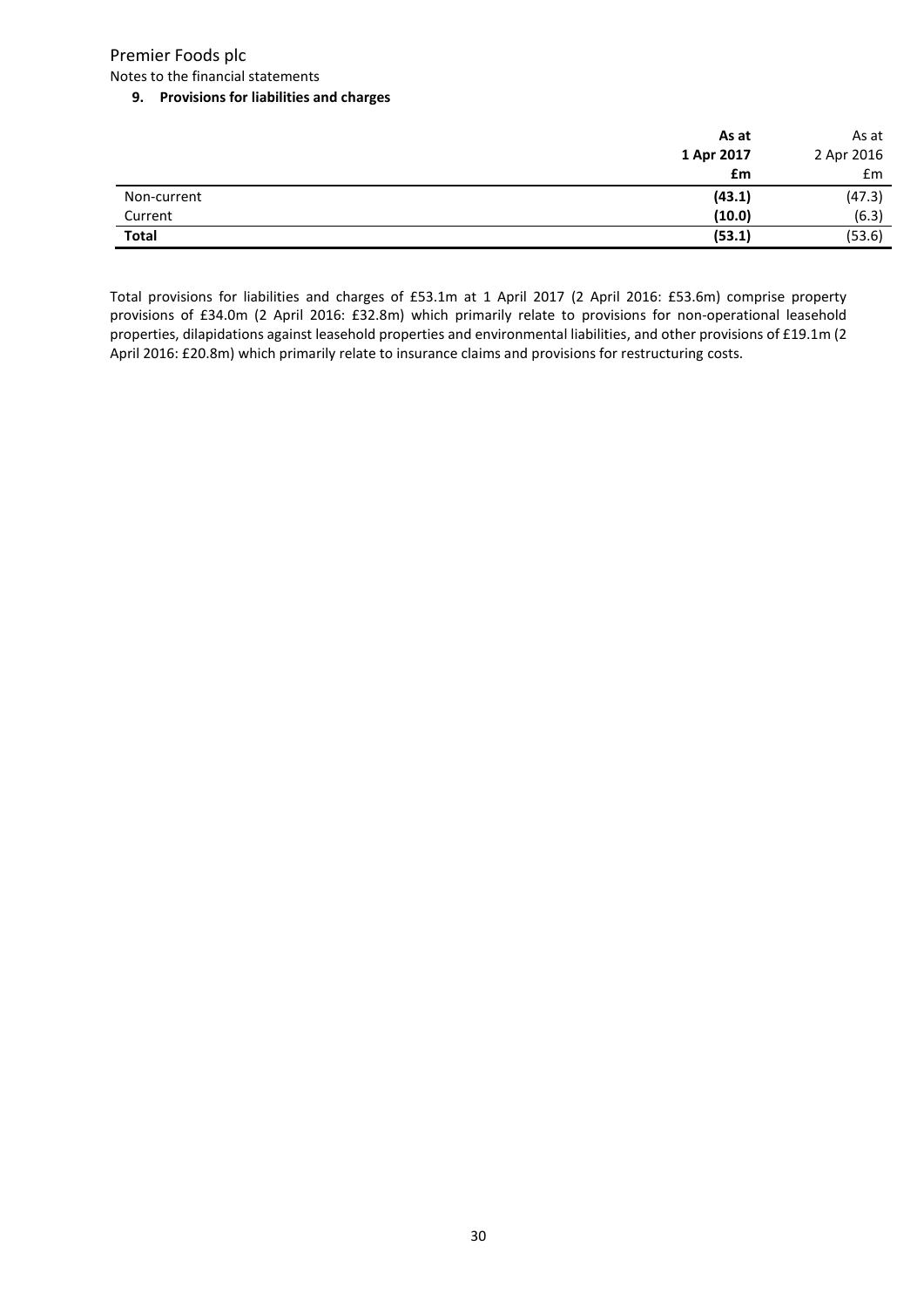#### **10. Retirement benefit schemes**

#### **Defined benefit schemes**

The Group operates a number of defined benefit schemes under which current and former employees have built up an entitlement to pension benefits on their retirement. These are as follows:

#### **(a) The Premier schemes, which comprise:**

Premier Foods Pension Scheme ("PFPS") Premier Grocery Products Pension Scheme ("PGPPS") Premier Grocery Products Ireland Pension Scheme ("PGPIPS") Chivers 1987 Pension Scheme Chivers 1987 Supplementary Pension Scheme

#### **(b) The RHM schemes, which comprise:**

RHM Pension Scheme Premier Foods Ireland Pension Scheme

The most recent triennial actuarial valuations of the PFPS, the PGPPS and RHM pension schemes were carried out on 31 March 2016 / 5 April 2016 to establish ongoing funding arrangements. Deficit recovery plans have been agreed with the Trustees of each of the PFPS and PGPPS. The RHM Pension Scheme was in surplus and no deficit contributions are payable. On 28 March 2017, and following the finalisation of the triennial actuarial valuation, the Group announced it had agreed a revised schedule of pension payments with the Trustees of the pension schemes.

Actuarial valuations for the schemes based in Ireland took place during the course of 2013 and 2014. They are all due further valuations in 2016 and 2017, the results of which will not be known until later in 2017.

The exchange rates used to translate the overseas euro based schemes are £1.00 =  $£1.1903$  for the average rate during the period, and  $£1.00 = £1.1695$  for the closing position at 1 April 2017.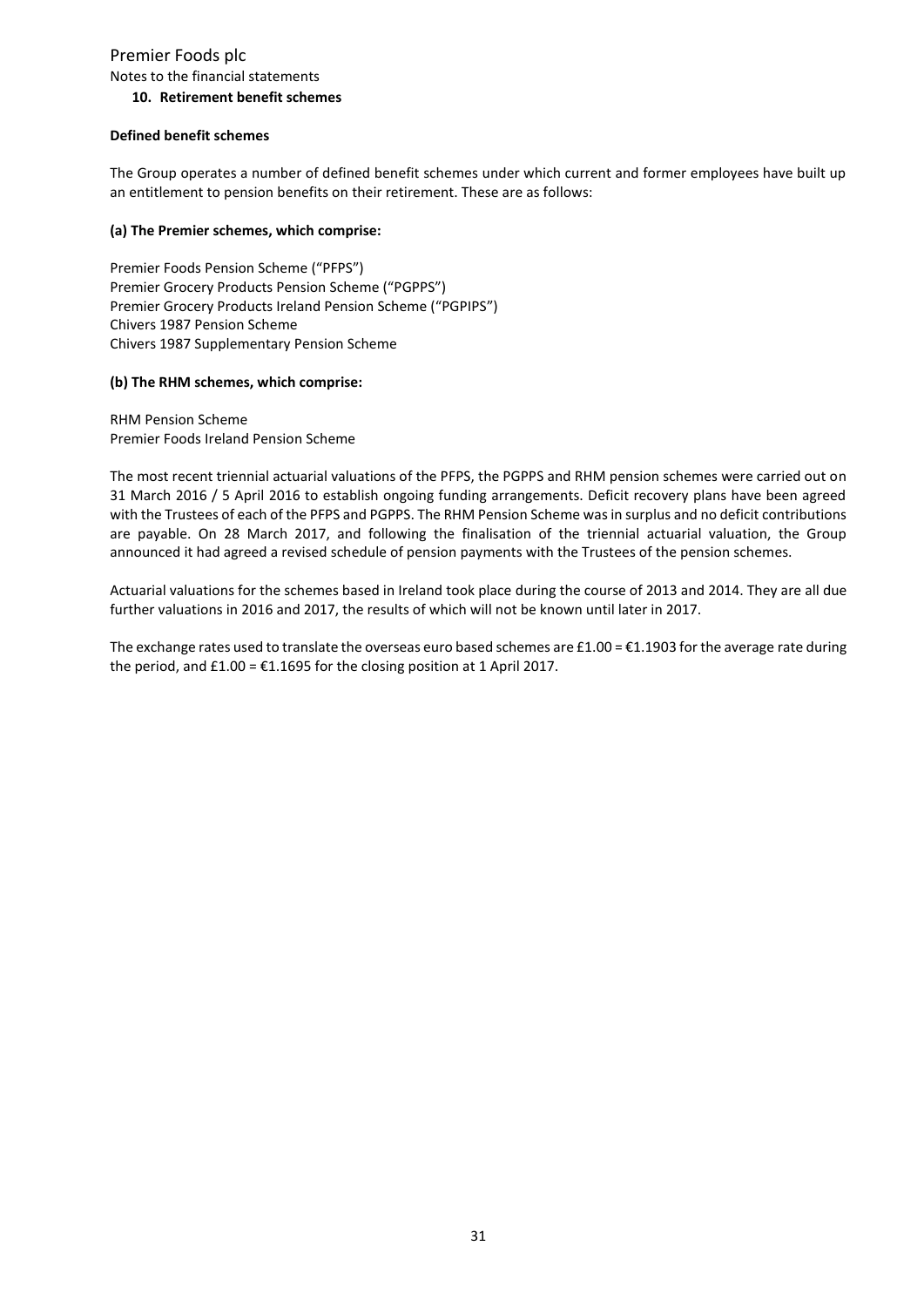# Premier Foods plc Notes to the financial statements At the balance sheet date, the combined principal actuarial assumptions were as follows:

|                           |                    | <b>At 1 April 2017</b> |                    | <b>At 2 April 2016</b> |
|---------------------------|--------------------|------------------------|--------------------|------------------------|
|                           | Premier<br>schemes | <b>RHM</b><br>schemes  | Premier<br>schemes | <b>RHM</b><br>schemes  |
|                           |                    |                        |                    |                        |
| Discount rate             | 2.65%              | 2.65%                  | 3.55%              | 3.55%                  |
| Inflation - RPI           | 3.30%              | 3.30%                  | 3.00%              | 3.00%                  |
| Inflation - CPI           | 2.20%              | 2.20%                  | 1.90%              | 1.90%                  |
| Expected salary increases | n/a                | n/a                    | n/a                | n/a                    |
| Future pension increases  | 2.15%              | 2.15%                  | 2.00%              | 2.00%                  |

For the smaller overseas schemes the discount rate used was 1.80% (2015/16: 1.85%) and future pension increases were 1.45% (2015/16: 1.50%).

At 2 April 2016 the discount rate was derived from a bond curve where all bonds had been rated AA by at least two credit agencies. At 1 April 2017 the discount rate was derived based on a bond curve expanded to also include bonds rated AA by one credit agency (and which might for example be rated A or AAA by other agencies). The impact of this change in methodology increased the discount rate by 0.05%.

The mortality assumptions are based on standard mortality tables and allow for future mortality improvements. The life expectancy assumptions are as follows:

|                                         |                        | <b>At 1 April 2017</b> |                    | <b>At 2 April 2016</b> |
|-----------------------------------------|------------------------|------------------------|--------------------|------------------------|
|                                         | <b>Premier schemes</b> | <b>RHM</b><br>schemes  | Premier<br>schemes | <b>RHM</b><br>schemes  |
| Male pensioner, currently aged 65       | 87.7                   | 85.9                   | 87.8               | 86.2                   |
| Female pensioner, currently aged 65     | 89.5                   | 88.3                   | 90.0               | 88.4                   |
| Male non-pensioner, currently aged 45   | 88.8                   | 86.8                   | 89.1               | 87.5                   |
| Female non-pensioner, currently aged 45 | 90.8                   | 89.5                   | 91.5               | 89.9                   |

A sensitivity analysis on the principal assumptions used to measure the scheme liabilities at the period end is as follows:

|                                   | Change in assumption      | Impact on scheme liabilities       |
|-----------------------------------|---------------------------|------------------------------------|
| Discount rate                     | Increase/decrease by 0.1% | Decrease/increase by £84.0m/£86.4m |
| <b>Inflation</b>                  | Increase/decrease by 0.1% | Increase/decrease by £38.6m/£43.7m |
| Assumed life expectancy at age 60 | Increase by 1 year        | Increase by £204.8m                |
| (rate of mortality)               |                           |                                    |

The sensitivity information has been derived using projected cash flows for the Schemes valued using the relevant assumptions and membership profile as at 1 April 2017. Extrapolation of these results beyond the sensitivity figures shown may not be appropriate.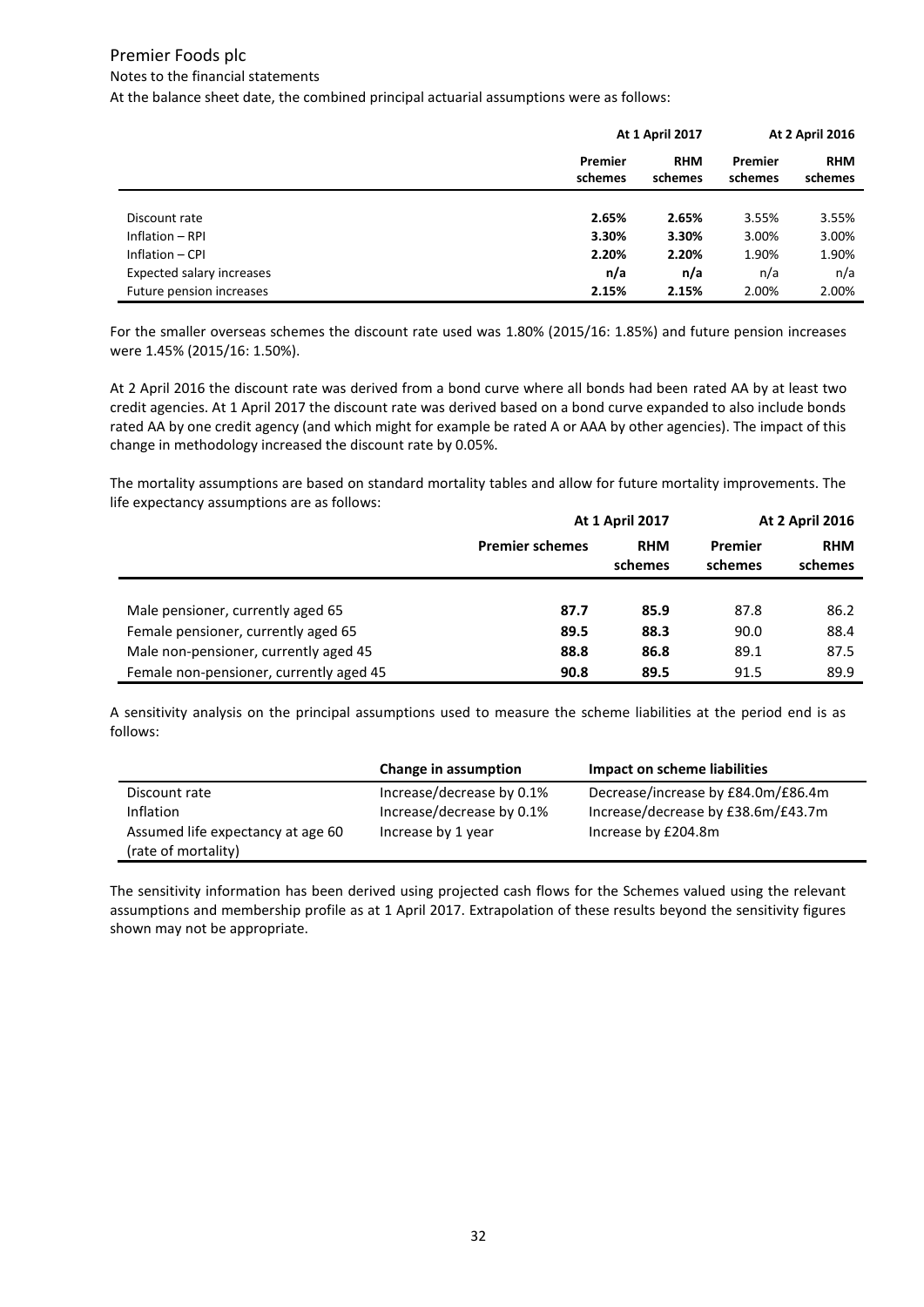The fair values of plan assets split by type of asset are as follows:

|                                                                    | remier schemes | $%$ of                   | <b>RHM schemes</b>       | % of  | Total   | $%$ of  |
|--------------------------------------------------------------------|----------------|--------------------------|--------------------------|-------|---------|---------|
|                                                                    |                | total                    |                          | total |         | total   |
|                                                                    | £m             | %                        | £m                       | %     | £m      |         |
| Assets with a quoted price in an active market at 1 April 2017:    |                |                          |                          |       |         |         |
| UK equities                                                        | 0.3            | 0.0                      | 0.6                      | 0.0   | 0.9     | $0.0\,$ |
| Global equities                                                    | 7.1            | 1.1                      | 519.0                    | 12.4  | 526.1   | 10.8    |
| Government bonds                                                   | 22.4           | 3.3                      | 496.7                    | 11.9  | 519.1   | 10.7    |
| Corporate bonds                                                    | 23.0           | 3.4                      | $\overline{\phantom{a}}$ |       | 23.0    | 0.5     |
| Property                                                           | 8.1            | 1.2                      | 349.3                    | 8.3   | 357.4   | 7.3     |
| Absolute return products                                           | 399.7          | 59.3                     | 884.5                    | 21.1  | 1.284.2 | 26.4    |
| Cash                                                               | 13.4           | 2.0                      | 55.7                     | 1.3   | 69.1    | 1.4     |
| Other                                                              | 199.7          | 29.7                     | 2.8                      | 0.1   | 202.5   | 4.2     |
| Assets without a quoted price in an active market at 1 April 2017: |                |                          |                          |       |         |         |
| Infrastructure funds                                               |                |                          | 242.6                    | 5.8   | 242.6   | 5.0     |
| Swaps                                                              |                |                          | 1,116.1                  | 26.6  | 1,116.1 | 22.9    |
| Private equity                                                     |                | $\overline{\phantom{a}}$ | 321.7                    | 7.7   | 321.7   | 6.6     |
| Other                                                              |                |                          | 201.9                    | 4.8   | 201.9   | 4.2     |
| Fair value of scheme assets                                        | 673.7          | 100                      | 4,190.9                  | 100   | 4,864.6 | 100     |
| as at 1 April 2017                                                 |                |                          |                          |       |         |         |
| Assets with a quoted price in an active market at 2 April 2016:    |                |                          |                          |       |         |         |
| UK equities                                                        | 1.4            | 0.2                      | 0.5                      | 0.0   | 1.9     | 0.1     |
| Global equities                                                    | 18.5           | 3.1                      | 385.0                    | 10.2  | 403.5   | 9.3     |
| Government bonds                                                   | 22.7           | 3.9                      | 452.1                    | 12.0  | 474.8   | 10.9    |
| Corporate bonds                                                    | ä,             | ÷.                       | 1.9                      | 0.1   | 1.9     | 0.0     |
| Property                                                           | 8.2            | 1.4                      | 284.1                    | 7.6   | 292.3   | 6.7     |
| Absolute return products                                           | 368.3          | 63.1                     | 859.3                    | 22.9  | 1,227.6 | 28.2    |
| Cash                                                               | 8.7            | 1.5                      | 318.2                    | 8.5   | 326.9   | 7.5     |
| Other                                                              | 156.1          | 26.7                     | 2.5                      | 0.1   | 158.6   | 3.7     |
| Assets without a quoted price in an active market at 2 April 2016: |                |                          |                          |       |         |         |
| Infrastructure funds                                               |                |                          | 228.0                    | 6.1   | 228.0   | 5.2     |
| Swaps                                                              |                |                          | 862.5                    | 22.8  | 862.5   | 20.0    |
| Private equity                                                     |                |                          | 259.4                    | 6.9   | 259.4   | 6.0     |
| Other                                                              | 0.3            | 0.1                      | 105.2                    | 2.8   | 105.5   | 2.4     |
| <b>Fair value of scheme assets</b><br>as at 2 April 2016           | 584.2          | 100                      | 3,758.7                  | 100   | 4,342.9 | 100     |

The RHM scheme invests directly in interest rate and inflation swaps to protect from fluctuations in interest rates and inflation.

The amounts recognised in the balance sheet arising from the Group's obligations in respect of its defined benefit schemes are as follows:

|                                        |                    |                    | <b>At 1 April 2017</b> |                    |                       | <b>At 2 April 2016</b> |
|----------------------------------------|--------------------|--------------------|------------------------|--------------------|-----------------------|------------------------|
|                                        | Premier<br>schemes | <b>RHM</b> schemes | Total                  | Premier<br>schemes | <b>RHM</b><br>schemes | Total                  |
|                                        | £m                 | £m                 | £m                     | £m                 | £m                    | £m                     |
| Present value of funded<br>obligations | (1, 162.8)         | (3,597.0)          | (4.759.8)              | (1,004.2)          | (3,207.8)             | (4,212.0)              |
| Fair value of plan assets              | 673.7              | 4.190.9            | 4,864.6                | 584.2              | 3,758.7               | 4,342.9                |
| (Deficit)/surplus in schemes           | (489.1)            | 593.9              | 104.8                  | (420.0)            | 550.9                 | 130.9                  |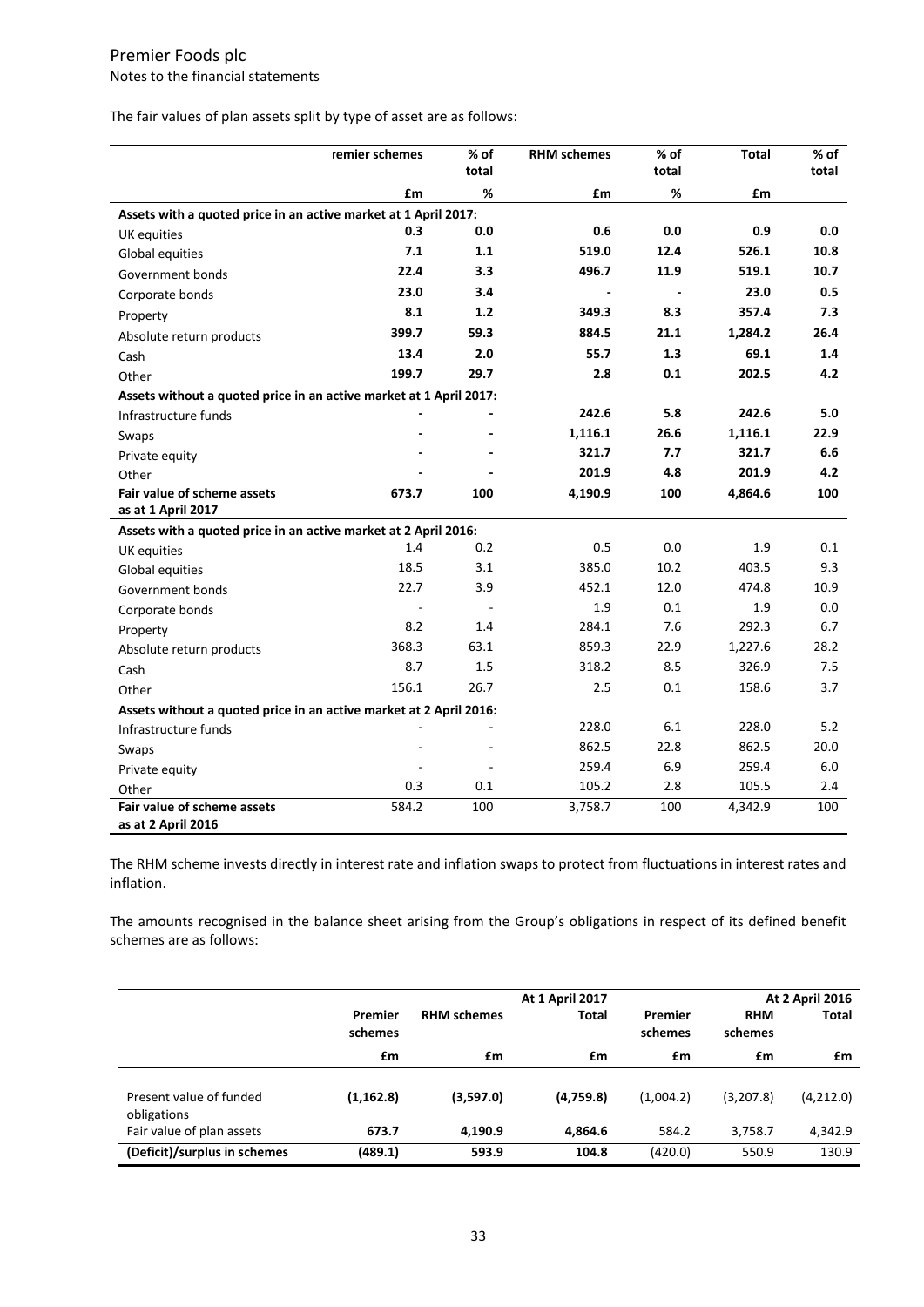### Notes to the financial statements

The aggregate surplus of £130.9m has reduced to a surplus of £104.8m in the current period. This movement of £26.1m (2015/16: £342.7m increase) is primarily due to asset performance in the RHM schemes offset in part by the impact of a reduction in the discount rate on the defined benefit obligations.

Changes in the present value of the defined benefit obligation were as follows:

|                                            | Premier    | <b>RHM</b> | Total     |
|--------------------------------------------|------------|------------|-----------|
|                                            | schemes    | schemes    |           |
|                                            | £m         | £m         | £m        |
| Defined benefit obligation at 5 April 2015 | (1,065.9)  | (3,394.4)  | (4,460.3) |
| Interest cost                              | (33.7)     | (109.3)    | (143.0)   |
| Remeasurement gains                        | 63.0       | 162.2      | 225.2     |
| Exchange differences                       | (4.6)      | (2.5)      | (7.1)     |
| Benefits paid                              | 37.0       | 136.2      | 173.2     |
| Defined benefit obligation at 2 April 2016 | (1,004.2)  | (3,207.8)  | (4,212.0) |
| Interest cost                              | (34.2)     | (110.6)    | (144.8)   |
| Current service cost                       |            | (0.1)      | (0.1)     |
| Remeasurement losses                       | (155.1)    | (437.8)    | (592.9)   |
| Exchange differences                       | (3.8)      | (2.0)      | (5.8)     |
| Benefits paid                              | 34.5       | 161.3      | 195.8     |
| Defined benefit obligation at 1 April 2017 | (1, 162.8) | (3,597.0)  | (4,759.8) |

Changes in the fair value of plan assets were as follows:

|                                           | Premier | <b>RHM</b> | <b>Total</b> |
|-------------------------------------------|---------|------------|--------------|
|                                           | schemes | schemes    |              |
|                                           | £m      | £m         | £m           |
| Fair value of plan assets at 5 April 2015 | 612.5   | 3,636.0    | 4,248.5      |
| Interest income on plan assets            | 18.7    | 117.4      | 136.1        |
| Remeasurement (losses)/gains              | (19.4)  | 139.0      | 119.6        |
| Administrative costs                      | (2.6)   | (5.0)      | (7.6)        |
| Contributions by employer                 | 7.6     | 5.3        | 12.9         |
| Exchange differences                      | 4.4     | 2.2        | 6.6          |
| Benefits paid                             | (37.0)  | (136.2)    | (173.2)      |
| Fair value of plan assets at 2 April 2016 | 584.2   | 3,758.7    | 4,342.9      |
| Interest income on plan assets            | 20.2    | 130.2      | 150.4        |
| Remeasurement gains                       | 54.0    | 462.3      | 516.3        |
| Administrative costs                      | (3.0)   | (3.3)      | (6.3)        |
| Contributions by employer                 | 49.2    | 2.5        | 51.7         |
| Exchange differences                      | 3.6     | 1.8        | 5.4          |
| Benefits paid                             | (34.5)  | (161.3)    | (195.8)      |
| Fair value of plan assets at 1 April 2017 | 673.7   | 4,190.9    | 4,864.6      |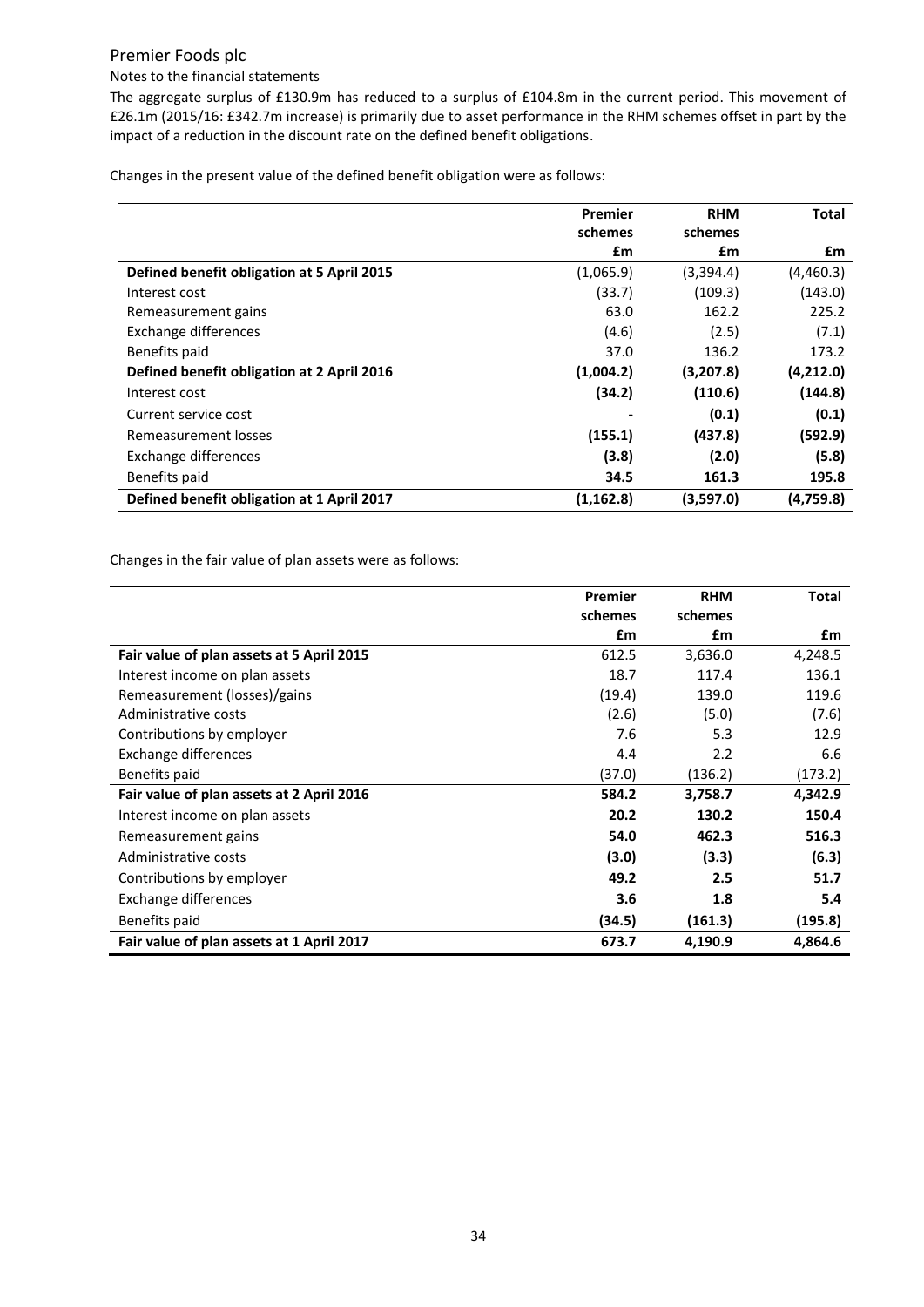# Premier Foods plc Notes to the financial statements The reconciliation of the net defined benefit (deficit)/surplus over the period is as follows:

|                                                         | Premier | <b>RHM</b> | <b>Total</b> |
|---------------------------------------------------------|---------|------------|--------------|
|                                                         | schemes | schemes    |              |
|                                                         | £m      | £m         | £m           |
| (Deficit)/surplus in schemes at 5 April 2015            | (453.4) | 241.6      | (211.8)      |
| Amount recognised in profit or loss                     | (17.6)  | 3.1        | (14.5)       |
| Remeasurements recognised in other comprehensive income | 43.6    | 301.2      | 344.8        |
| Contributions by employer                               | 7.6     | 5.3        | 12.9         |
| Exchange rate losses                                    | (0.2)   | (0.3)      | (0.5)        |
| (Deficit)/surplus in schemes at 2 April 2016            | (420.0) | 550.9      | 130.9        |
| Amount recognised in profit or loss                     | (17.0)  | 16.2       | (0.8)        |
| Remeasurements recognised in other comprehensive income | (101.1) | 24.5       | (76.6)       |
| Contributions by employer                               | 49.2    | 2.5        | 51.7         |
| Exchange rate losses                                    | (0.2)   | (0.2)      | (0.4)        |
| (Deficit)/surplus in schemes at 1 April 2017            | (489.1) | 593.9      | 104.8        |

Remeasurements recognised in the consolidated statement of comprehensive income are as follows:

|                                                    |                    |                       | 2016/17      |                    |                       | 2015/16      |
|----------------------------------------------------|--------------------|-----------------------|--------------|--------------------|-----------------------|--------------|
|                                                    | Premier<br>schemes | <b>RHM</b><br>schemes | <b>Total</b> | Premier<br>schemes | <b>RHM</b><br>schemes | <b>Total</b> |
|                                                    | £m                 | £m                    | £m           | £m                 | £m                    | £m           |
|                                                    |                    |                       |              |                    |                       |              |
| Remeasurement (loss)/gain on plan liabilities      | (155.1)            | (437.8)               | (592.9)      | 63.0               | 162.2                 | 225.2        |
| Remeasurement (loss)/gain on plan assets           | 54.0               | 462.3                 | 516.3        | (19.4)             | 139.0                 | 119.6        |
| remeasurement (loss)/gain for the<br>Net<br>period | (101.1)            | 24.5                  | (76.6)       | 43.6               | 301.2                 | 344.8        |

The actual return on plan assets was a £666.7m gain (2015/16: £255.7m gain), which is £516.3m more (2015/16: £119.6m more) than the interest income on plan assets of £150.4m (2015/16: £136.1m) at the start of the relevant periods.

The remeasurement loss on liabilities of £592.9m (2015/16: £225.2m gain) comprises a gain due to member experience of £112.6m (2015/16: £15.5m gain), a gain due to demographic assumptions of £41.8m (2015/16: £49.8m gain) and a loss due to changes in financial assumptions of £747.3m (2015/16: £159.9m gain).

The net remeasurement loss taken to the consolidated statement of comprehensive income was £76.6m (2015/16: £344.8 gain). This loss was £61.7m (2015/16: £278.9m gain) net of taxation (with tax at 17% for UK schemes, and 12.5% for Irish schemes).

The Group expects to contribute between £4m and £8m annually to its defined benefit plans in relation to expenses and government levies and £35-38m of additional annual contributions to fund the scheme deficits up to 2022/23.

The Group has concluded that it has an unconditional right to a refund of any surplus in the RHM Pension Scheme once the liabilities have been discharged and so the asset has not been restricted and no additional liability has been recognised.

The Accounting Standards Board under IFRIC 14, are currently reviewing the recognition of a pensions surplus in the financial statements of an entity. Dependent upon the final published standard, there is potential that any future defined benefit surplus may not be recognised in the financial statements of the Group and additionally, the deficit valuation methodology may also change.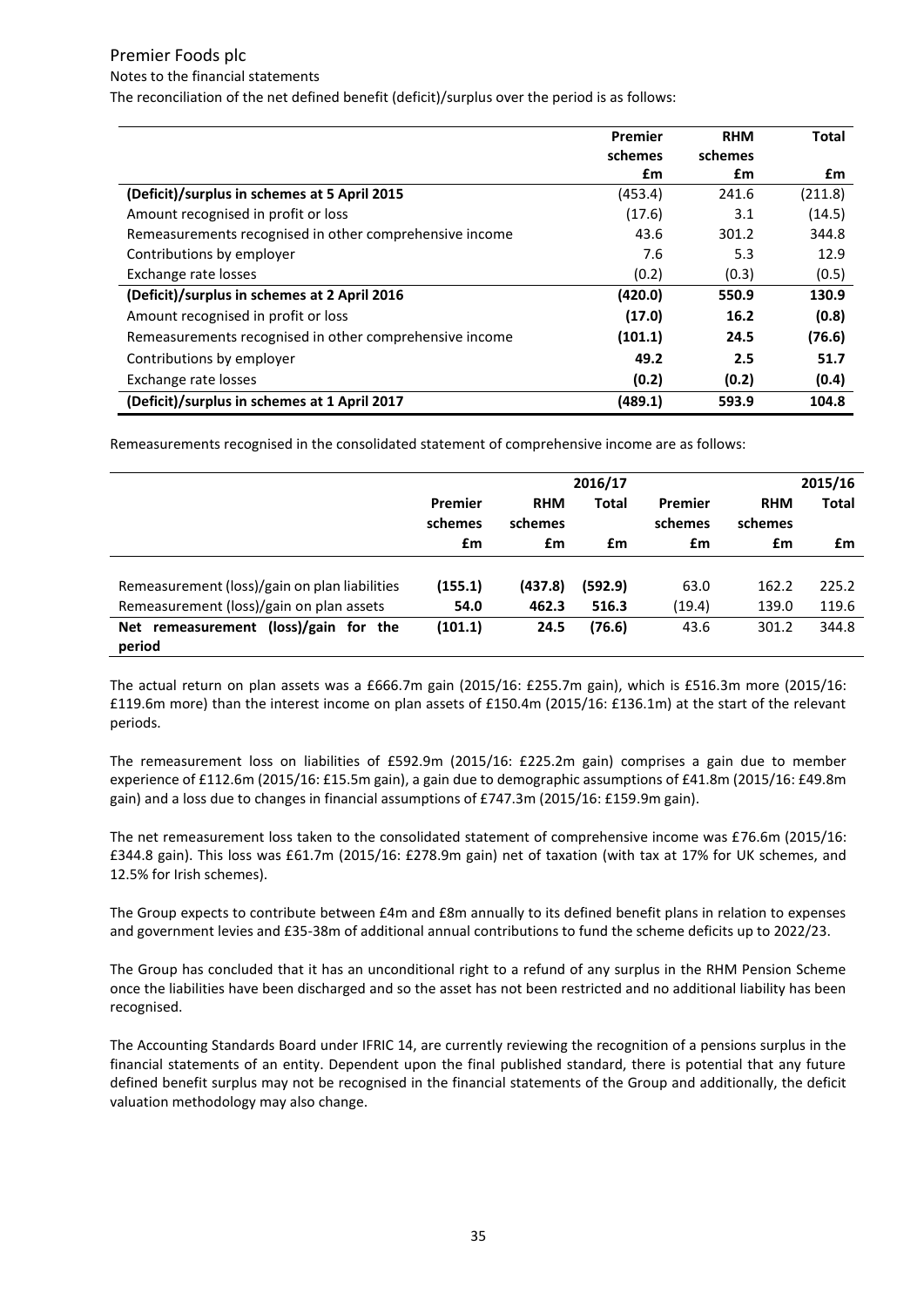# Premier Foods plc Notes to the financial statements The total amounts recognised in the consolidated statement of profit or loss are as follows

|                            | 2016/17                |                       |              |                    |                       | 2015/16                  |  |
|----------------------------|------------------------|-----------------------|--------------|--------------------|-----------------------|--------------------------|--|
|                            | <b>Premier schemes</b> | <b>RHM</b><br>schemes | <b>Total</b> | Premier<br>schemes | <b>RHM</b><br>schemes | <b>Total</b>             |  |
|                            | £m                     | £m                    | £m           | £m                 | £m                    | £m                       |  |
| <b>Operating profit</b>    |                        |                       |              |                    |                       |                          |  |
| Current service costs      | $\blacksquare$         | (0.1)                 | (0.1)        | $\blacksquare$     | -                     | $\overline{\phantom{0}}$ |  |
| Administrative costs       | (3.0)                  | (3.3)                 | (6.3)        | (2.6)              | (5.0)                 | (7.6)                    |  |
| Net interest (cost)/credit | (14.0)                 | 19.6                  | 5.6          | (15.0)             | 8.1                   | (6.9)                    |  |
| <b>Total</b>               | (17.0)                 | 16.2                  | (0.8)        | (17.6)             | 3.1                   | (14.5)                   |  |

#### **Defined contribution schemes**

A number of companies in the Group operate defined contribution schemes, including provisions to comply with Auto enrolment requirements laid down by law. In addition a number of schemes providing life assurance benefits only are operated. The total expense recognised in the statement of profit or loss of £6.1m (2015/16: £5.4m) represents contributions payable to the plans by the Group at rates specified in the rules of the plans.

#### **11. Other liabilities**

|                          | As at      | As at      |
|--------------------------|------------|------------|
|                          | 1 Apr 2017 | 2 Apr 2016 |
|                          | £m         | £m         |
| Deferred income          | (10.9)     | (11.7)     |
| Other accruals           | (0.2)      | (0.3)      |
| <b>Other liabilities</b> | (11.1)     | (12.0)     |

Deferred income relates to amounts received in relation to a previously disposed business.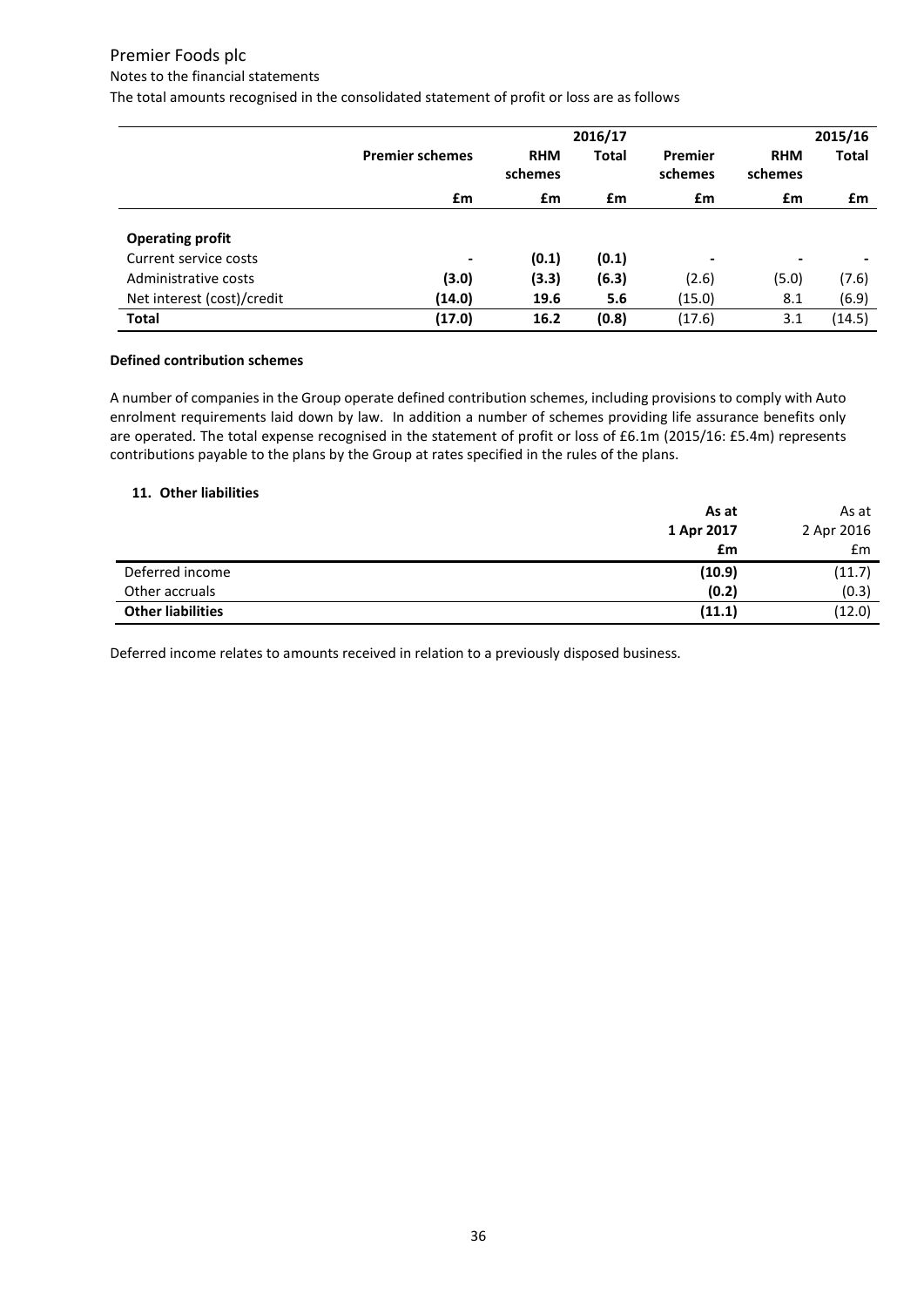# Notes to the financial statements

# **12. Notes to the cash flow statement**

### **Reconciliation of profit/(loss) before tax to cash flows from operating activities**

|                                                                         | <b>Period ended</b> | Period ended |
|-------------------------------------------------------------------------|---------------------|--------------|
|                                                                         | 1 Apr 2017          | 2 Apr 2016   |
|                                                                         | £m                  | £m           |
| <b>Continuing operations</b>                                            |                     |              |
| Profit/(loss) before taxation                                           | 12.0                | (13.0)       |
| Net finance cost                                                        | 49.5                | 44.9         |
| Share of loss from associates                                           |                     | 22.6         |
| <b>Operating profit</b>                                                 | 61.5                | 54.5         |
| Depreciation of property, plant and equipment                           | 16.2                | 16.1         |
| Amortisation of intangible assets                                       | 37.9                | 37.6         |
| Loss on disposal of non-current assets                                  | 0.8                 | 1.8          |
| Impairment of investments in associates                                 |                     | 13.6         |
| Fair value movements on foreign exchange and other derivative contracts | 1.0                 | (2.6)        |
| Equity settled employee incentive schemes                               | 4.5                 | 4.1          |
| (Increase)/decrease in inventories                                      | (8.1)               | 12.7         |
| Decrease in trade and other receivables                                 | 35.4                | 26.2         |
| Decrease in trade and other payables and provisions                     | (22.0)              | (24.8)       |
| Movement in retirement benefit obligations                              | (50.4)              | 1.6          |
| Cash generated from continuing operations                               | 76.8                | 140.8        |
| Discontinued operations                                                 |                     | (3.7)        |
| Cash generated from operating activities                                | 76.8                | 137.1        |

## **Reconciliation of cash and cash equivalents to net borrowings**

|            | Period ended        |
|------------|---------------------|
| 1 Apr 2017 | 2 Apr 2016          |
| £m         | £m                  |
| (25.9)     | (13.9)              |
| 0.1        | (0.2)               |
| 40.9       | 69.8                |
| (4.1)      | (5.0)               |
| 11.0       | 50.7                |
| (534.2)    | (584.9)             |
| (523.2)    | (534.2)             |
|            | <b>Period ended</b> |

#### **Analysis of movement in borrowings**

|                                          | As at      | <b>Cash flows</b> | <b>Other</b> | As at      |
|------------------------------------------|------------|-------------------|--------------|------------|
|                                          | 2 Apr 2016 |                   | non-cash     | 1 Apr 2017 |
|                                          |            |                   | movements    |            |
|                                          | £m         | £m                | £m           | £m         |
| <b>Bank overdrafts</b>                   | (0.2)      | (21.0)            |              | (21.2)     |
| Cash and bank deposits                   | 8.0        | (4.9)             |              | 3.1        |
| Net cash and cash equivalents            | 7.8        | (25.9)            |              | (18.1)     |
| Borrowings - term facilities             | (1.5)      | 1.5               |              |            |
| Borrowings - revolving credit facilities | (55.0)     | 33.0              |              | (22.0)     |
| Borrowings - senior secured notes        | (500.0)    |                   |              | (500.0)    |
| Finance lease obligations                | (0.2)      | 0.1               |              | (0.1)      |
| Securitisation facility                  | (6.4)      | 6.4               | ٠            |            |
| Gross borrowings net of cash $1$         | (555.3)    | 15.1              |              | (540.2)    |
| Debt issuance costs                      | 21.1       |                   | (4.1)        | 17.0       |
| Total net borrowings <sup>1</sup>        | (534.2)    | 15.1              | (4.1)        | (523.2)    |

<sup>1</sup> Borrowings exclude derivative financial instruments.